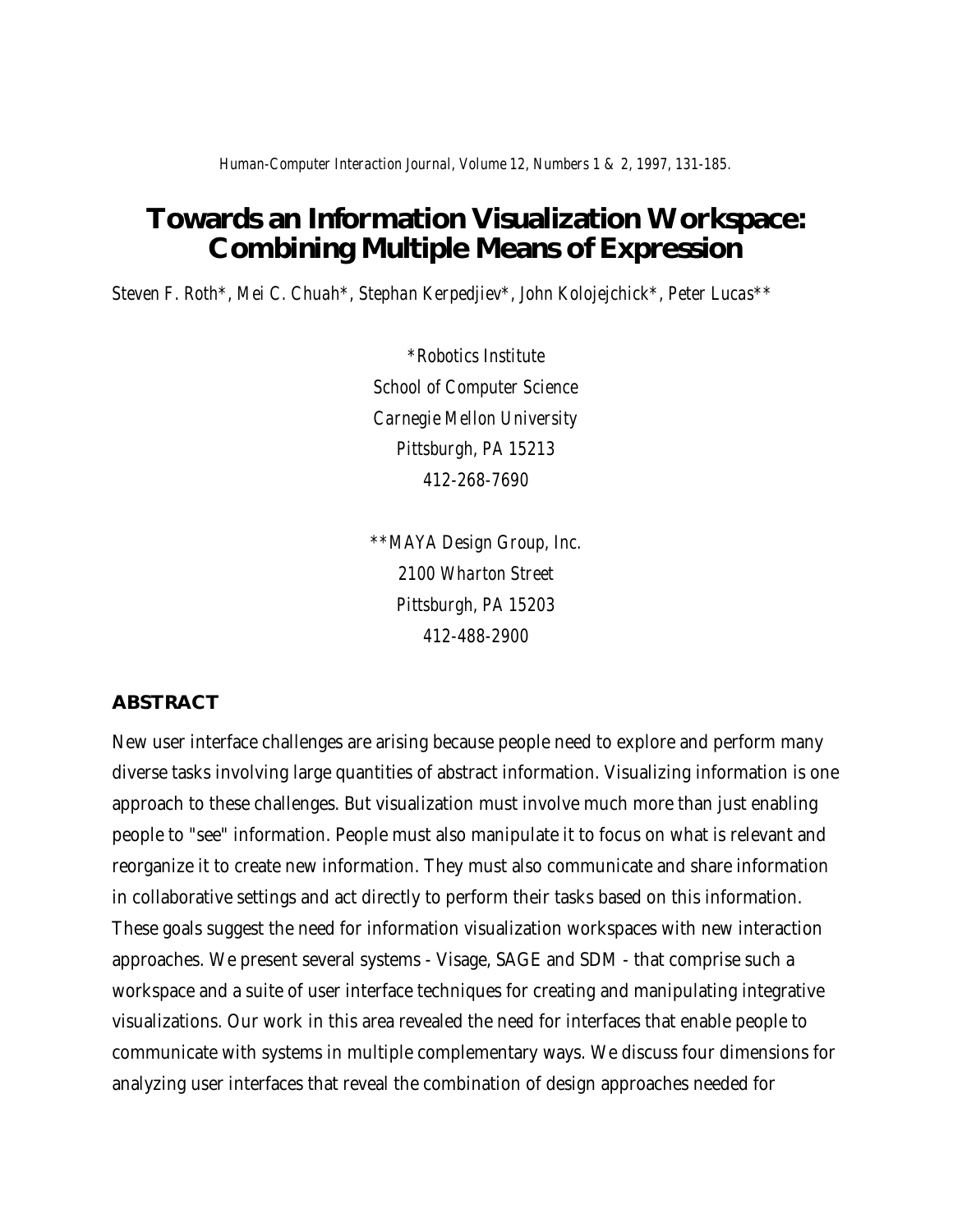visualizations to support information analysis tasks effectively. We discuss the results of our attempts to provide multiple forms of expression using direct manipulation and propose areas where multimodal techniques are likely to be more effective.

# **INTRODUCTION**

There is a growing need for people to make use of information-intensive systems as organizations invest substantially to build and maintain databases to support their activities. This is true in almost every domain, including areas such as management (e.g., hospital, school, factory, project), research and analysis (e.g., marketing, sales, investment, accounting), event tracking (e.g., product inventory and distribution), and planning (e.g., transportation and communication resources).

As people attempt to make use of these information resources, challenging user interface design problems are emerging. These result not only from the abstract nature and large quantities of information they must consider, but also because of the diversity of tasks they must perform in the course of working with this information. Sometimes a user's task is to retrieve individual facts to answer focused questions (e.g., the quantity of parts in a warehouse). More often, users' tasks are exploratory and iterative. The results examined at each step determine questions to pursue next. The character of these tasks is reflected in the terms researchers have used to refer to this work: exploratory data analysis (Tukey, 1977), data mining (Holsheimer & Siebes, 1994), data archaeology (Brachman et al., 1993), and data exploration (Goldstein et al., 1994). Usually, exploration is just the beginning: people must also communicate and act on information.

Therefore, effective environments will provide user interface mechanisms that support multiple information analysis tasks. For example, the process of understanding traffic accident data might include tasks such as:

- searching for, examining, and narrowing the scope of information to relevant subsets (e.g., only those accidents occurring in large cities in 1995);
- controlling the level of detail of data (e.g., at the aggregate level, finding the *total* insurance cost for all accidents and at the most detailed level, knowing the costs for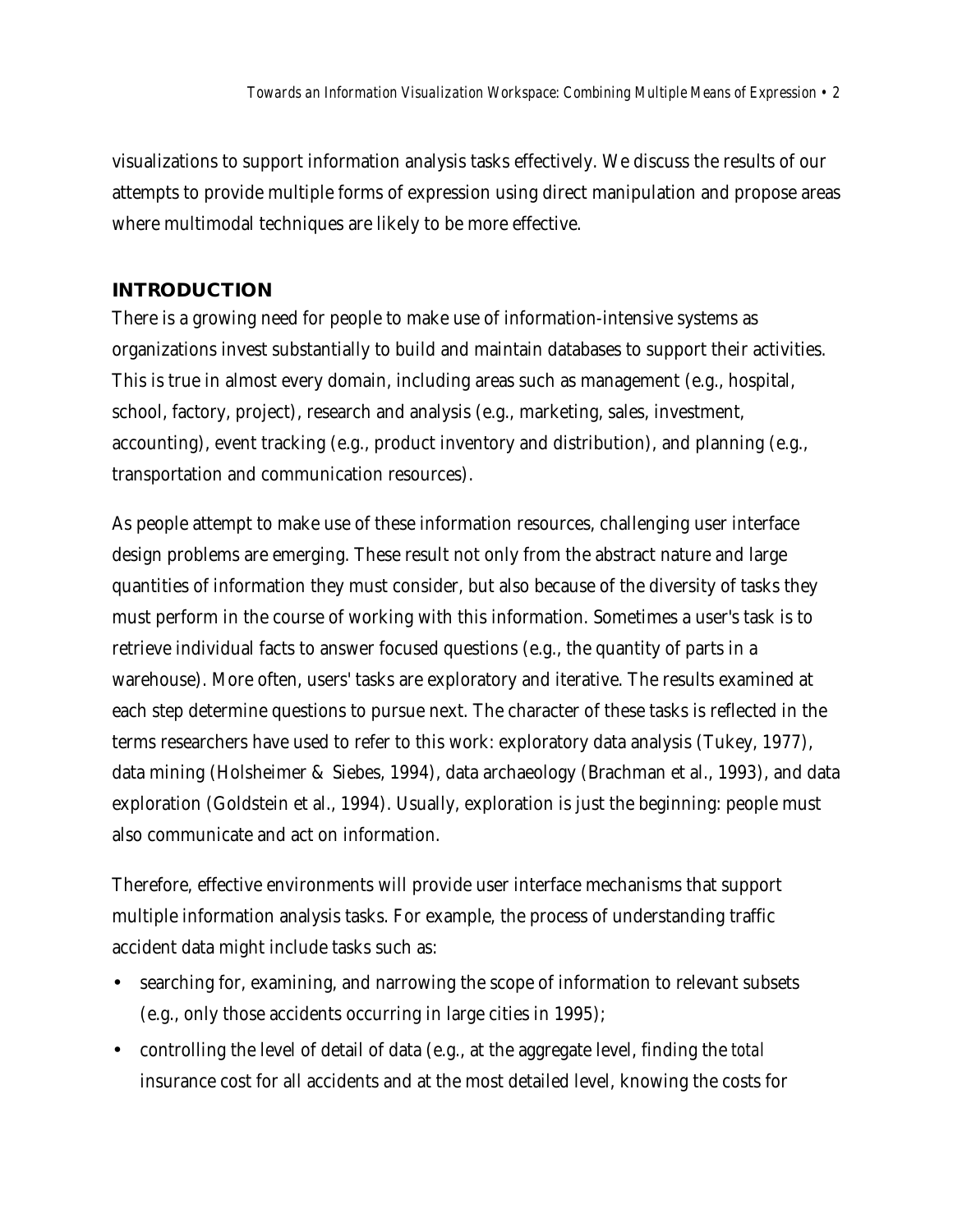*individual* accidents);

- reorganizing, grouping and transforming data to create new information (e.g., organizing accident data by the age of drivers involved or the types of injuries incurred);
- computing new attributes derived from others (e.g., computing total accident costs from medical expenses, lost wages, and repairs);
- detecting important relationships and patterns (e.g., correlations between time of day, driver experience, location, and severity of accident or exceptions to trends);
- communicating the results of analyses to other people (e.g., in group presentations);
- acting on this information through computer tools for executing orders (e.g., insurance management systems that schedule assignments to case workers who must interview accident victims).

Information visualization has become a popular research area for addressing these problems. The design goal has been that of creating concrete, external, manipulable objects to enable people to perform tasks whose abstractness, complexity, or magnitude make them very difficult to perform otherwise (e.g., when they are represented textually). Typically, the goal of visualization research has been to enable people to perceive relationships and manipulate data sets using more efficient perceptual and motor operations instead of performing many more demanding cognitive operations (Casner, 1991). Some of this work has been on new graphical representations and direct manipulation interaction techniques (e.g., Chuah et al., 1995b; Goldstein et al., 1994; Rao & Card, 1994). Other work has assembled techniques to produce focused tools or applications (e.g., Eick & Steffen, 1992; Plaisant et al., 1996; Spence et al., 1995). Still other work has addressed the problem of enabling users to create visualizations dynamically, as they are needed for analysis (e.g., Gray, Waite, & Draper, 1990; Roth et al., 1994).

However, little research has been done on the broader problem of supporting the wide range of information search, analysis, communication, and system control tasks within a single user interface environment. This includes understanding how to create a consistent information workspace where people can make seamless transitions in their use of multiple visualizations, tools, and applications. The first goal of this paper is to present our work on the design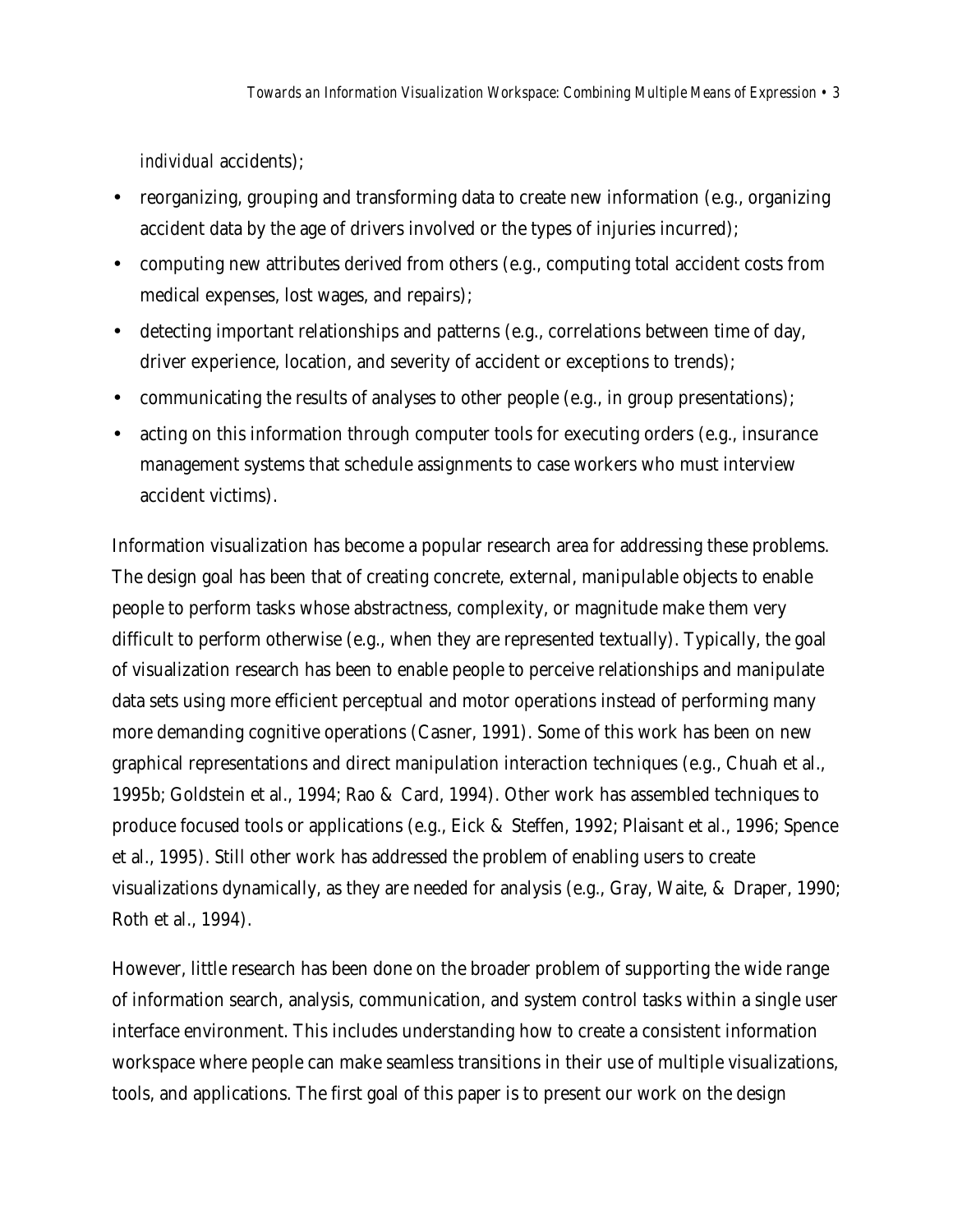features we have explored in creating a workspace called Visage. This will include our related research on visualization and interaction techniques that are being integrated within the Visage environment. The paper will discuss:

- 1. Visage design features that coordinate user interfaces for multiple visualization, analysis, and communication applications,
- 2. SAGE, a tool for users to automatically and interactively create visualizations for use in the Visage workspace, and
- 3. selective dynamic manipulation, techniques we are prototyping in a system called SDM for interacting with visualizations to modify their appearance to bring out important properties of the information they represent.

A central element of our approach is to provide people with multiple means for expressing their intentions while performing tasks. By *multiple means of expression*, we are referring to interaction techniques that are effective for different purposes but often useful in combination because they support representations of different kinds of goals, actions, and objects.

Multimodal interfaces are a good example of interfaces that provide multiple, complementary ways for people to convey their intentions. Oviatt (1996) studied people interacting with information in geographic displays and found that multimodal interfaces (combining speech and pen inputs) are more effective than interfaces using a single input modality. Speech inputs are better for retrieving objects that could be identified by referring expressions (e.g., by their names or with descriptions of groups) especially when they are not already visible. In contrast, pen input is more effective than speech for specifying spatial regions on a map and for pointing to objects that are not easily named or described linguistically. Tasks involving both these actions are performed most effectively with multimodal interfaces.

This research demonstrates the importance of characterizing the different means by which people most effectively express their intentions in information-intensive workspaces. Such a characterization would help determine when different input channels are effective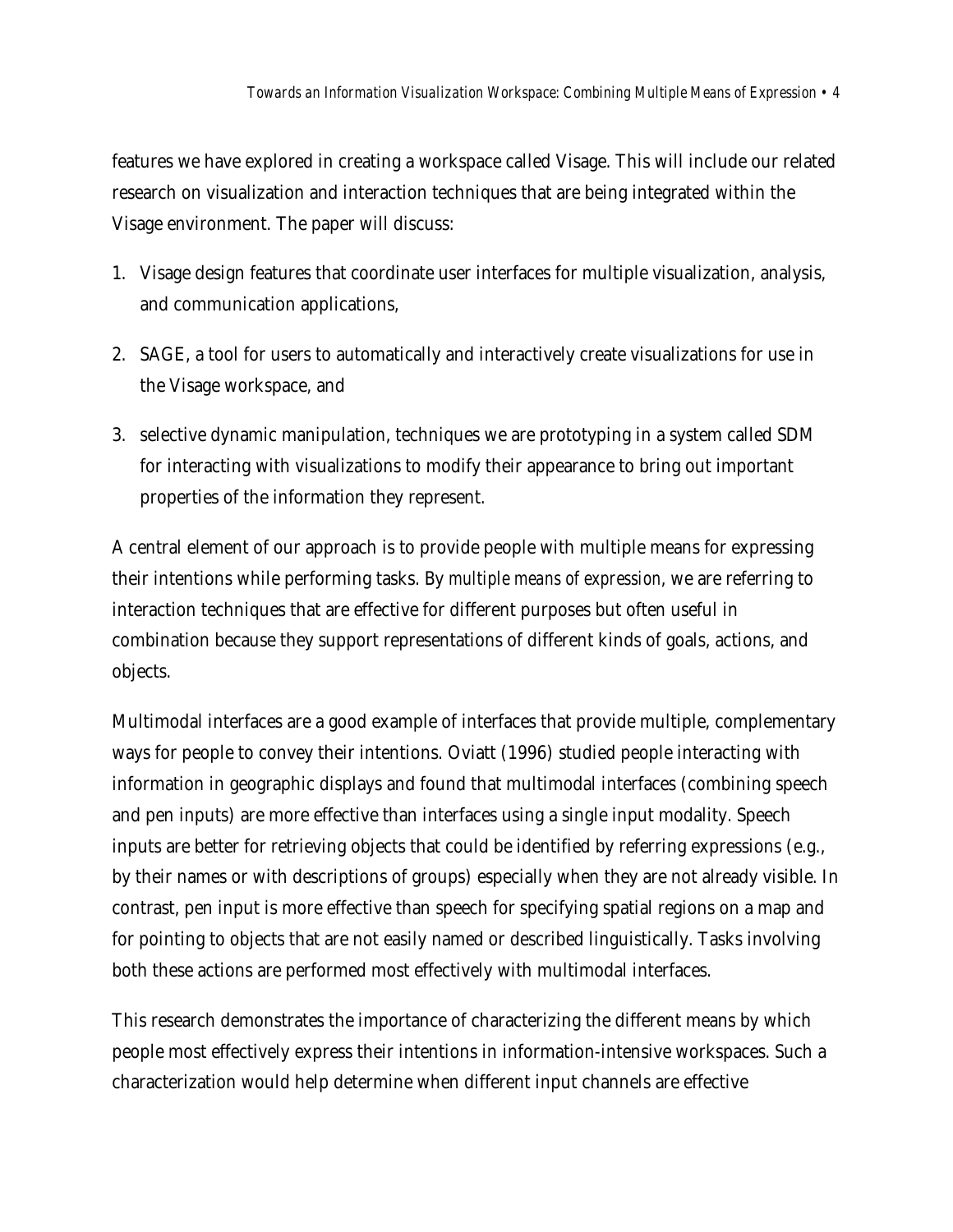individually and in combination. More generally, however, it would enable us to understand when multiple interface techniques should be combined - whether or not they use different input channels. Although current work on information visualization and exploration has been unimodal (i.e. using direct manipulation), it has sometimes addressed the need for interfaces that support multiple means of expression by combining multiple interface styles and techniques. There are also numerous opportunities for enhancing the usability of these systems with multimodal interfaces (i.e. adding speech).

The second goal of this paper is to explore some dimensions for characterizing different means of expression that are particularly relevant to the design of information visualization environments. We will use these dimensions to discuss both the successes and shortcomings of direct manipulation interfaces we have developed using individual and combinations of different means of expression. We will also point out opportunities where multimodal approaches (particularly speech and direct manipulation) are likely to be successful.

In the next section, we discuss several dimensions for analyzing user interfaces that characterize how they enable users to express their intentions in information visualization environments. We will use these dimensions to evaluate three areas of research we have been pursuing. Section 3 presents our work on Visage, an information workspace. Section 4 presents our work on SAGE, a visualization system that has been integrated with Visage to provide graphical depictions of data. Section 5 presents our work on a prototype called SDM for manipulating the appearance of visualizations interactively. At the end of each section, we discuss how the user interfaces provide multiple means by which users can express their intentions. We also discuss limitations of these interfaces and the potential advantages that might be provided by adding multimodal interfaces (speech and direct manipulation).

# **2. CHARACTERIZING THE MEANS OF EXPRESSION IN VISUALIZATION ENVIRONMENTS**

We have identified four dimensions that emerged repeatedly in our design of interfaces for visualization and information exploration workspaces. These are not complete and are intended as a starting point for understanding contexts in which one or multiple user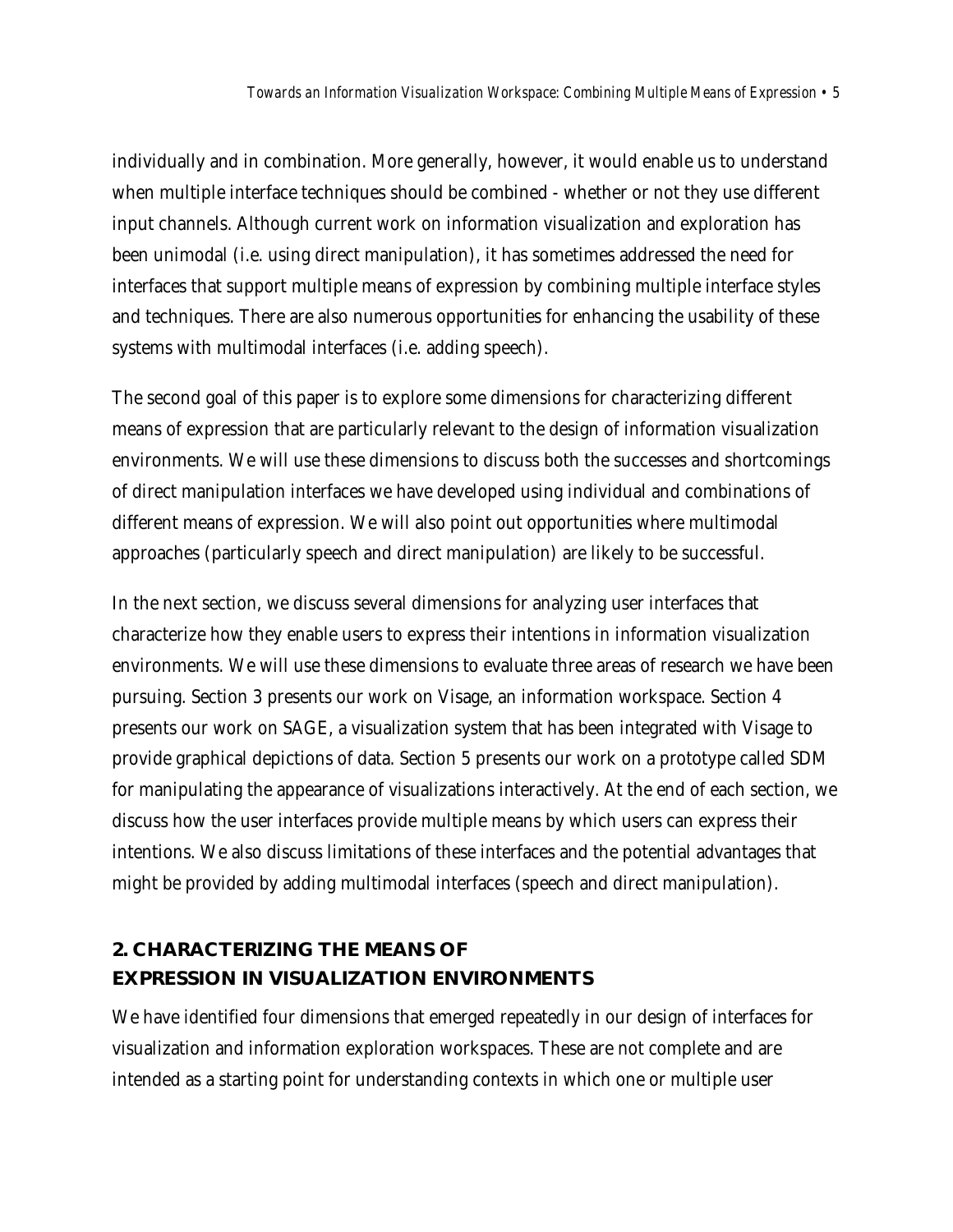interface techniques and/or modalities are appropriate. They are related to dimensions discussed by Cohen and Oviatt (1995) for speech and direct manipulation interfaces. Each dimension characterizes a continuum of ways of communicating with a system to perform information exploration tasks:

- how people describe data sets of interest
- whether people communicate via composing primitives or with higher level, abstract expressions
- whether the communication is about a continuous process or discrete action
- whether communication can reflect familiar domain vocabulary

Set Description. The firstc dimension refers to the process by which a user conveys objects on which to work. It roughly corresponds to whether sets of interest are defined by enumerating their members (i.e., the set extension) or by explicitly defining the criterion for inclusion (i.e. the intension of the set). Expressing the intension of a set requires being able to articulate the attributes and ranges of values of objects that define group membership. There are many examples of interfaces for this in database query applications (e.g., query command languages, form-filling interfaces, natural language speech input, and direct manipulation controls such as dynamic query sliders (Ahlberg & Shneiderman, 1994; Ahlberg & Wistrand, 1995). All of these might be used to define a set of houses to be retrieved from a real estate database (e.g., ≤find houses that cost between \$200,000 and \$300,000≤). No particular house is named, just a description defining membership.

At the other extreme of this dimension are situations in which it is not easy to create an expression that refers to all the objects of interest (e.g., when there is no simple attributevalue range that defines set membership). Specifying a cluster of houses located in an irregular region on a map is one example (Oviatt, 1996). A similar example is describing a subset of points in a chart, where distributions of quantitative variables cause some sets of objects to be of interest. For example, a chart showing house price vs. house size may reveal clusters of houses whose prices seem somewhat lower than the majority with similar sizes. These sets may be more easily defined by enumerating (e.g., pointing) than by creating a descriptive query.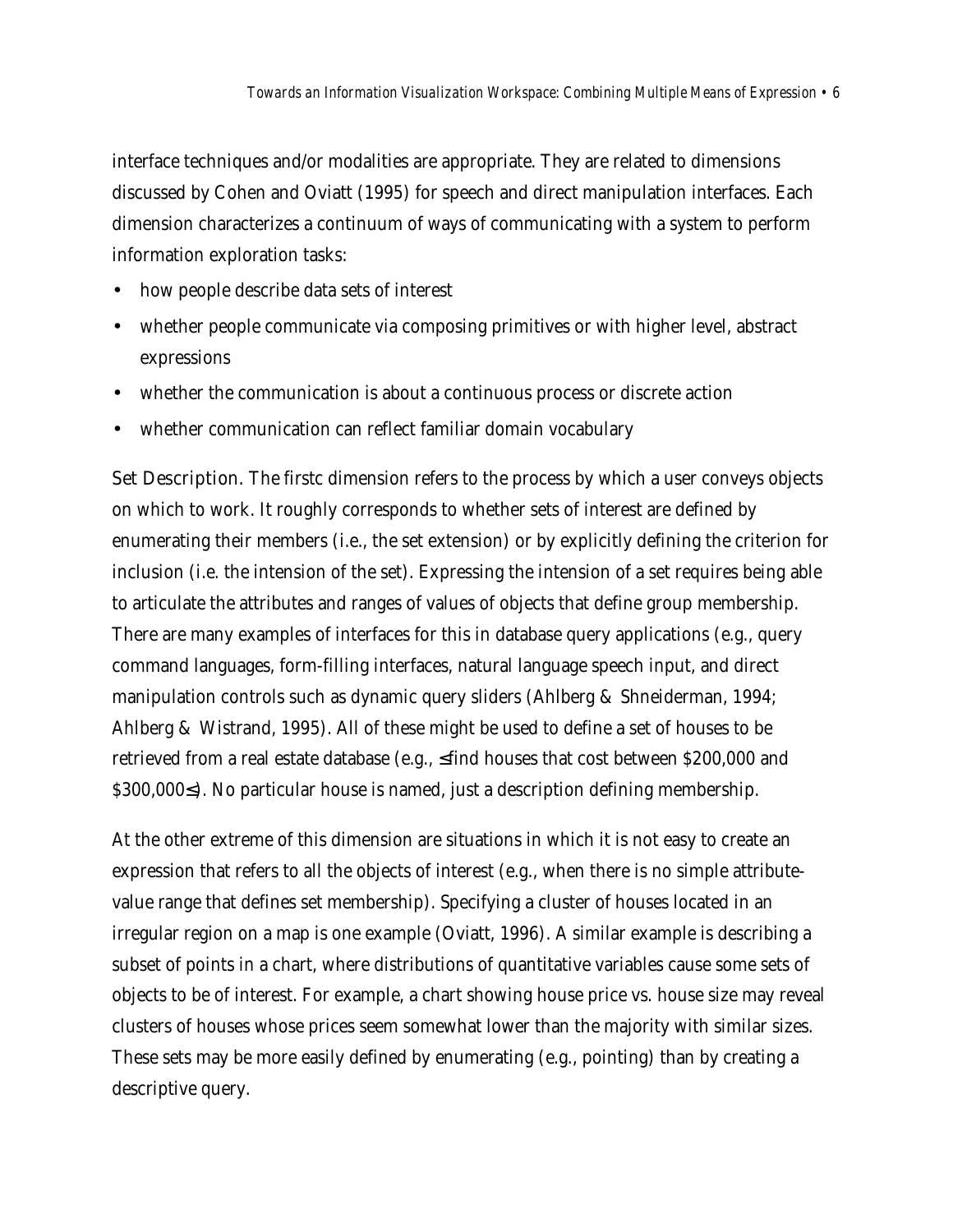Granularity and composibility of actions. This dimension is intended to differentiate contexts in which a user performs a task either by selecting and composing a set of primitive operations or conveying a more abstract operation or goal in a single nondecomposable expression. Expression of intent through selection and composition of primitives may be associated with contexts in which there is a large number of possible actions. It is therefore hard to anticipate each possible action and assign a unique interface choice (e.g., menu item or linguistic expression). Conversely, contexts in which one can anticipate a small set of frequently performed tasks permit designers to create custom *appliance*-like interfaces in which small adjustments can be made through a single interface.

An analogy illustrating this tradeoff between composition of simpler tools vs. appliance-like devices is the difference between making bread using an automatic bread-maker compared to kitchen tools for mixing, kneading, and baking. The former is a single-purpose appliance (i.e. it can't be used to prepare soup) and as a result, it only needs a few controls to change its specialized operation (e.g., for different ingredients and taste preferences). In contrast is the larger set of simpler tools (knives, cutting boards, bowls, mixers, pans, oven utensils, etc.) that are reusable in different combinations for other purposes.

Form interfaces tend to be more like appliances, while query languages tend to me more like composable tools. Speech input might be used to support either, depending on the level of granularity of the actions that can be interpreted. One could imagine a speech act that is the equivalent of "make me some bread" or a lengthy series of utterances that details every step of a recipe.

**Continuity of action.** At one extreme this dimension is intended to characterize contexts in which a user is producing change in the behavior or appearance of a system by adjusting parameters and obtaining feedback dynamically. An example is adjusting the color or brightness of a monitor, or the zoom of a map display until it is sufficiently readable yet not so big as to force important detail out of view. Expression of intent in this manner is a process of successive approximation. At the other extreme are contexts in which the change is discrete, requires little feedback because the result of the expression is known in advance, and is obtainable in a single step. Examples are hiding or deleting objects on a desktop and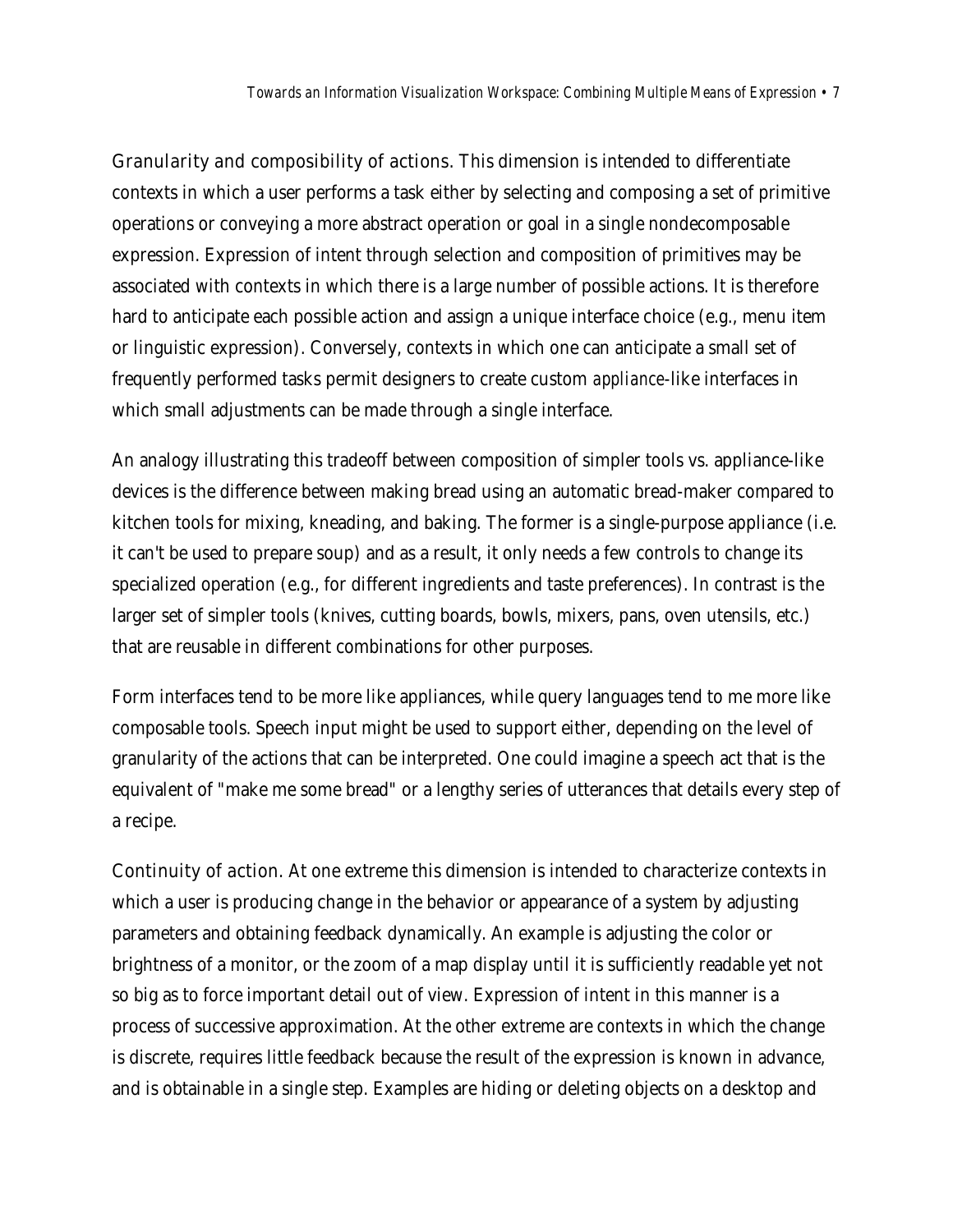requesting folders to be sorted by date. Whereas adjusting a lamp dimmer switch to the appropriate intensity is a process of conveying continuous change with feedback, picking a television station by entering a number on a keypad is an example of a discrete expression.

Consistency with domain vocabulary. This dimension is intended to reflect how familiar people are with the vocabulary used to describe objects and actions in an interface environment. This often corresponds to whether people can express their intent using vocabulary they ordinarily use in their work. This is particularly relevant for data exploration, where the process of obtaining an effective visualization may require communicating about elements of graphic design that are unfamiliar and not easily expressed by people in other disciplines. Likewise, people often develop vocabularies for referring to particular types of information, analyses or report formats and these can serve as vocabularies for expressing their requests within an interface. This dimension reflects whether the means of expression provided by the interface is one that can rely on existing domain vocabulary and if not, how the application creates a new vocabulary or avoids the need for one altogether.

In summary, we describe these dimensions to guide our discussion of some key interaction issues in information visualization and exploration environments. The main point is that these environments require combinations of interface techniques to provide people with multiple means of expression with which to communicate their intentions. Thus far we have attempted to address these needs with multiple direct manipulation techniques. Many of these requirements will be better served by multimodal interfaces providing speech inputs as well. The remainder of this paper will present an overview of this work and highlight these issues.

### **3. VISAGE: AN INFORMATION-CENTRIC WORKSPACE**

### **3.1. Overview**

The need to support a wide variety of basic information manipulation and analysis tasks has given rise to many new techniques, visualizations and applications. These are often specialized to a particular subset of tasks. For example, some applications support creating new data attributes and visualizing relationships among them. Others support controlling the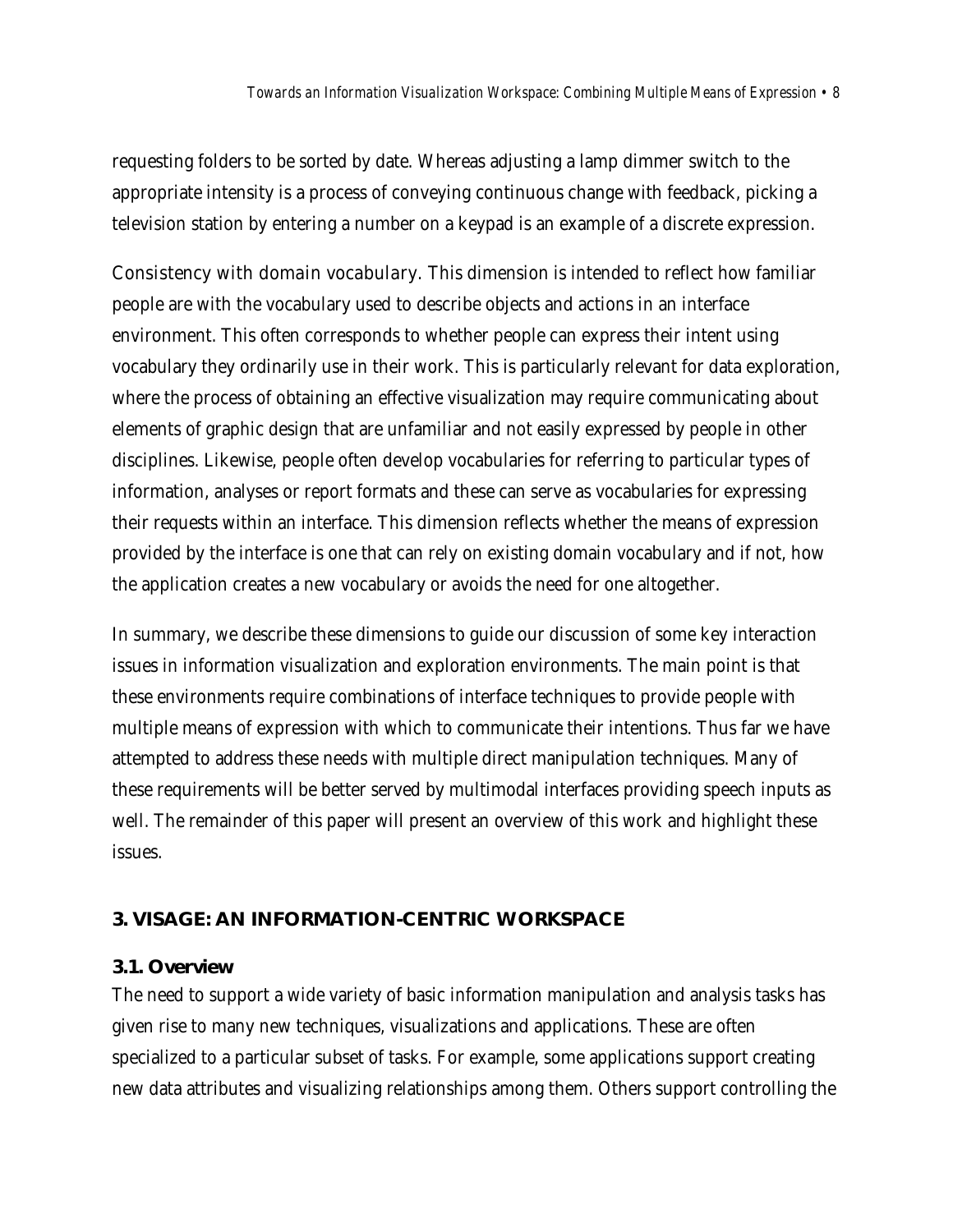level of aggregation of data and rapid filtering of data subsets. Still others support navigation through large data spaces. A fundamental user interface design question is how can we use the complementary features of different visualization and analysis tools in a coordinated and uniform way? Even for just these few example operations, how can we create new attributes with one tool, filter the same data with another, and visualize the resulting subsets with a third?

One approach to this problem is to create an information exploration environment that contains a relatively complete set of basic operations that every application implemented within it can draw upon. This approach to uniformity has been successful in current graphical user interface environments, which have consistent methods for cutting, pasting, printing and saving information in most applications.

However, custom applications will still be needed to address specialized information analysis needs that cannot be satisfied by basic operations in the environment alone. For example, in domains such as transportation scheduling and tracking (which we have been using as a test case), analysts use one system to generate and display airplane schedules, another for tracking the location of cargo in transit, and a third for managing warehouse inventory and requisition handling. The interfaces to these applications each have useful visualizations but no mechanism to explore relationships among the different data they portray. For example, there is no way to explore the relations among the locations where supplies are stored, the people who order them, and when they are scheduled to be shipped by air.

The question then is what user interface approach would enable people to easily move and combine interesting subsets of information across the isolating boundaries imposed by different applications? These problems suggest the need for a user interface environment for people who work in information-intensive domains - an electronic workspace for people who explore and analyze large amounts of data daily. Such a workspace must provide several key capabilities.

First, it requires user interface techniques that enable information to be selected and combined from multiple application interfaces, visualizations, and analysis tools.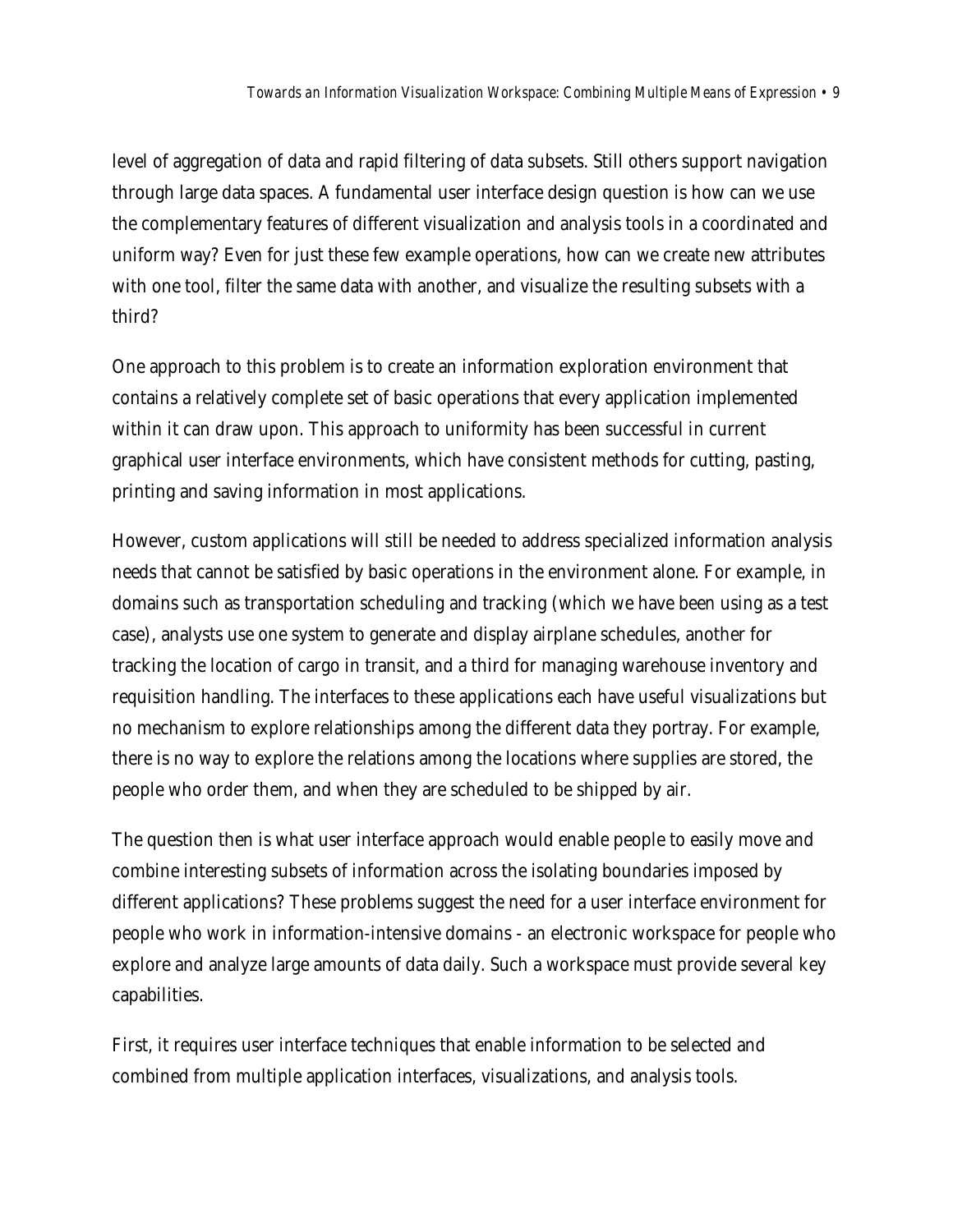# Second, it must enable rapid generation of visualizations to integrate information from these diverse sources. The value of integrative visualizations is obvious. However, because the combinations of information that people will create are often unpredictable, it is not possible for software developers to create every visualization in advance. Therefore, an effective workspace must provide tools by which users can create new visualizations as needed without great effort or skill.

Third, consistent user interface techniques are needed with which people can filter, control level of detail, navigate, and create new information wherever it is displayed.

Fourth, an effective environment should make it easy for people to share and communicate their results in collaborative settings, where they must iterate between analysis and presentation activities frequently.

In order to address these needs, we are developing an approach within an environment called Visage. Our goal is to incorporate basic information exploration operations within a user interface paradigm that also coordinates multiple application interfaces. The remainder of this paper provides an overview of Visage and a discussion of some of its key component technologies. Visage's main components include:

An information-centric user interface paradigm. As the name implies, this paradigm strives to provide users with greater direct contact with objects that represent information they need to view and manipulate to perform their work. In this paradigm, information is represented as first-class objects that can reside and be manipulated in visualizations, application user interfaces, on desktops, in briefing materials, or anywhere else people elect to place it. It is ultimately concerned with usability (i.e. it is *user-centered*), in that it seeks to reduce the complexity and restrictions created when people cannot access information directly and instead must face the mechanics of running and coordinating applications and working with file system metaphors. One of the important outcomes of this approach is a basic UI operation of directly moving information across user interfaces.

# Interactive information manipulation. These include tools for:

• finding and interactively partitioning, filtering, copying, and selectively combining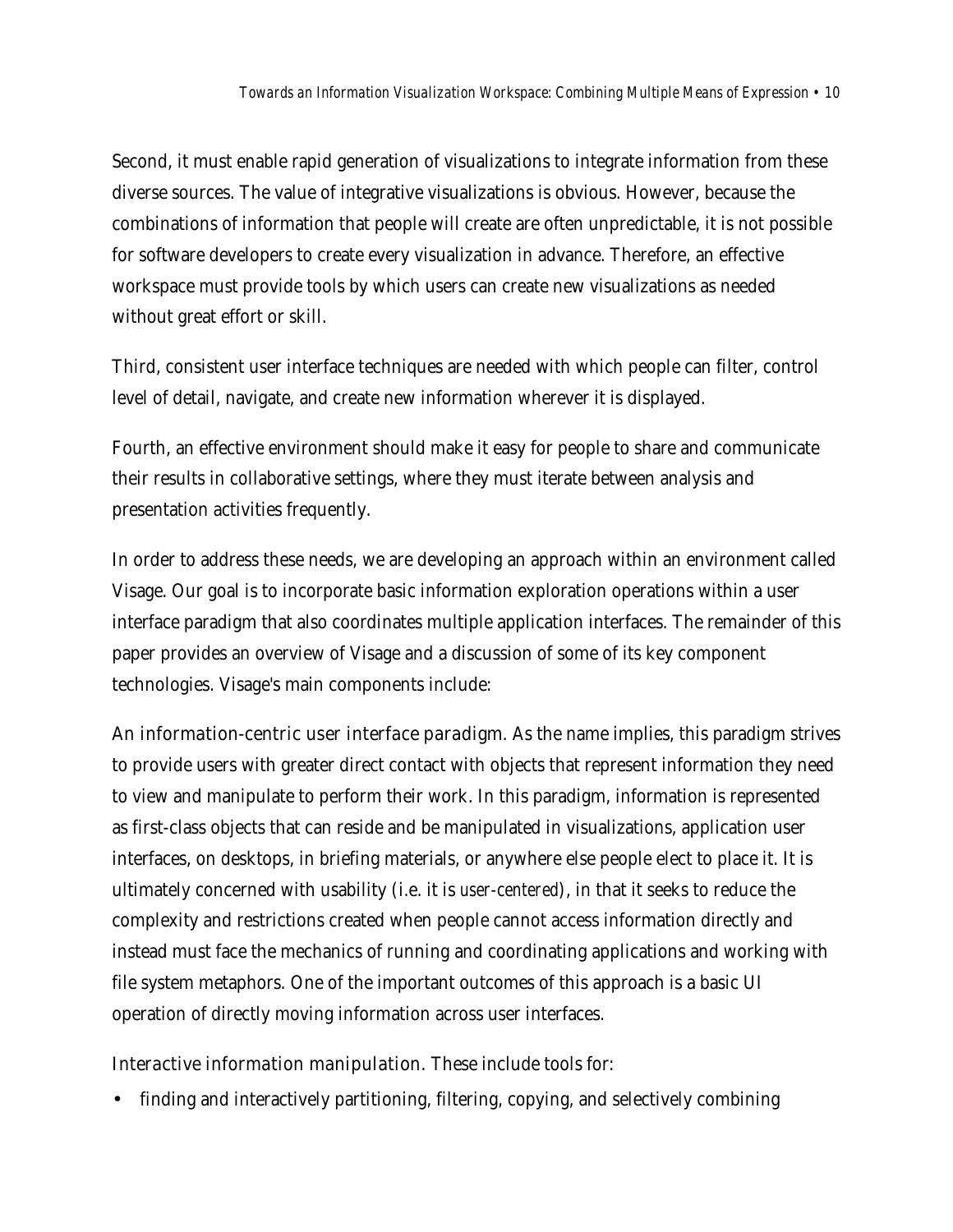subsets of data on which to focus,

- controlling the level of detail with which this information is viewed using *drill-down* and *roll-up* techniques (*drill-down* commonly refers to the process of segmenting or breaking down aggregated data along different dimensions to create a larger number of smaller aggregates; *roll-up* commonly refers to the process of merging detailed data into aggregates that summarize their attributes), and
- assembling, laying out, and *interactively* presenting information to others.

Dynamic visualization generation. In order to provide integrative views of information, we are incorporating within Visage our work on SAGE (Chuah et al., 1995a; Chuah, Roth, & Kerpedjiev, 1997; Roth, 1996; Roth & Mattis, 1990, 1991; Roth et al., 1994), a knowledgebased automatic graphic design tool. This approach provides rapid generation of visualizations customized to users' immediate data exploration tasks. We discuss SAGE after describing the main UI elements of Visage.

## **3.2. An Example: Exploring Information in Visage**

In order to convey Visage's basic styles of interaction it is useful to consider a detailed example. The example is based on one of the applications of this approach that we are pursuing to facilitate next generation logistics planning and tracking systems. These government systems are being developed to access and analyze information about the location, quantities, status, transportation, distribution, consumption and other properties of equipment and supplies and the people who need them worldwide. Logistical analysts help plan and track the amounts of all types of supply that military units need, help decide where supplies will be acquired, how and when they will be shipped, where local warehouses will be placed to support people that need them, how much local inventory to maintain, how to staff and schedule the trucking and material handling crews that will distribute the supplies, and continuously answer numerous questions that arise about arrival and location of equipment. Figure 1 illustrates an outliner style of table that is one of many informational displays we have created in the Visage environment. We refer to displays of information as *frames* (a term we discuss in detail later). The outliner frame is one way to provide a hierarchical perspective on tabular data and is useful for this example because it illustrates drill-down and roll-up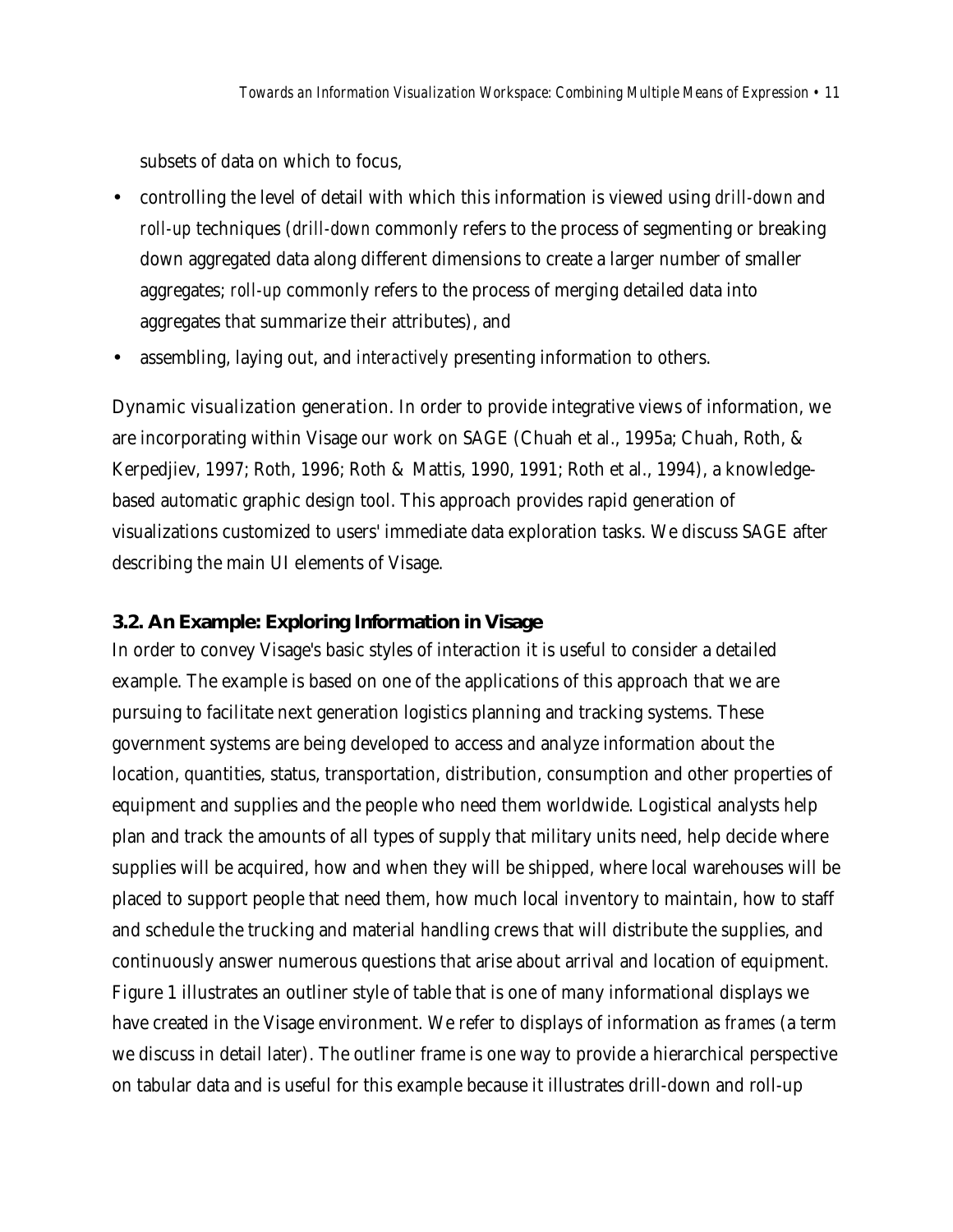capabilities in a familiar way. The same techniques are applicable to other approaches to displaying hierarchical data (e.g., Goldstein et al., 1994; Johnson & Shneiderman, 1991; Robertson, Mackinley, & Card, 1991).

| Outliner          |              |            |   |
|-------------------|--------------|------------|---|
|                   | total supply | echelon    |   |
| <b>ARMY</b>       | 20156.3      | FA         | 企 |
| 22MD.M            | 3165.86      | <b>DIV</b> |   |
| 53MD.M            | 2681.8       | <b>DIV</b> |   |
| CI SUPPLY REQS    | ▶ 14227.92   | TA         |   |
| PV<br>parent unit | 80.73        | FA         |   |
| subord unit       | 鄞            |            |   |
| supported by      | je.          |            |   |
|                   |              |            |   |
|                   |              |            | ⊕ |
|                   | $\bigoplus$  | 中          |   |

*Figure 1: Drilling down organizationally*

Starting from any point in an object-oriented database for a logistics exercise, users are offered a menu of alternative dimensions along which they may drill down. In Figure 1, a user has already drilled down from an object representing the Army to its five subordinate units and has selected one division (the 53rd Division, which is abbreviated as 53MD.M) to drill down further by organization. The user accomplishes this by selecting the *subordinate unit* relation from a menu that is popped up via mouse control directly from the word representing 53MD.M. The result is a more detailed organizational breakdown, shown as blue-highlighted text in the outliner frame of Figure 2.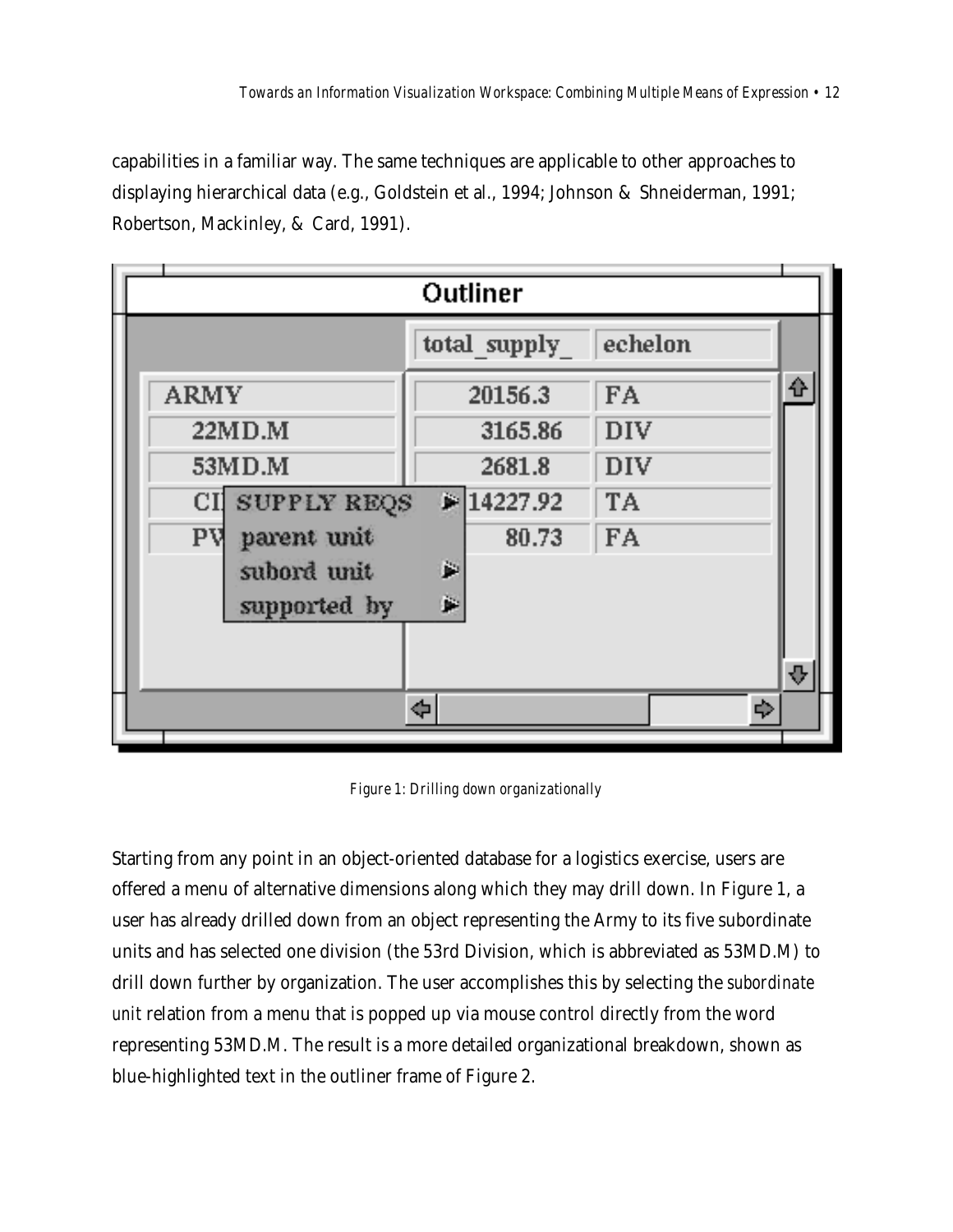This drill-down process could also occur across different relations or links from any of these objects. For example, it is possible to drill-down from an object representing an Army unit to the equipment it possesses (e.g., trucks, generators, stoves). One could then drill-down further from one type of equipment to the parts or supplies it requires (e.g., from trucks to tires and engines) and then drill-down from one part- or supply-type to all the warehouses that have it in stock. This is a process of turning a network or web of database objects into a convenient hierarchical breakdown for analysis purposes.

On the right side of the outliner in Figure 1, users can select any attribute of the objects in the hierarchy that they want to have displayed, such as the weight of supplies a unit requires, its echelon, the number of people in the unit, etc. These attributes can be taken directly from the database or dynamically created as derived attributes using a scripting language. In either case, as the hierarchy is expanded, the values for these attributes are added with it. The dynamic drill-down and expression of attribute values is a fundamental operation in Visage that can occur in every frame.

An important operation in our implementation of the information-centric interface approach is the ability to drag objects representing information among visualizations and application interfaces throughout the Visage environment. For example, in order to display graphically some of the attributes of the subordinate units of the 53rd Division, the user first selects those units by painting their names blue in an outliner frame. (Blue is one of several colors that can be chosen from a palette). After selecting the unit names, the user simply drags a copy of their visual representations into an empty bar chart frame, as shown in Figure 2. The "moving" units appear as blue translucent text in the figure.

In this case, the bar chart visualizes the weight of supplies that each dropped unit requires as a bar, as shown in Figure 3 (see color plate 1). Each frame shows some attributes by default, or users can select other attributes from a menu attached to the frame. The menu of attributes is constructed dynamically from the objects that are dropped into the frame (i.e. the attributes of Army units in this example). Visualizing unit supply weights in a bar chart makes it easy to select those needing the most supplies - those with the longest bars. In Figure 3, the user has painted these bars red for subsequent copying and dragging.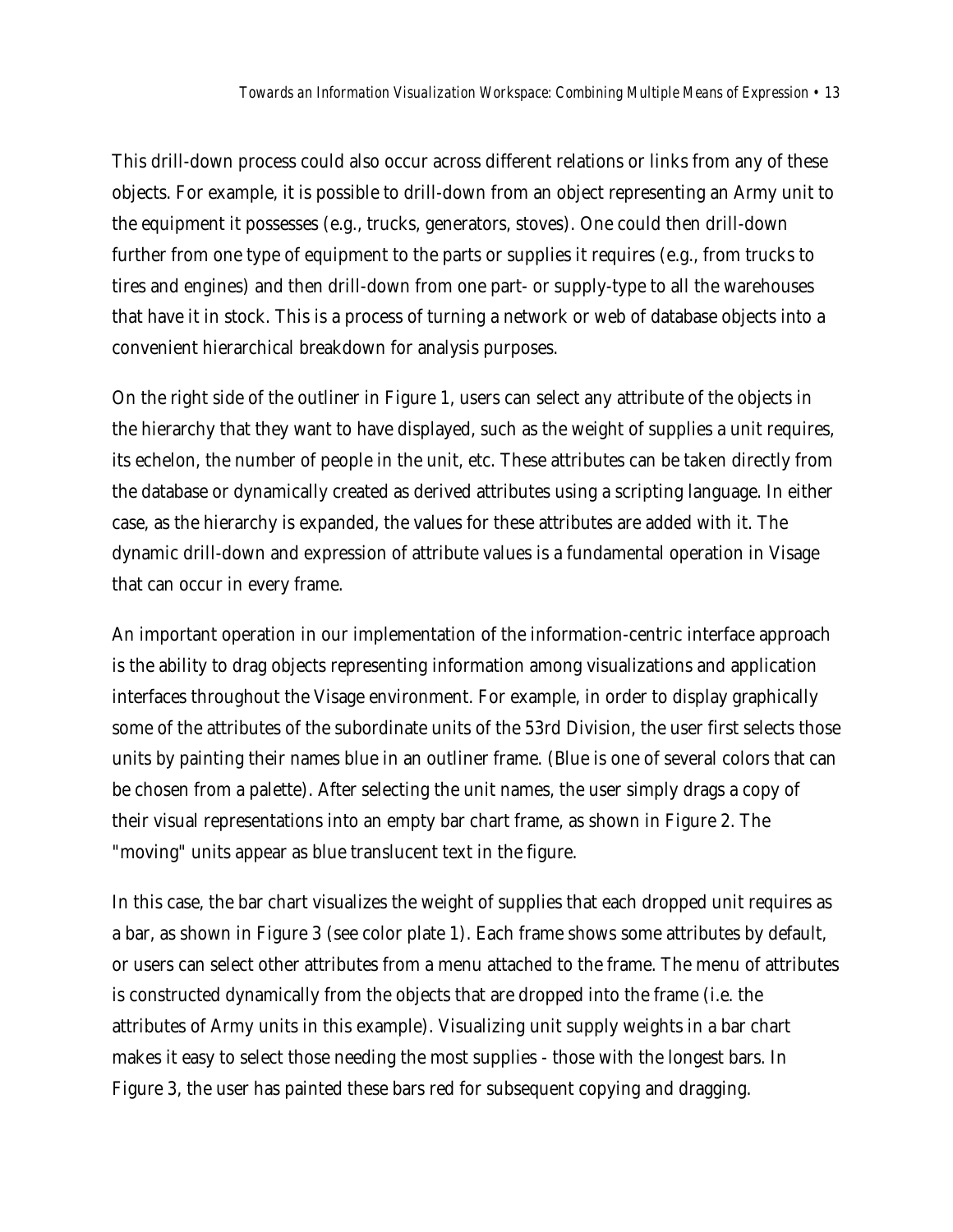It is now possible to check the locations of just these units on a map, perhaps to determine the locations where supply warehouses should be established to support them. Units are transferred to a mapping application with a similar drag and drop operation suggested by the translucent bars.

When placed on the map frame, the bars become military icons (a strict convention in this domain - each icon contains symbols conveying the type of unit and its organizational level). Scripts attached to each type of frame determine the way data objects are represented. The outliner uses text, the chart uses bars, and the map frame displays the longitude and latitude attributes of objects using military icons. Users can override some of these interactively, a feature we discuss in the section on SAGE. Three of the icons are already painted yellow in Figure 4 (see color plate 1) for a subsequent operation.

The map application is a product called MATT, which was developed independently of Visage by Bolt, Beranek and Newman and coordinated with Visage using its program interface. This is an example of one of the primary goals of our work - to explore how to cement together separately developed analysis tools into what the user will experience as an integrated work environment. MATT is used as a server of map images that are placed in Visage frames. All zoom operations, obtaining position information for placing objects on maps, and requests for additional map detail is performed through the MATT program interface. Graphical objects are drawn, painted and manipulated on this frame by Visage, thus enabling behavior consistent with other frames.

The map display can be used to further focus attention, for example, by painting yellow the subset of units that occur close together in the center of the map (perhaps to identify a region where large quantities of supplies will be needed). Notice that painting (Becker & Cleveland, 1982; Eick & Steffen, 1992; Goldstein et al., 1994; McDonald, 1990) an object in one frame causes it to be similarly colored in all other frames. Together, the three frames in Figure 4 show who the selected units are, the weight of the supplies they need, and where they are located. The blue, red, and yellow units are all subordinates of the 53rd Division. The red and yellow ones need the most supplies. Yellow ones are Northern units of special interest to a user and are dragged into the outliner.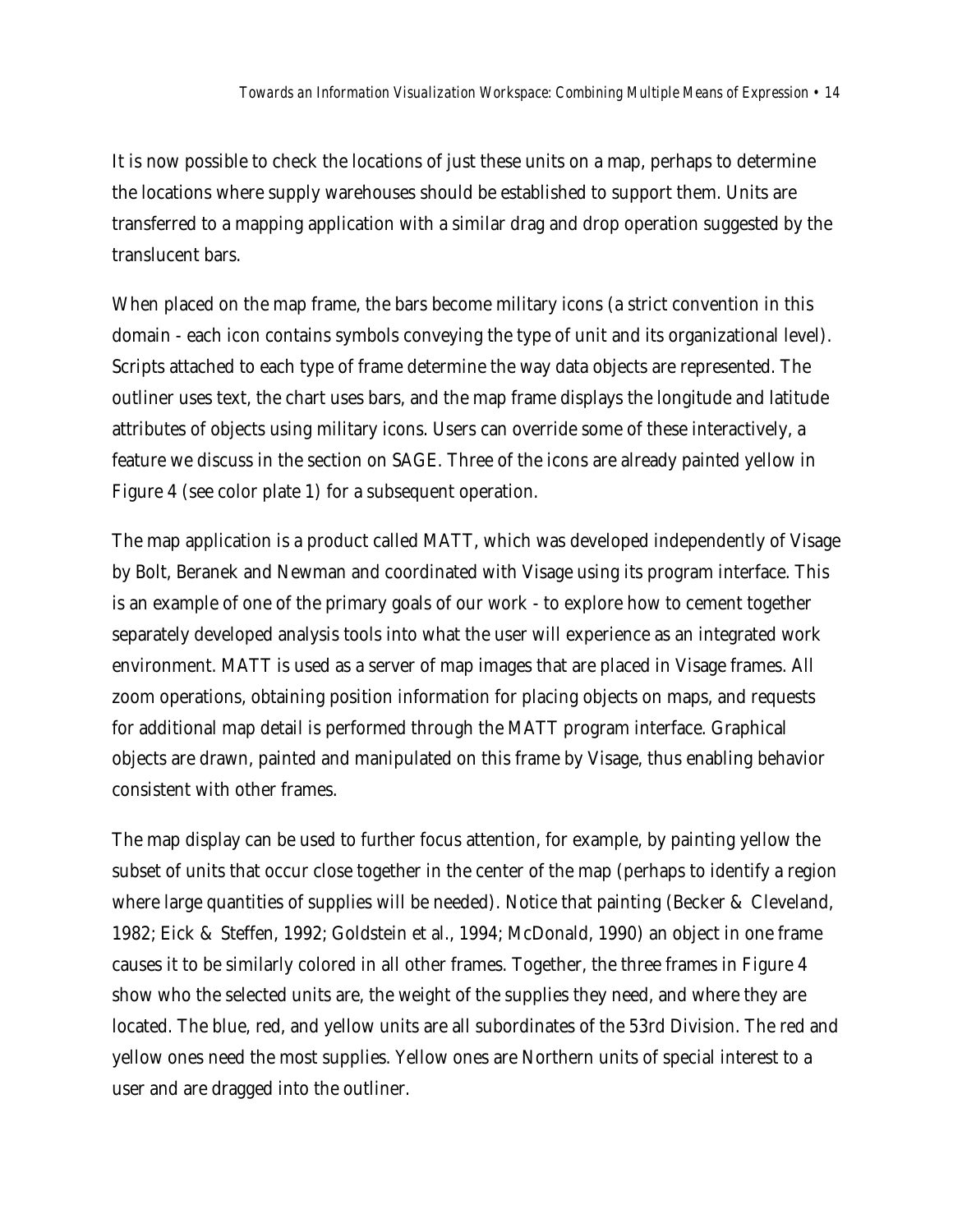In the last step of the example, this small subset of units can be rolled-up (i.e. aggregated) into a single object and named by a user, in this case, "North High Supply Units." It appears in the bottom of the outliner, and its attributes are the appropriate totals for the units it aggregates. The new aggregate can be treated as a single object for new drill-down operations. For example, it is possible to drill-down along a new dimension to the supply types needed by the aggregated units.

In summary, this example illustrates the most important aspect of Visageπs informationcentric approach: operations are directly applied to graphical objects representing information and not through the typical mechanics associated with running applications in current desktop environments (i.e. without performing export/import procedures that are the typical data sharing mechanisms used in spreadsheets and other tools). Applications created in this environment are invoked and coordinated by pulling frames out of pallets and dropping information on them. For example, the MATT program is run by pulling a map frame from a pallet and dropping graphical objects on it. Likewise, painting, drill-down and roll-up operations are all applied directly to objects that are coordinated across multiple applications via a shared underlying object representation.

This example can also be used to illustrate the characterization of communication we described in the previous section. It is worthwhile to briefly summarize its potential for understanding when multiple means of communication can be useful. We expand on this later, after a more detailed discussion of the Visage environment.

First, users requested information by composing a sequence of operations rather than by posing a complete abstract query in advance. Informational requests are specified through a series of drill-down, drag, paint, and roll-up operations. The means of communication here necessarily must be an incremental *composition* because the results of each step must be viewed prior to knowing the next place to focus. The last aggregate represents "units of the 53rd Division that need the 'most' supplies and are clustered in a small region to the north". No explicit query representing this final result could have been specified in advance. In tems of the dimensions we sketched in Section 2, this example illustrates a style based on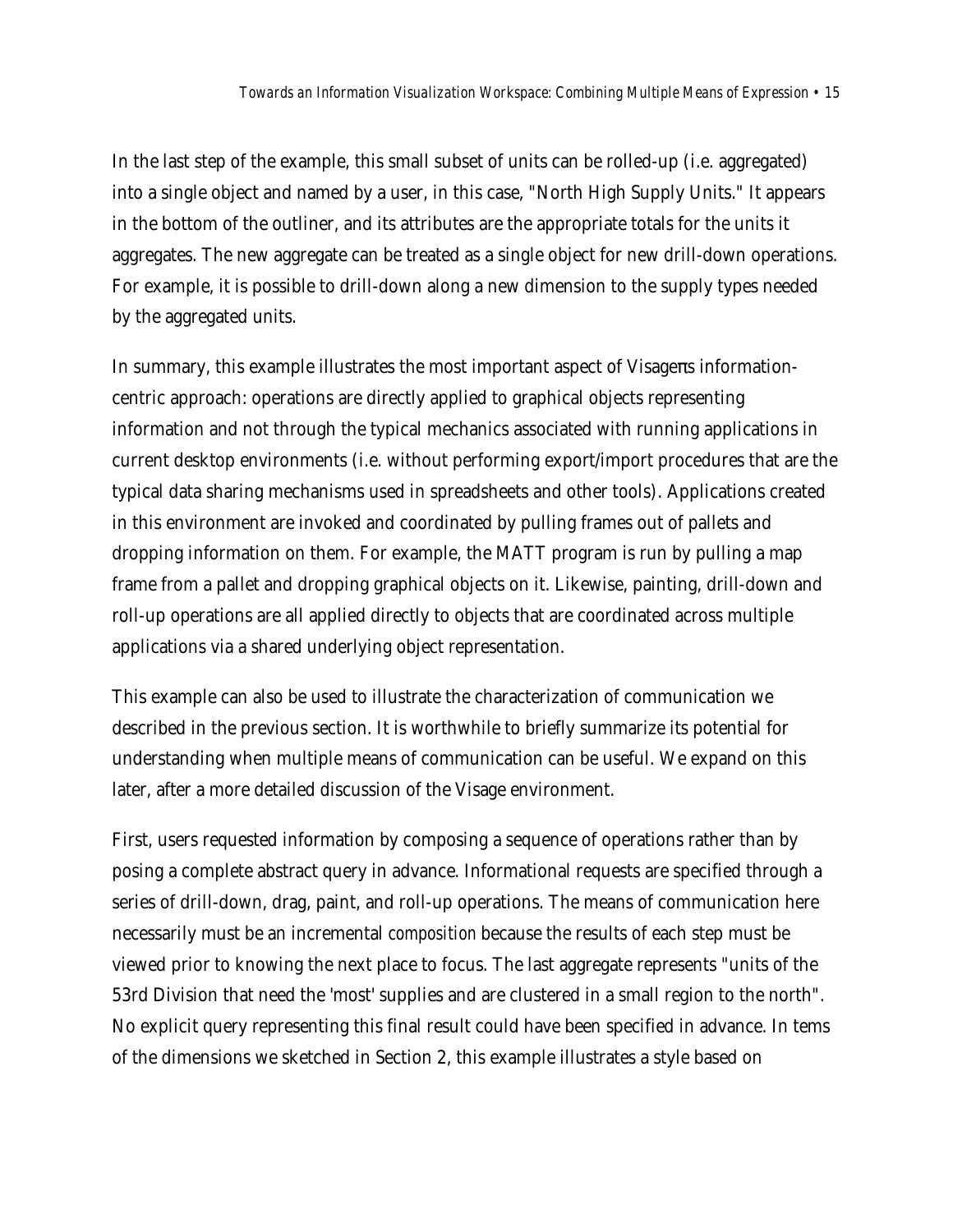composition of promitive actions, rather than a more *appliance-like* custom interface for performing a routine task.

The second relevant dimension refers to how an interface enables sets to be specified. The particular steps in the example differ along this dimension. Sometimes an explicit definition of the desired set is possible (e.g., when seeking the subordinates of an Army unit). These are cases where interfaces supporting direct expression are needed. Speech inputs would be a strong alternative to the menu-based drill-down and drag style of expression used here. Other times, however, a set is defined based on the relationships among objects (e.g., the spatial clustering and relative location of units on the map or based on the relative size of bars in the chart). These are contexts where direct manipulation selection of enumerated sets is needed (Oviatt, 1996).

The third dimension refers to whether actions produce continuous changes and therefore require dynamic, continuous feedback. The actions in the example were all discrete requests for new information. Moving numerous objects between frames can sometimes be laborious with drag or other direct manipulation techniques. The same is true about using menus to select data attributes for navigation and display. However, in databases with many object types and relations among them, it is unclear whether users would be able to formulate queries using natural language expressions that can be matched accurately to underlying objects. Combinations of speech-based referring expressions and menus that remind users of available attributes might be most effective.

We mention these observations here as an illustration of the issues we faced in recognizing the need for interfaces that support multiple means of communication. Whereas our work has attempted to provide these with direct manipulation techniques, this example illustrates the potential of using multimodal interfaces for information-intensive applications. We discuss these in more detail in later sections.

### **3.3. Visage Framework: an Information-centric User Interface Approach**

The VISAGE user interface paradigm takes an aggressively *information- centric* approach to the presentation of information to the user. The information-centric approach may be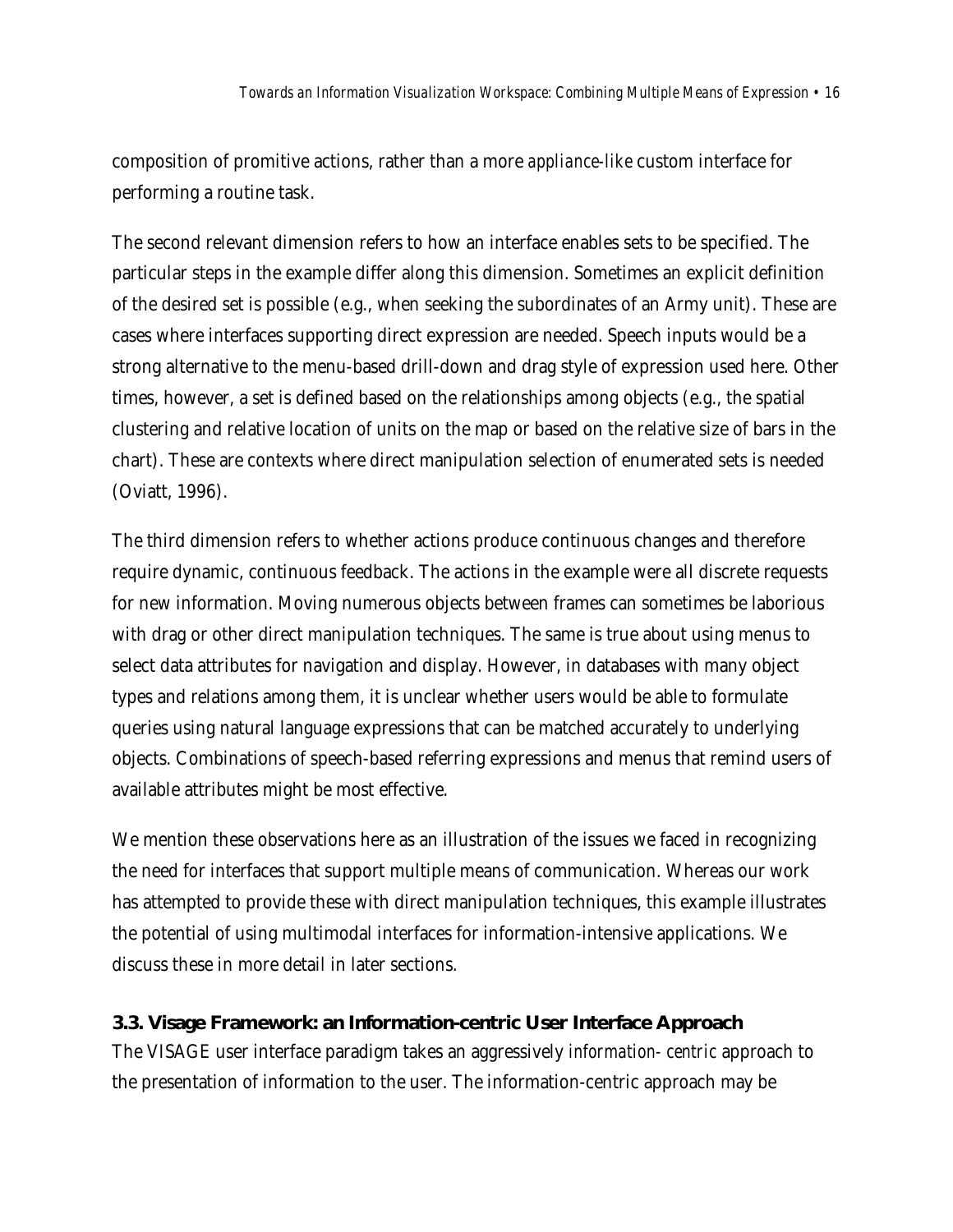thought of as the next logical step along the path from *application-centric* architectures to the modern *document- centric approach*. The distinctions among the three approaches hinge on differences in the "basic currency" through which users interact with the system.

In application-centric architectures, the basic currency is the file. The file system is completely exposed to the user and a somewhat detailed understanding of its workings is a prerequisite to the productive use of the system. Moreover, although files in the file system are the basic unit of information, the files themselves are of little use to the user. To access the information in their files, users must rely on applications to fetch and display the information from the files on their behalf. In this regard, applications are like remote manipulator arms in nuclear power plants - users are not allowed to "touch" their data, except indirectly via various special-purpose tools. Each application has its own user interface, which defines the kinds of files people can manipulate and what they can do with them.

With the introduction of graphical user interfaces and the desktop metaphor, files became concrete visual objects, directly manipulable by the user, storable on the desktop or in folders, and - to a limited extent - arrangeable by users and software in semantically meaningful ways. But the *contents* of those files were still out of direct reach of the user.

The advent of document-centric interface paradigms has introduced many positive changes into this story. In this world, the basic currency is no longer the file but rather the *document* an entity with some potential meaning in the user's world-outside-the-computer. The role of the application is subordinated (and perhaps ultimately eliminated) in favor of component architectures whose interactions with the user are focused on direct manipulations of documents. Documents may be kept on the desktop in addition to files and may be directly activated and manipulated via drag-and-drop operations. Documents may serve as containers for other documents, enabling natural modes of grouping and attaching information together in meaningful units. Some extremely document-centric interfaces such as Workscape (Ballay, 1994) and Web Forager (Card, Robertson, & York, 1996) permit the spatial arrangement of large numbers of documents, enabling effective visualizations of the relationships among them. In document-centric interfaces, users can almost "get their hands on" their documents.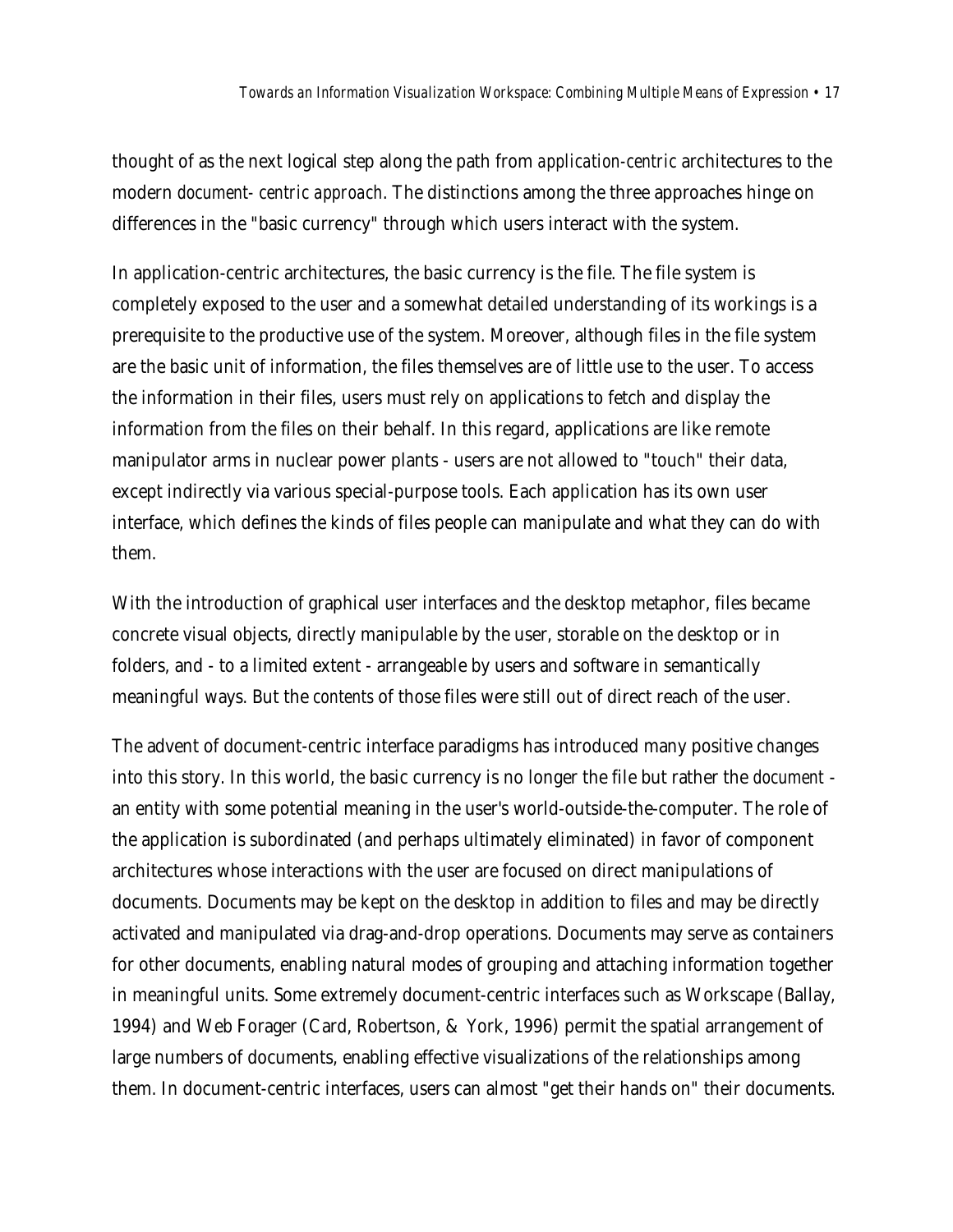The information-centric approach in Visage simply represents a natural continuation of these trends. Visage abandons the primacy of the document wrapper as the central focus of user interaction in favor of the *data element* as the basic currency of the interface. Rather than limiting the user to files and documents as targets of direct manipulation, Visage permits direct drag-and- drop manipulation of data at *any* level of granularity. A numeric entry in a table, selected bars from a bar chart, and a complex presentation graphic are all first-class candidates for user manipulations, and all follow the same "physics" of the interface. A simple example of the difference between this approach and the document-centric approach is the apparent focus on entire web pages as units of manipulation in WebForager and their lack of support for manipulating portions of web pages. An information-centric approach would support moving, copying and reassembling text, URL's (pointers), graphics and other web page elements onto the desktop or into new frames. Indeed, drag and drop of images from web pages is just emerging in versions of Macintosh Netscape.

The object oriented nature of this approach is clearly not unique to Visage and indeed was introduced and explored in Smalltalk and other systems (e.g., Krasner & Pope, 1988; Tessler, 1981). Our work addresses the user interface issues raised in using this approach throughout an information visualization and exploration environment.

## **3.4. Visage Main Components**

### **Visage Basic Objects**

Our design goal for Visage was to minimize the number of different kinds of objects that users must understand, so Visage has two basic object types: *visual elements* and *frames*. Elements are simple graphical objects that represent data objects in all Visage frames (including the desktop-like background frames). Examples are bars in a bar chart, points in a scatter chart, text labels along an axis or representing numeric values in a spreadsheet-like cell. Each visual element corresponds to an object in an underlying database. Each data object may be represented by many elements. In the logistics analysis example we described above, the same unit is represented in the table, chart and map. As we will discuss in the section on SAGE, sometimes a single data object is represented by a combination of elements pulled together into a compound graphical object. An example of the latter might be a dot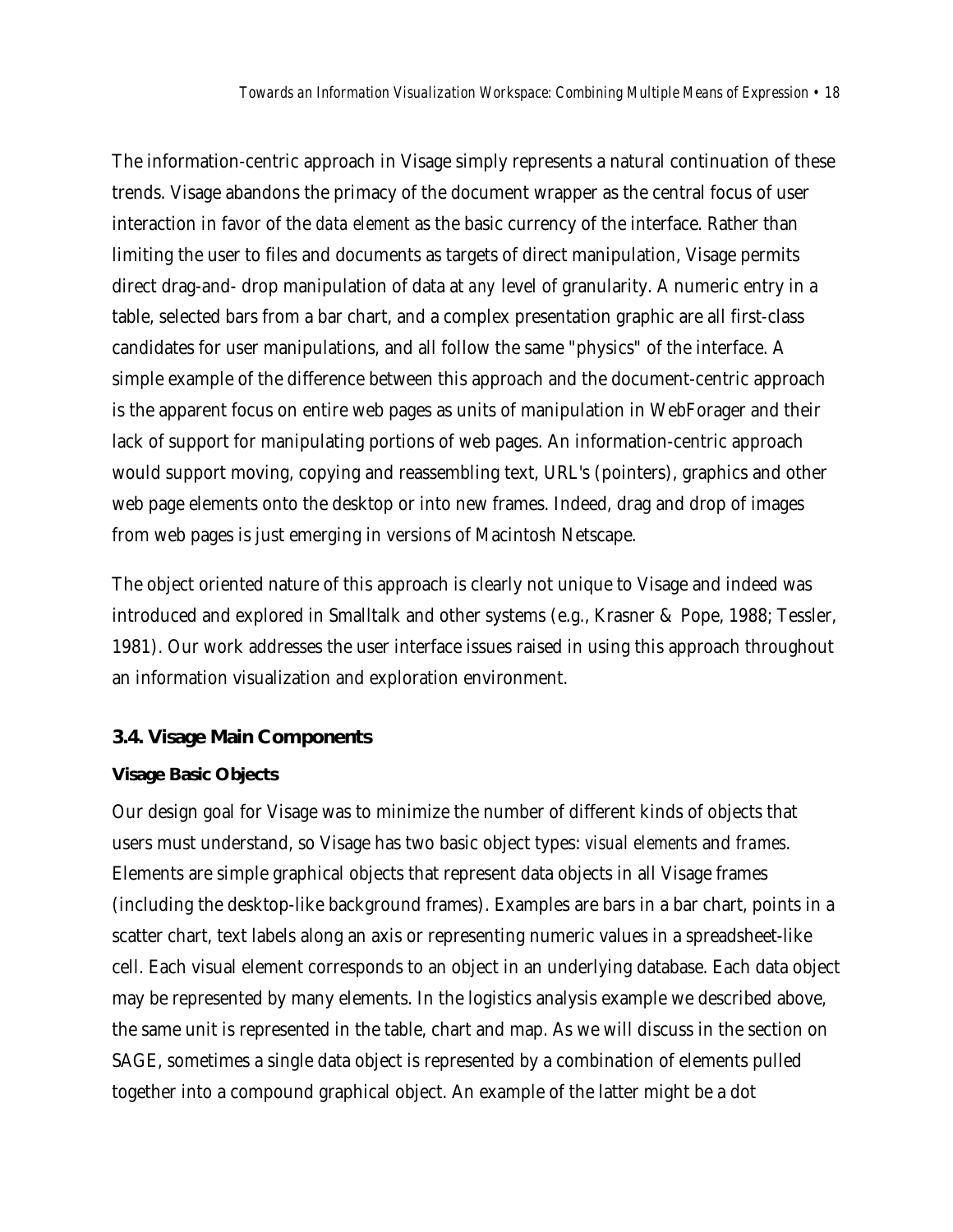representing a city on a map and a text label naming it (as in Figure 6a, color plate 3) or a cluster of a bar and circle showing the beginning and end of a time interval and a quantity associated with the interval (as in Figure 10, color plate 4).

All Visage visualizations and interfaces are made up of collections of elements whose appearance and arrangement are constrained by the frame in which they occur. For example, the bar chart in Figure 3 is an arrangement of elements which can be broken apart by the user and separately manipulated. As the illustration shows, this makes it easy for the user to select some bars from the frame (either removing them or - as in the case shown - duplicating them) and drag them to another one. This ability to directly operate on individual or groups of objects forms the basis of the information-centric approach to interface design described above.

Hints of this approach may be found in a few existing interfaces. For example, recent versions of Microsoft Word support the ability to drag selected text from one place in the document to another - thus bypassing the often criticized invisible clipboard as a mechanism for moving data around within an application (however text cannot be dragged onto the desktop or into other applications). The Macintosh system provides transparent drag-and-drop, which Netscape uses to enable images to be dragged from web page displays onto a desktop (though they are immediately hidden within files). Likewise, several visualization tools support representing data objects graphically and provide filtering, painting of linked displays, and related operations (Becker & Cleveland, 1982; Chuah et al., 1995b; Eick & Steffen, 1992; Goldstein et al., 1994; McDonald, 1990; Spence et al., 1995). In Visage, these capabilities are promoted from special-purpose features to capabilities that can be used everywhere in the environment. It becomes part of the "basic physics" of the interface, empowering the user to directly perform unique actions that might otherwise require knowledge of numerous specialized interface features.

*Frames*, the second basic object type, are themselves elements, but are sufficiently distinct in the user's model of the interface to warrant separate treatment. Like windows in traditional GUI designs, frames provide a grouping function for related elements as well as a frame of reference for their arrangement. Unlike windows, however, frames are lightweight objects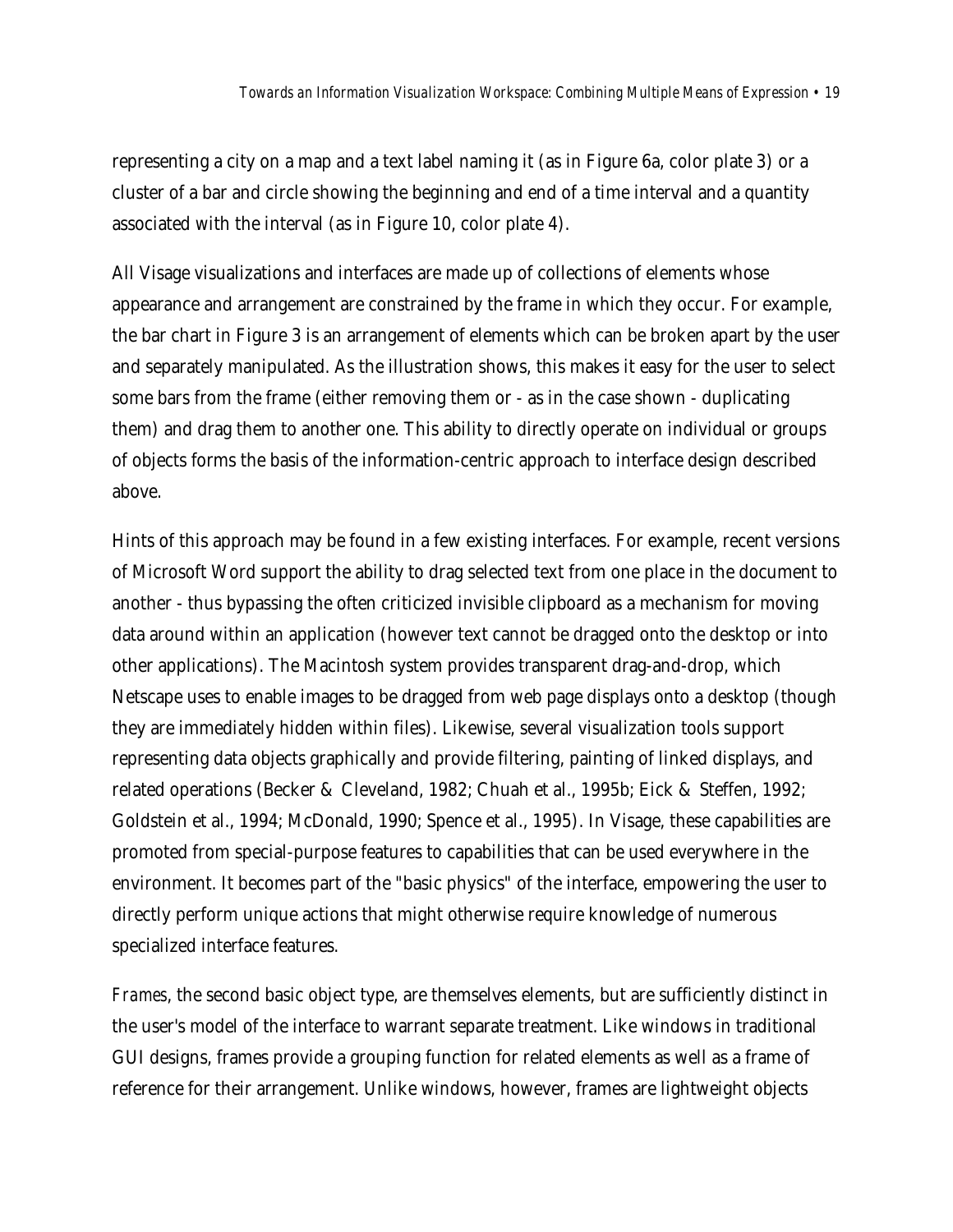that are easily created and destroyed and frequently manipulated by users. They are themselves subject to the entire repertoire of operations available for other elements. duplication, drag and drop, dynamic scaling, embedding in other frames, etc.

One of the important functions of frames is that they contain scripts that govern the appearance of elements they contain. Beyond the processing of basic user events, such as mouse-dragging and clicking, nearly all of the high-level behavior in Visage is controlled by scripts rather than hard-coded methods. In the illustrated examples, it is the script of the "Bar Chart" frame that causes data dropped on that frame to be displayed as horizontal bars of certain lengths and locations. Similarly, scripts of the map frame cause the same data to be displayed in iconic form arranged by latitude and longitude. Scripts are also used for data navigation and computing derived data attributes, functions described later.

Our goals for scripts are to provide a means to rapidly customize the behavior and appearance of all interfaces within the Visage environment and to reduce the level of programming expertise needed to do so. Thus far, the scripting language is similar to Basic and the data navigation operations are relatively simple. However, the intent is not to provide end-user programming capabilities (i.e. our goal is not for all information anlysts to write script). Instead we imagine scripts to be written by so-called "power users" who are the same people who are able to write spreadsheet programs.

Scripts attached to a presentation "slide" frame cause other frames that are dropped on it to be miniaturized, though still freely positionable within the slide by a user (the slide tray analogy is taken from current presentation tools available on personal computers). Likewise, dropping a slide frame on a "Slide Sorter tray" frame at the bottom of Figure 5 (see color plate 2) places the slide in a sequence. Here a user can position the slide, but only within the linear sequence. Thus, each frame's script defines the appearance, position and constraints on the degrees of movement under user control.

Collections of specialized frames are typically gathered together to form a coherent, highlytailored work environment. Such environments may be augmented by scripted behaviors that add useful global features to the environment at large. An example of this is the fact that the painting of elements in our logistics environment is globally coordinated across all frames of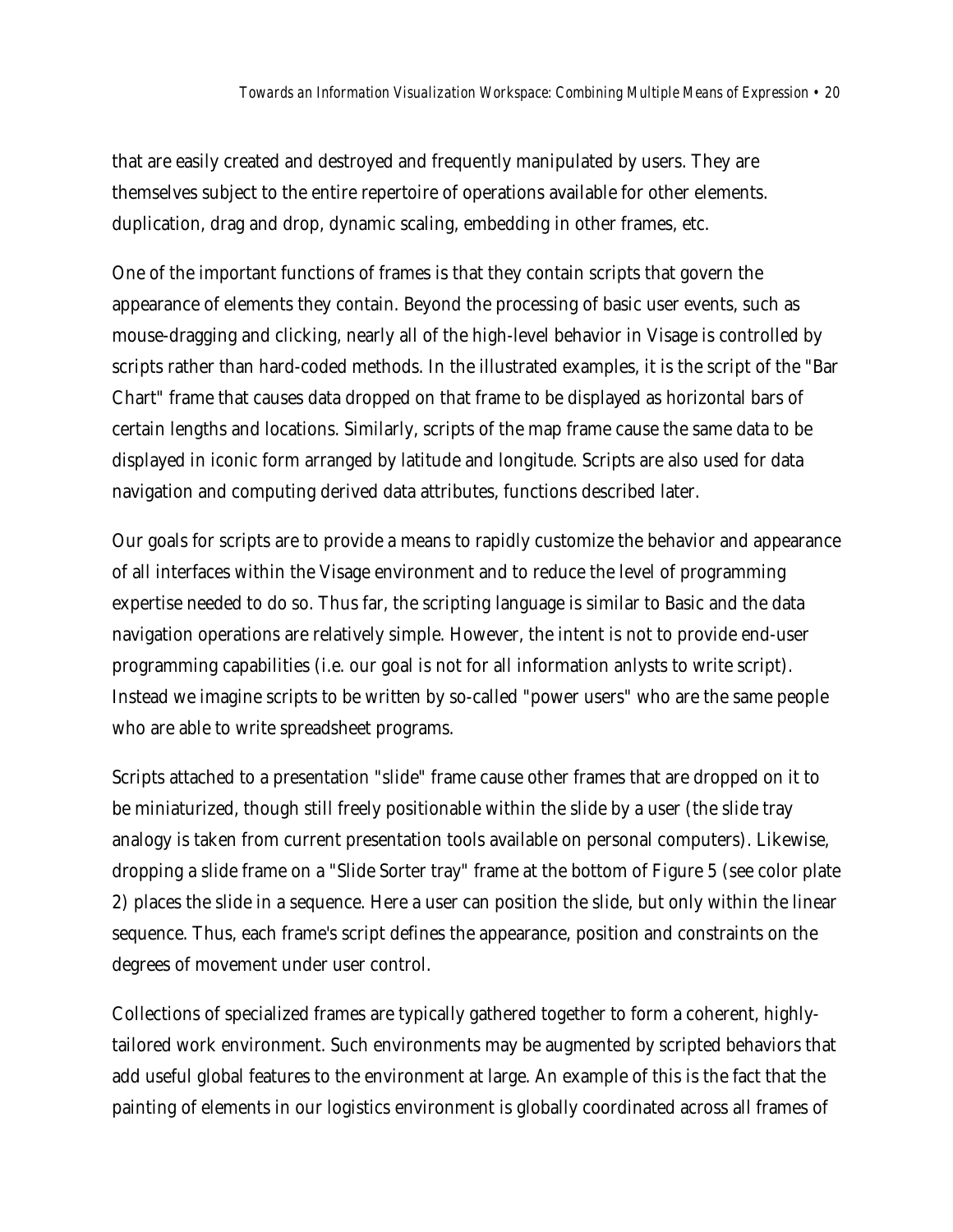the interface, thus greatly enhancing the user's ability to identify related information across displays. Similarly, dynamic query sliders (Ahlberg & Shneiderman, 1994; Ahlberg & Wistrand, 1995) are included in the environment, permitting the interactive control of the visual attributes of the elements of the display according to parametric aspects of the database. Users may add sliders to frames to select a subset of objects and then drag the subset to other frames to focus on different attributes. These sliders are visual elements with scripted behavior. Dropping one on a visualization in a frame causes it to collect all the attributes of data objects currently displayed in the frame. Users may then select an attribute from these for performing filtering operations.

#### **Visage Basic Operations**

A set of primitive operations has been developed that are meant to be applied to all Visage elements and frames. These are Visage conventions, analogous to conventional operations like cut and paste in the Macintosh environment, where applications that support that operation provide primitive information transfer with other applications. The Visage operations are information- centric. They are designed for people to manipulate information and change the way it is visualized. They are also composable, so users are able to choose unique combinations for supporting their task. This was evident in the example scenario, in which combinations of copy, drag, drill-down, roll-up, painting, and embedding were used to partition, highlight, aggregate, navigate and prepare presentations of information. The following subsections describe these in more detail.

Copying visual representations. Duplication of any visual element or frame occurs as a basic operation and serves several purposes. First, it is used to transfer information into new displays without destroying the original representation. This enables people to create multiple representations of the same underlying data to see different attributes. It also enables them to focus on, reorganize or aggregate (roll-up) subsets of information selectively in another display. In all cases, a "copied" visual element retains its reference to the underlying data, although its appearance is a function of the frame in which it is placed. Our current work on Visage assumes a static data repository common to all applications in the environment. If an application is to be used in a coordinated way within the Visage environment, it must provide data to the shared repository.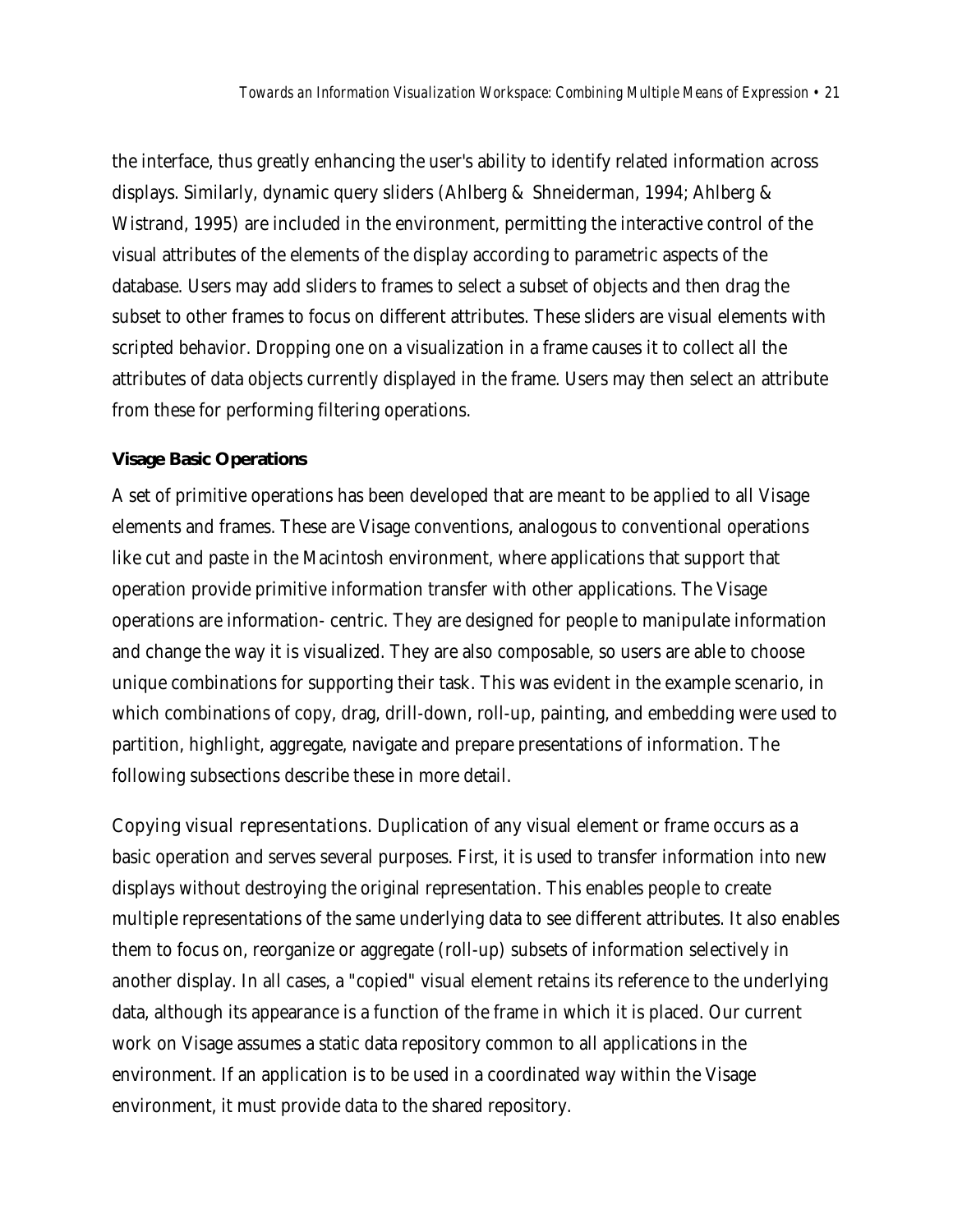An interesting property of the copy operation is that it can be used just as easily for frames as objects. Any application user interface composed of Visage frames can be copied (i.e. a new duplicate frame is created with copies of all the elements of the original). A common use for this operation is simultaneous drill-down from a point in a database in multiple directions one for each of several copies of the hierarchical outliner frame. So one could drill down organizationally to a particular group and then navigate to its equipment in one frame, to its supplies in a second, and organizationally in a third. Copying is also a method for implementing stationery pads as in the Macintosh environment. Each pad dispenses empty frames of a particular type (e.g., map, bar chart, table outliner, briefing slide).

**Dragging.** Movement of information among frames is done using direct manipulation techniques. Information can be moved not only between frames, but also to the "background" or "root" frame, which functions currently as a desktop. As any other frame, the root has scripts that control the appearance of elements and other frames dropped on it. Currently, objects dropped on the root retain their appearance from their previous frame, as well as their relative spatial position to each other. Once they are dropped on the desktop, they can be rearranged by users as needed. The desktop provides a convenient temporary location for elements removed from a frame to reduce clutter. Future work will explore other behaviors for the root frame (e.g., unlimited display areas and zoomable regions as in Bederson & Hollan, 1994).

Roll-up. Roll-up operations support the aggregation of sets of data objects for multiple purposes. First, they enable forming ad hoc groups for computing summary statistics. For example, units on the map in Figure 4 were rolled-up to create a new object whose attributes are scripted derivations that summarize those of its members. The result of a roll-up (also called a compose operation) is the creation of a new element and underlying data object with a members link to the objects from which it is created. In the example scenario, the "North High Supply Units" object was created by a user and placed in the tabular display. Attributes and summary statistics could be selected by users from menus automatically generated in the column headers Goldstein et al., 1994). For example, the *mean, total, min, max* and other statistics can be selected for the *number of people* or *supply weight* attributes.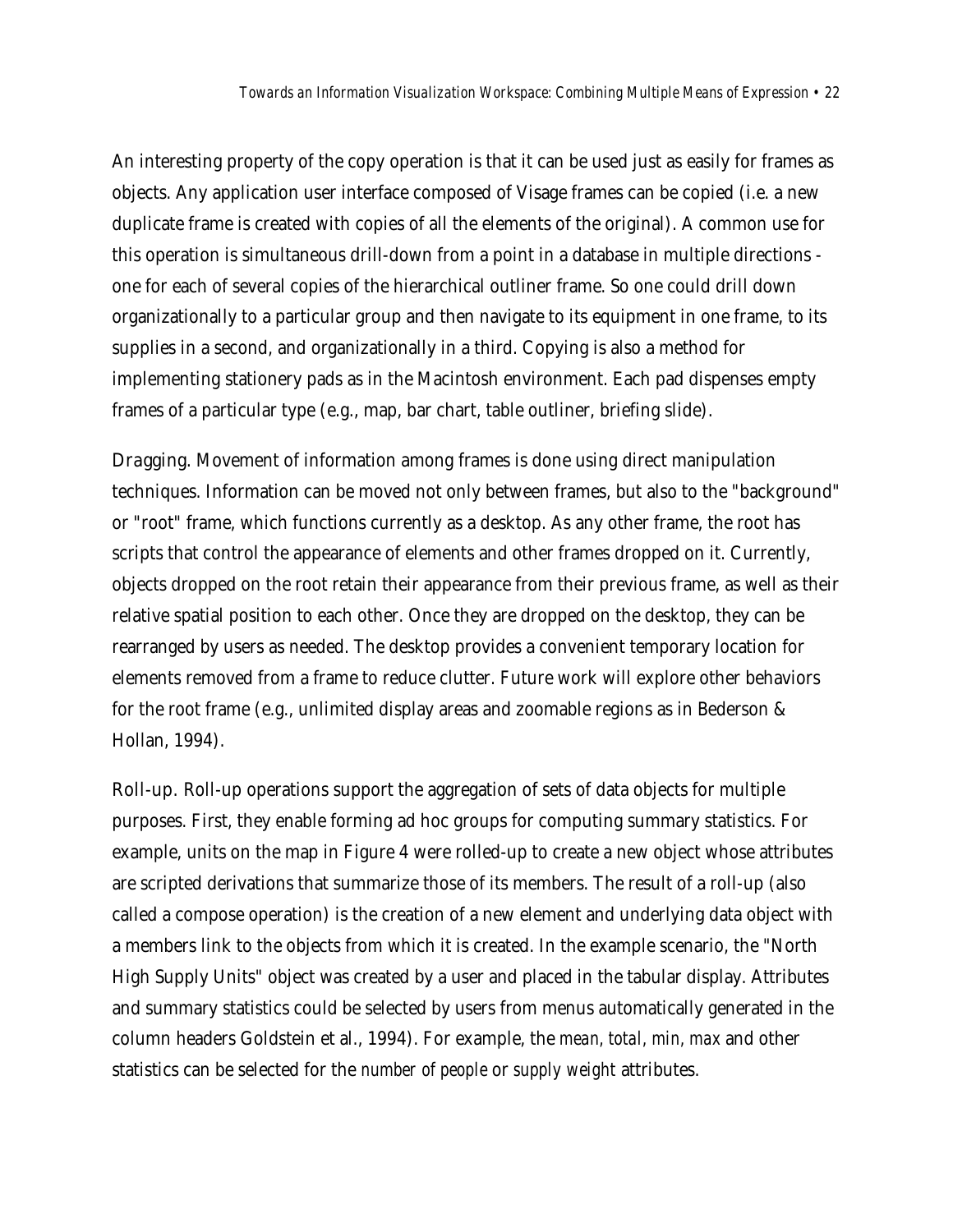In addition to these attributes, the scripting environment provides ways to compute attributes. Although the underlying database may have many data values directly given, many other such values typically need to be derived in a very situation-specific manner. For example, in a transportation scheduling application, the database may contain attributes of a commodity such as gross weight and package weight. The user, however, may require a display of net shipping weight, which is not directly given. Visage allows the definition of scripts that compute these derived attributes. Once defined, these scripts make available to the user data indistinguishable from that directly given in a database. Indeed, the total supply weight attribute in Figure 1 is a detailed script that reduces much database access and calculation to a single attribute. It is attached to a Visage data object representing the class, military unit, and is invoked when an instance of this class receives a message to return the value of this attribute. The script traverses relations between a unit, its subordinates, the supply quantities they possess and accesses attributes of supply classes to retrieve their individual weights to be accumulated. The Visage scripting language is similar to HyperTalk and contains features to support data navigation and aggregation functions (e.g., for stepping across links among objects, iterating over object sets and accumulating sums for quantitative attributes).

A second function of roll-up, is that it enables people to work with larger datasets by conveniently replacing many graphical objects with one aggregate. It provides a vehicle for varying the level of granularity at which users can interact with the information in the workspace. It provides a convenient method for storing useful subsets of data that serve functions like "bookmarks" in web-browsers or icons of folders containing many files in a file system. In contrast to these prior techniques, aggregates are first class objects in Visage that can be displayed, copied, combined with other aggregates, and manipulated in many ways like any other Visage object.

**Drill-down.** As the above analysis example illustrated, the drill-down operation is used for multiple purposes. First, drill-down is a method for navigating from a data object to other objects that are related to it via explicit links in the database or user-customized "scripted" links in the interface. In some cases, it serves as a companion operation to roll-up, when it is used to expand an aggregate of objects to its members.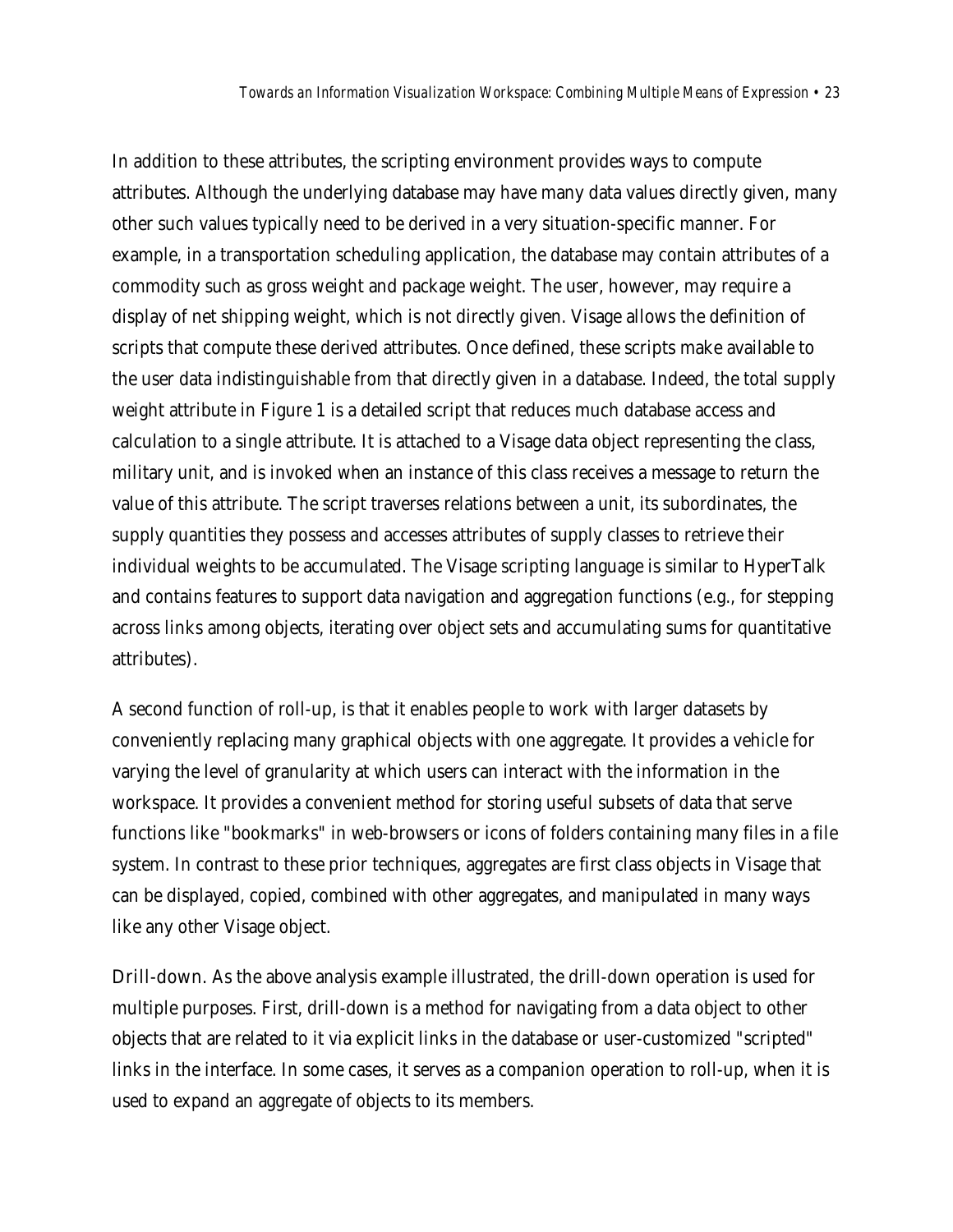The drill-down operation can be used in any frame that contains elements representing data objects, but the appearance of the retrieved objects is of course frame dependent. Drilling down organizationally in the tabular frame in Figure 1 produces new text items that are displayed displaced to the right of the original item. Doing so on a map displays the additional units geographically. Doing so in a bar chart adds additional bars for the new objects.

A useful addition to the drill-down operation is a scripted operation that groups retrieved elements and forms aggregates. Actually, it is a combination of drill-down and automated roll-up in one operation. For example, drilling down from a unit to all of its equipment would generate a very long list of items. To avoid this, the same menu used to select the equipment link cascades to a second menu listing all the attributes of equipment that can be used to form roll-up groups. For example, two attributes of equipment are *type* (e.g., transportation, material handling, construction, housing, medical) and *weight* (e.g., a quantity in pounds or tons). Navigating from a unit to equipment and selecting *type* as a rollup dimension causes aggregates to be created corresponding to every unique value for *type* found in the retrieved set of equipment. For quantitative attributes such as *weight*, users can define grouping criteria: groups based on equal ranges of values (e.g., five 200-pound intervals), groups with equal number of elements (e.g., dividing the full set based on five intervals to produce groups with 20 elements each), or every value (i.e. create a group for every value retrieved, combining duplicates). This style of navigation is similar to homogeneous and heterogeneous decomposition discussed in (Goldstein et al., 1994). However, this approach provides very flexible switching among dimensions for drill-down, unlike spreadsheet tools that require predetermined hierarchical structures to be created.

Drill-down serves to control the level of detail with which data is viewed, especially with large data sets. It is also useful as a tool for partitioning and focusing on relevant subsets of data that share common values for a dimension. For example, it can be used to navigate to equipment of a particular type or in a weight range without viewing all the data in that set.

**Scaling.** Every element and frame contains a scale factor that determines its size in the Visage workspace. Users can increase the scale of frames (giving the appearance of zooming into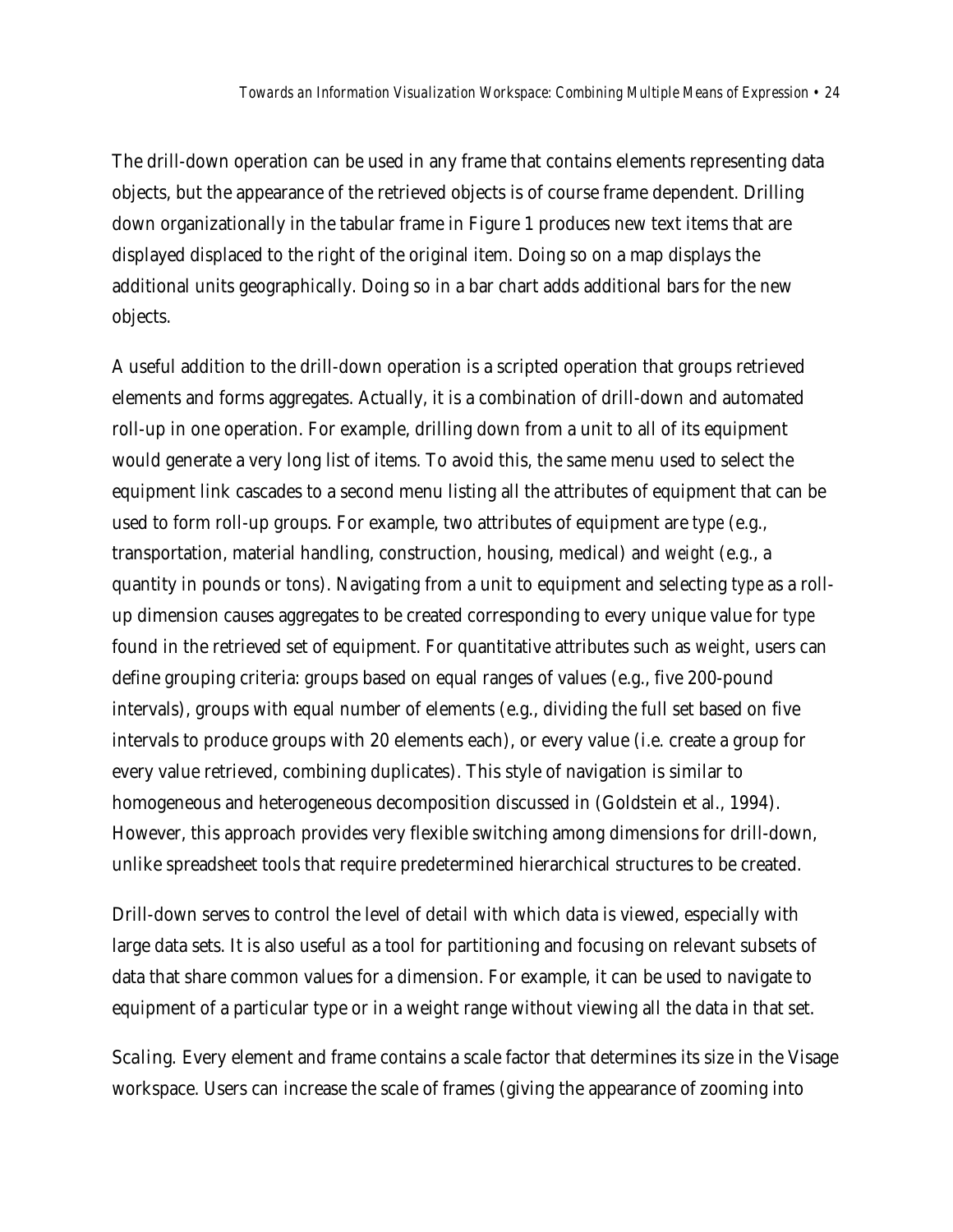them) to make them more visible or shrink them to use less workspace while still maintaining a postage stamp image of their contents for later retrieval. Surprisingly, there are very few UI environments in which scaling of windows or objects is a basic operation (Ballay, 1994; Bederson & Hollan, 1994; Card, Robertson, & York, 1996). Our emphasis is in combining scale controls within an information-centric environment that supports combining objects within frames flexibly. Scale manipulations are applicable to both frames and elements. We discuss the uses of the element scaling techniques in section 4.

**Managing the information workspace.** As we discussed in the sections on drill-down and roll-up, Visage provides techniques by which people can interact with information at appropriately different levels of granularity or abstraction. People can store and manipulate data objects as sets of visual elements or as aggregates that have been rolled up and viewed as a single graphical element. These can be stored on the desktop, in frames that arrange them based on their attributes (e.g., charts, maps, and tables) or in simple frames that act as folders within which elements can be arranged manually. Frames can be embedded in other frames, scaled to small postage stamp sizes and arranged in useful patterns in a desktop.

The embedding of frames is illustrated by the slide and briefer frames in Figure 5. Individual chart and table frames are dropped and embedded in a slide frame, which in turn is embedded in a "slide sorter" frame. All of these can be scaled to small size and further stored in other frames. On the surface, this may appear to mimic the behavior of windows or folders in a file metaphor. The important difference is the fact that the contents of these frames are not files, but accessible information. Indeed, the frames themselves can have attributes that are derived from their content elements and displayed in other frames accordingly.

**Painting.** As the example scenario illustrated, Visage makes use of brushing and painting techniques that have been popular in visualization research (Becker & Cleveland, 1982; Chuah et al., 1995b; Eick & Steffen, 1992; Goldstein et al., 1994; McDonald, 1990; Spence et al., 1995). Users can select from a palette of colors and change the color of sets of elements. In contrast to previous approaches, painting is coordinated across all areas of the Visage workspace, including objects directly residing on the desktop. Coordinated painting is not limited to predefined sets of visualizations. Changing the color of an element changes the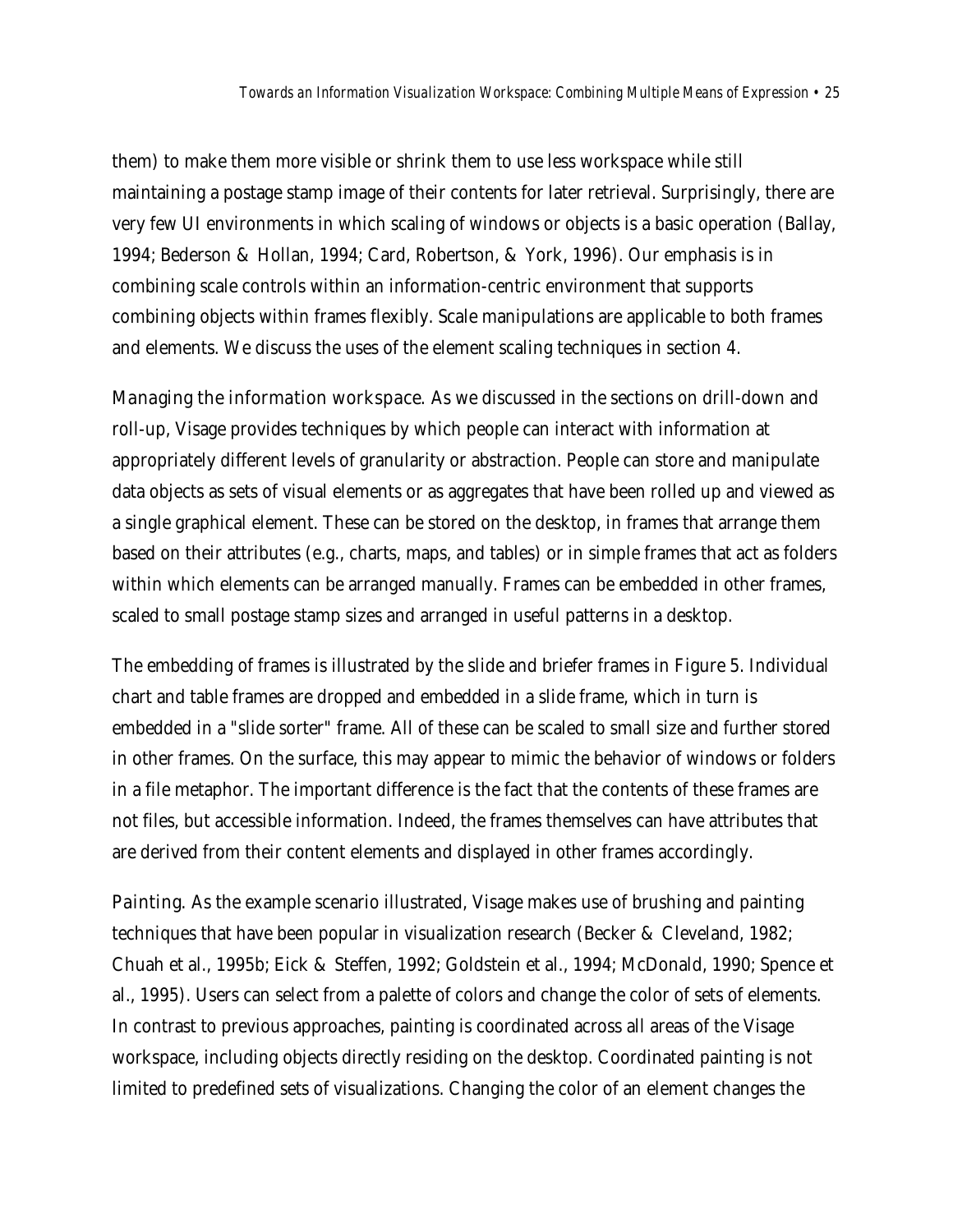color of all other elements that represent the same underlying data object. Painting serves the function of encoding ad hoc categorizations during analysis. It is also a vehicle for specifying focus of subsequent operations. For example, duplicating or dragging a blue-painted element out of a frame also causes all other blue-painted elements to move along with it (as in Figure 2). Coupled with multimodal inputs, painting might also provide a vehicle for creating unambiguous referring expressions, such as "delete the blue objects" or "create a bar chart for the blue objects".

## **Visage Briefing Tools**

As an exploration of the use of the basic Visage operations and objects, we have developed a simple briefing or "slide show" application which permits a seamless transition back and forth between data analysis and briefing. As analyses are performed, text and graphics can be captured and saved in frames called "slides." A slide is simply a frame with scripts designed to make it easy to "paste up" other frames and elements for purposes of visual presentations. The user simply drags the desired charts, maps or other display frames onto the slide, where they are scaled appropriately to the slide's frame of reference.

Collections of slide frames are accumulated in a "slide sorter" frame, which has scripts making it easy to sequence a presentation by simple drag operations. Other scripts in the slide sorter support the sequential display of each slide at full-screen size. Thus, the briefing function has been seamlessly integrated with those of data exploration and analysis. In Figure 5, two outlines and a chart have been stored as a slide and arranged with other slides in the sorter.

Note that elements on the slide do not lose their separate identity; they are still fullyfunctional interface objects that can be dragged back off the slide and used for further analysis, even in the middle of a briefing. During a presentation, users may first duplicate a slide prior to manipulating it and changing its appearance. After manipulating a slide, it can be saved within the briefing, dragged out to a separate location or discarded. This permits saving manipulations resulting from discussions during presentations as well as the original presentation slide.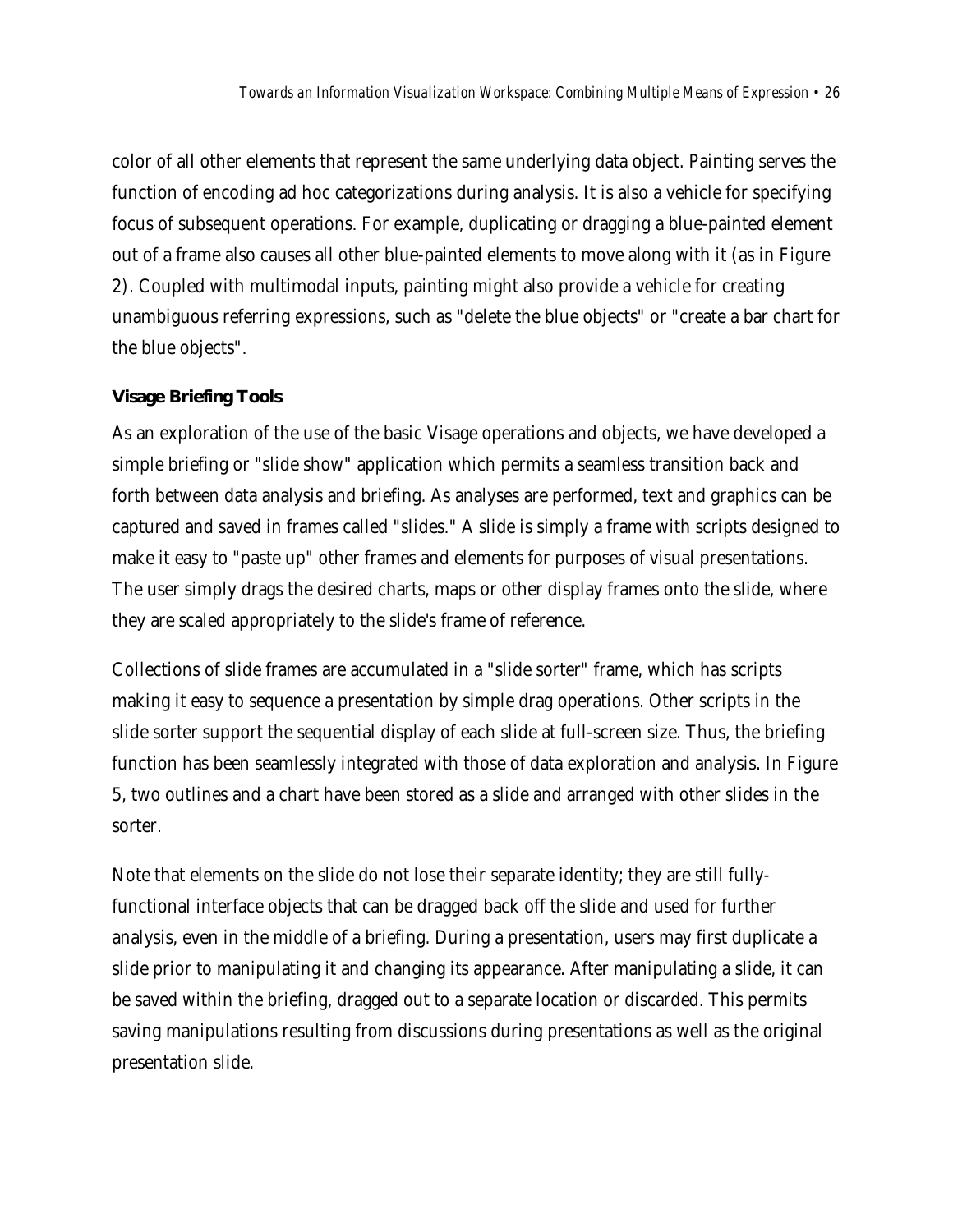# **3.5. Visage: the Case for Multiple Means of Expression**

We return now to the user interface dimensions raised earlier to structure our discussion of some of the strengths and weaknesses of the Visage operations discussed in this section. Our experience has been that the Visage environment has been most effective when it has permitted creation of multiple styles of expression for performing complex tasks. Its strength has been in permitting multiple interfaces to be created while maintaining the basic information-centric physics. There are some tasks, however, that are not well supported because of the limitations of direct manipulation. In these cases, we discuss ways to complement Visage operations with speech interfaces.

To reiterate, we propose four dimensions to evaluate different means of expression. They reflect:

- how people describe data sets of interest
- whether people communicate by composing primitives or with higher level, abstract expressions
- whether the communication is about a continuous process or discrete action
- whether communication can reflect familiar domain vocabulary

Set Description in Visage is performed in multiple ways. The first is drill-down: selecting a relation from a menu along which to navigate from one object to a set of other objects. Often drill-down must occur in multiple steps across multiple relations (e.g., from a military unit to its subordinate units to the warehouse where the latter get their supplies to the crews that manage the warehouse, etc.). Under these circumstances, other forms of input are likely to complement drill- down and be more efficient, for example, a simple spoken request, such as "what crews support this division?". Systems that support queries like these would be very powerful but, as Cohen and Oviatt (1995) point out, require significant interpretation and robustness with respect to the numerous ways people are likely to refer to the same relationships.

Another need has been for users to specify objects by name, rather than through navigation (e.g., the 52nd Division, jeep engines, Kennedy Airport). In the absence of speech, several simple techniques have been developed during our use of Visage. One is a string-match query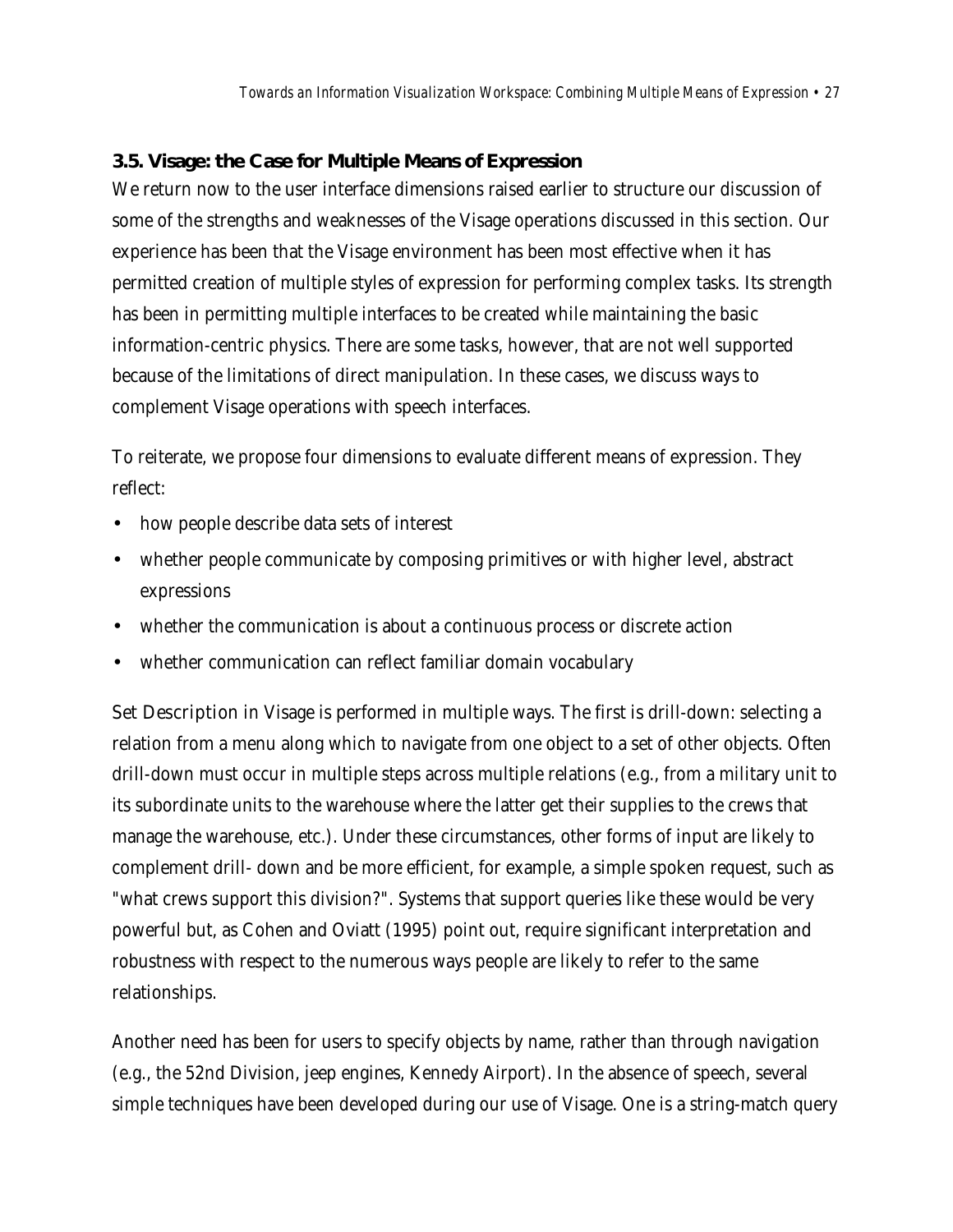tool in which users type the name of the object to be retrieved. Partial matches have been critical to make this practice tractable for users because of the inconsistencies and length of names used to refer to objects in their domain (units have unique identification numbers, but people refer to them by a variety of names).

Users have spontaneously created their own techniques for avoiding lengthy navigation interactions analogous to web bookmarks. They create aggregates of objects that are useful starting points for navigation (e.g., all supply points, east-coast airports, critical supply items, etc.). When they need to navigate to an object of a particular type, they drill-down into the appropriate aggregate and locate the object from its elements. Speech inputs to locate objects by name would be more efficient and in this case would require minimal interpretation by a speech system.

In addition to drill-down, set description in Visage is also supported using dynamic query sliders and related painting techniques. Both these techniques enable one to define sets by specifying ranges for quantitative attributes. The bottleneck for users of these techniques is in setting them up. In order to use a slider to define a subset of objects in a frame, one must drag a slider into the frame, choose a data attribute from a menu attached to the slider and then adjust the slider to the range desired. Likewise, painting can be used to select elements within one frame (e.g., units on a map) based on values of multiple attributes displayed in another (e.g., a plot chart showing the relation between the number of jeeps and people in military units). Although Visage supports creation of multiple visualizations as well as dynamic query sliders, these are substantial operations if the goal is merely to specify a single expression. Spoken descriptions of the attribute ranges would be much more efficient (e.g., "select units that have more than 30 jeeps and more than 100 people").

On the other hand, both techniques serve other important functions not easily performed by speech inputs. Painting multi-dimensional charts or other frame types enables one to define sets by enumeration - especially when a *pattern* of elements is used to define the set. Dynamic query sliders provide continuous control of quantitative variables with immediate feedback, thus enabling selection of subsets based on patterns that emerge because of the animation (Ahlberg & Shneiderman, 1994; Ahlberg & Wistrand, 1995). The important point here is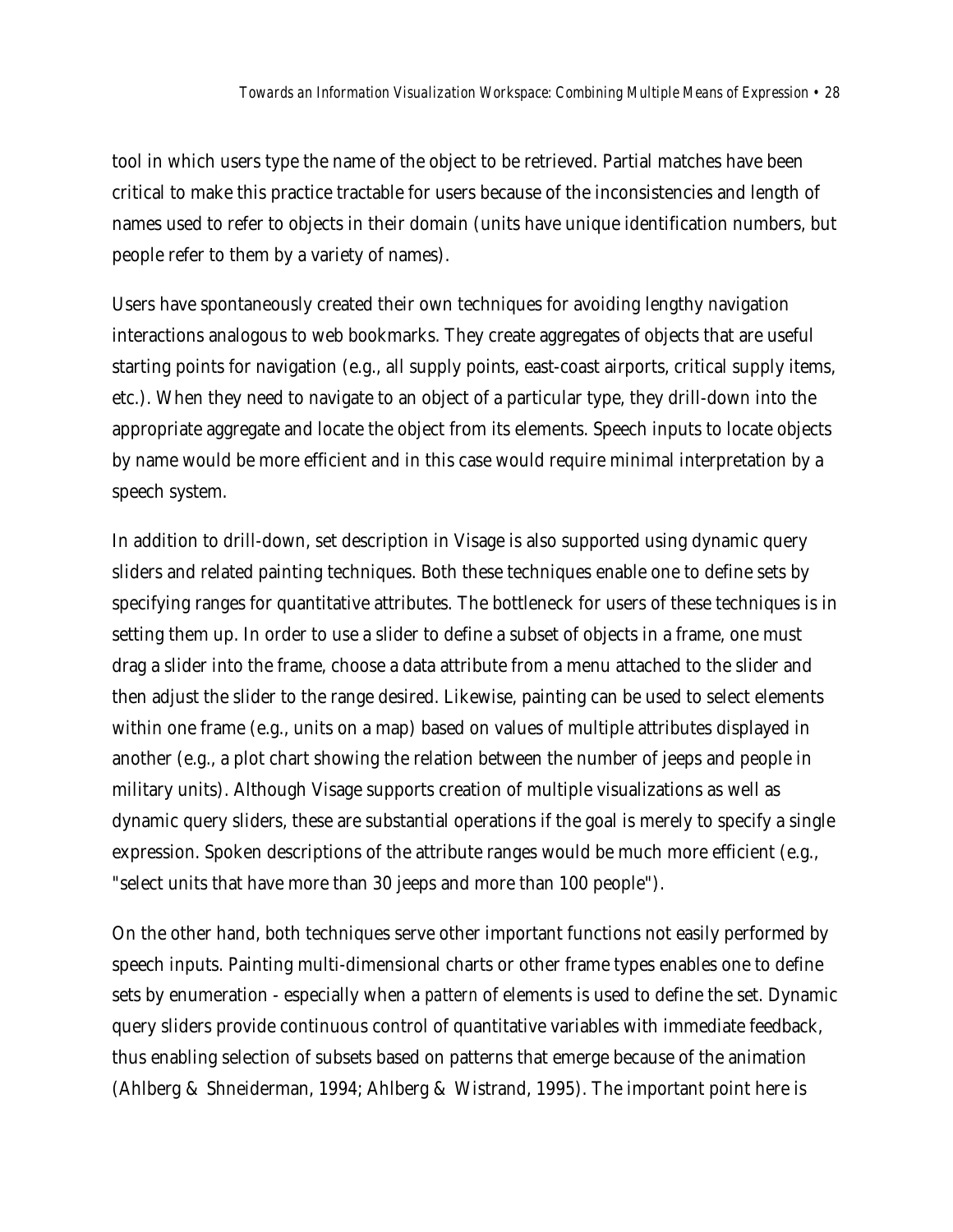that combining speech and these techniques provides great potential for supporting different extremes of the set creation dimension. Indeed, sets defined using either speech or direct manipulation can be further refined by the other.

Composability of actions. As we pointed out in our discussion of the example, data manipulation operations must be incremental to support the exploratory and therefore ad hoc nature of requests. This was the motivation behind the creation of basic primitive drill-down, roll-up, drag and other operations. Although this usually has been a successful interface strategy, it is sometimes problematic. When users know the precise subset of information they need but can create it only by composing multiple direct manipulation operations, these can be laborious. This is especially true if the same analysis must be repeated frequently. For example, logisticians often need to know when various types of equipment will be arriving with work crews to a new region (e.g., fork lifts, cranes, trucks). Transportation databases store *arrival date* as an attribute of *work crew* and there are links from each work crew to the equipment it owns. To view a breakdown of the equipment arriving in a particular week, one must reorganize *work crew* data objects by *arrival date*, creating one group per week. Then each week's aggregate must be broken down by *equipment type* (and perhaps dragged into a graphical frame to view total numbers by type). This is repeated for each week and perhaps on a daily basis as schedules change.

One solution to this problem is to create specialized scripts that are attached to a chart frame that automatically performs these breakdowns and display the desired final step. For example, we have created a frame that contains curves representing the total equipment arriving by date and by type. The interface has a menu to focus on one or more equipment types. By default, all crews are included in the analysis, but the frame will perform the analysis on any subset of work crews that a user drops on it.

The advantage to such a customized "appliance-like" interface is the reduction in steps and the fact that it retains the flexibility afforded by the information-centric approach. Each point representing an equipment type arriving on a date can be dragged out of the display and used for other purposes (e.g., to drill-down to units bringing them, to their current location, etc.).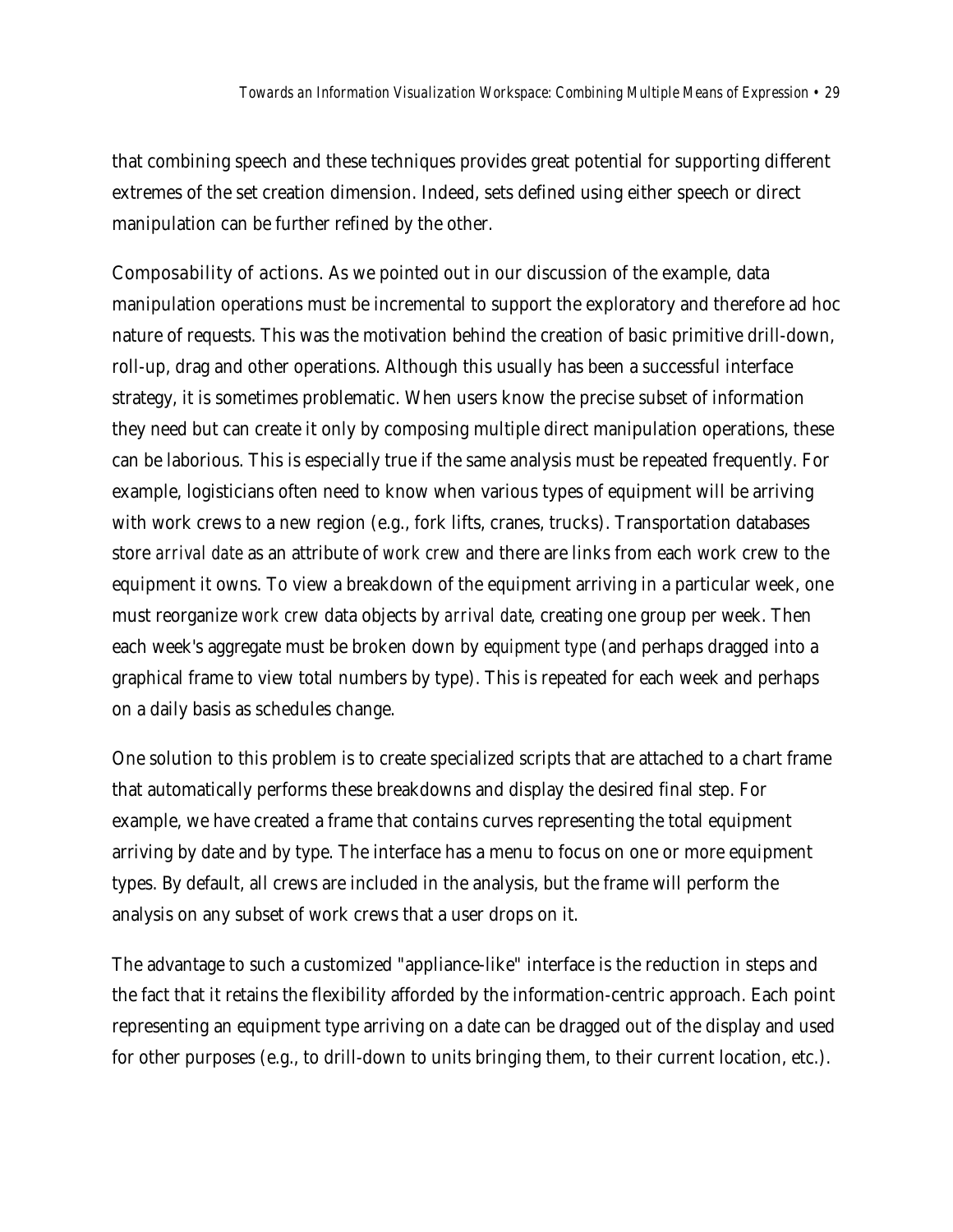Likewise, these frames permit flexible selection of the subsets of units upon which they operate.

The disadvantage of such an interface is that it must be created by someone who knows the scripting language and is only worthwhile if it is used frequently. It must also occupy space in a palette of frames. As these special purpose analysis frames accumulate, a navigation problem emerges to locate a particular one.

A small step towards solving this problem is the addition of speech- based informational requests to find the specialized frames to perform these analyses. The goal would be to refer to these analyses by name (e.g., "show the equipment by time analysis"). An ideal solution would be for the semantics of an operation to be conveyed by spoken commands, thus eliminating the need to create these analysis frames in advance. The resulting frames would still retain the potential for direct manipulation. A central research question will be whether the complexity of these semantics can be conveyed by users and whether robust techniques can be created to interpret them.

**Continuity of actions.** We have already discussed the utility of dynamic query sliders for continuous control and animation of data filtering operations. All other Visage continuous operations affect the appearance of frames and elements. These include scale and clipping operations that control the apparent size and exposed regions of maps and tables. Map zoom and pan (i.e. lateral movement) features are implemented using typical direct manipulation techniques. Location of areas of interest in a large information space (e.g., a world map or large table or chart with hundreds or thousands of elements) occurs by panning or scrolling across large areas and then zooming in for detail. While continuous operations are generally efficient, we have found it useful to provide users with discrete actions for locating particular locations and zoom levels. Specifically, users may store the currently viewed location and zoom factor for a map and name it for inclusion in a menu (e.g., Germany, New York City; Route 23). Once a region is in view, users can quickly adjust zoom and location continuously.

This approach has some of the same advantages and disadvantages of bookmark menus and demonstrates the value of combining interfaces supporting continuous and discrete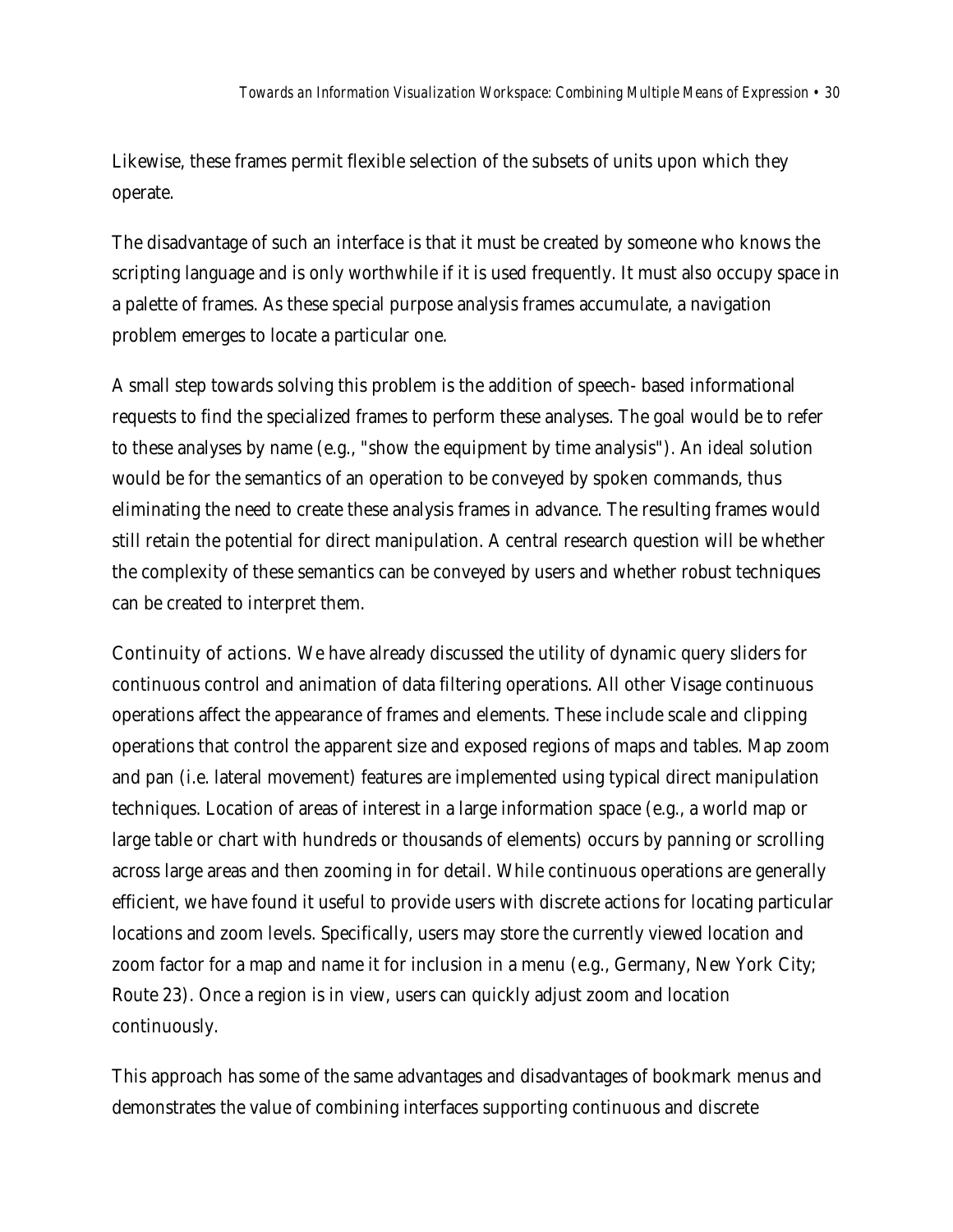# communication in the same interface. Speech input is a prime candidate for locating regions on a map or particular objects in a large chart or table. It is also likely that zoom requests can be inferred easily from a spoken navigation request. For example, "go to Germany, go to New York, go to Route 23, and go to warehouse-4" imply different levels of detail and not just geographic coordinates. As with our menu-based approach, it is very effective to use discrete commands to achieve a first approximation and then refine it using continuous operations.

Other types of continuous operations will be discussed later when we review our design experiments on dynamic manipulation of graphical object diameter, height, and position.

Consistency with domain vocabulary. As we implied in our remarks on set description, navigation often requires users to become fluent with the structure of databases. The Visage object representation of a domain is constructed based on interviews with users and often with their active participation. Customized scripted relations among objects are created by support staff as users request them. As a result, users have been able to learn the structure over time and have influenced the evolving representations. Menus and network displays also help (e.g., entity-relationship style views).

Nonetheless, spoken requests would require substantially less familiarity with data structure and rely on familiarity with general database content. The ideal system would permit spoken requests in the variety of domain appropriate ways users request information (e.g., "which crews support this division?", "show me the quantities and locations of jeep engines in Ramstein"). Again, while the advantages of queries posed in a user's natural language are great, the success depends on the quality of interpretation mechanisms and the availability of extensive modeling and system development. Currently, new government logistical databases are being created or made available almost weekly. Similar patterns are occurring in industry. This may continue to be the norm for many years. Opportunities for modeling may not be possible in dynamic environments until this growth has slowed.

It may still be possible to eliminate some of the burden of navigating through menus and cascading drill-down operations if spoken requests remain close to database relations. An example is a speech request that enumerates the relations to be traversed: "Drill-down to subordinates, to warehouses, to crews … ". This sequence can be much more quickly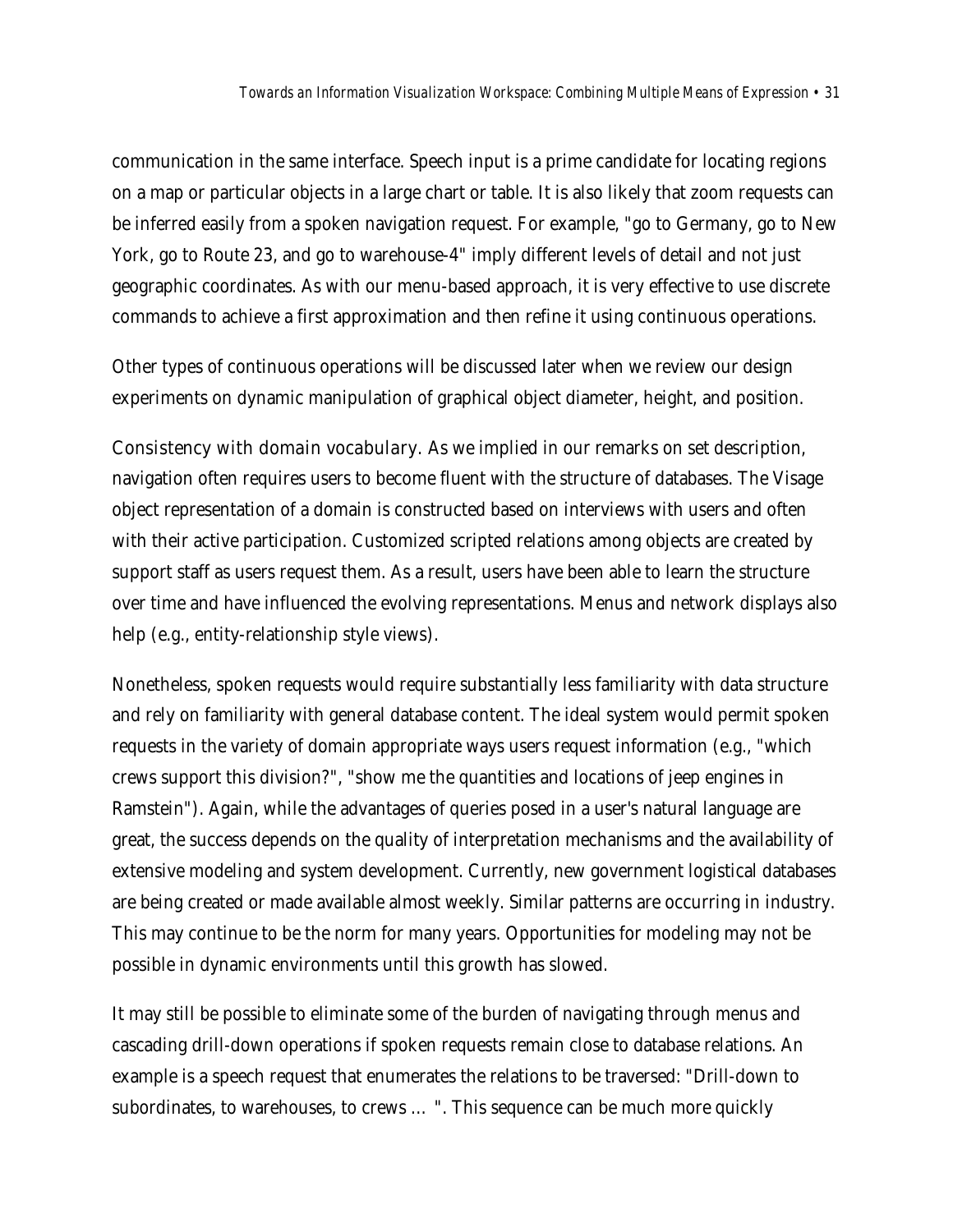conveyed than with menu navigation and has the advantage that the end point of the path can be displayed without having to view all the intermediate steps when these are not relevant. Providing drill-down menus together with speech traversal provides the opportunity for users to learn sufficient database structure to make the transition to functional speech requests and still provides help when needed.

# **4. SAGE: AUTOMATING THE CREATION OF INTEGRATIVE VISUALIZATIONS IN VISAGE**

The previous section discussed our approach to creating a workspace in Visage for analyzing, manipulating, and communicating information. Our discussion was limited to simple displays to illustrate the features of the environment. We turn now to the problem of enabling users to create and modify the appearance of visualizations that *integrate* diverse information as needed during analysis.

Our goals for the design of visualization capabilities in Visage were motivated by several limitations in current visualization tools: (1) they do not provide visualizations that integrate multiple attributes and different types of data objects, (2) they have time-consuming and complex interfaces (often requiring programming expertise), (3) they provide little guidance for the majority of users who are not experienced graphic designers, and (4) they require software developers to know in advance the combination of information that users will want to see. As the Visage examples illustrate, users must be free to select and combine information of interest dynamically, making creation of visualizations at *analysis time* a requirement.

In order to address these problems, we have been developing a system called SAGE, which automates much of the process of designing new visualizations. It provides users with tools to design visualizations themselves with interfaces that support multiple means of communication. SAGE contains knowledge of visualization design with which it can automatically design graphics based on the characteristics of data and information-seeking goals users need to perform with it. Thus, SAGE contains knowledge about the selection and composition of a variety of graphical techniques and makes decisions about the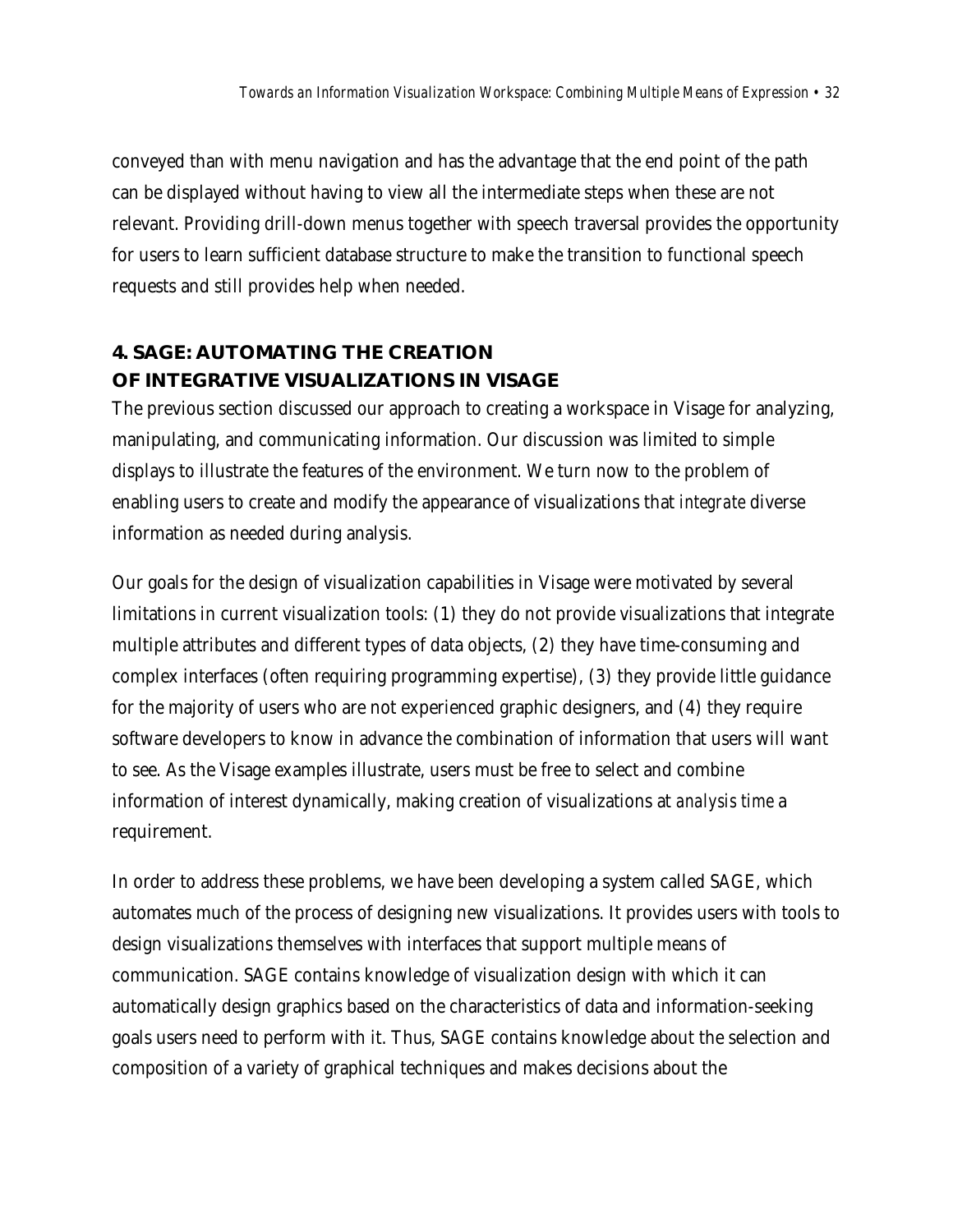apportionment of information across tables, charts, network displays, maps, and other forms of output.

In order to incorporate SAGE capabilities within Visage, we developed an architecture separating:

- a knowledge-based design process (implemented in LISP) whose output is a visualization design and
- a rendering process, which converts visualization designs into Visage elements and frames and implemented within the Visage environment in the scripting language and C++.

We developed visualization design user interfaces in Visage for conveying visualization requests, which are sent to the SAGE design process along with a characterization of data to be visualized. SAGE sends a design back to the Visage process. The design is a specification of a reusable visualization that is populated with data by the user with typical drag and drop operations.

Technical descriptions of SAGE's mechanisms and knowledge are discussed elsewhere (Chuah et al., 1995a; Chuah, Roth, & Kerpedjiev, 1997; Roth, 1996; Roth & Mattis, 1990, 1991; Roth et al., 1994), as is other work on automated graphic design (Casner, 1991; Mackinley, 1986; Marks, 1991). The advantage of the current approach over previous work is that every SAGE visualization becomes a Visage frame and therefore is afforded drag and drop, linked painting, drill-down, roll-up, scaling, copying, briefing, dynamic query and other operations of the Visage workspace.

For current purposes, our goal is to present the issues that we considered in developing the user interfaces for creating and modifying visualizations. We continue discussion of the need for multiple means of expression and point out where these are supported currently by combinations of Visage direct manipulation and intelligent system techniques. We also point out opportunities for multi-modal speech input.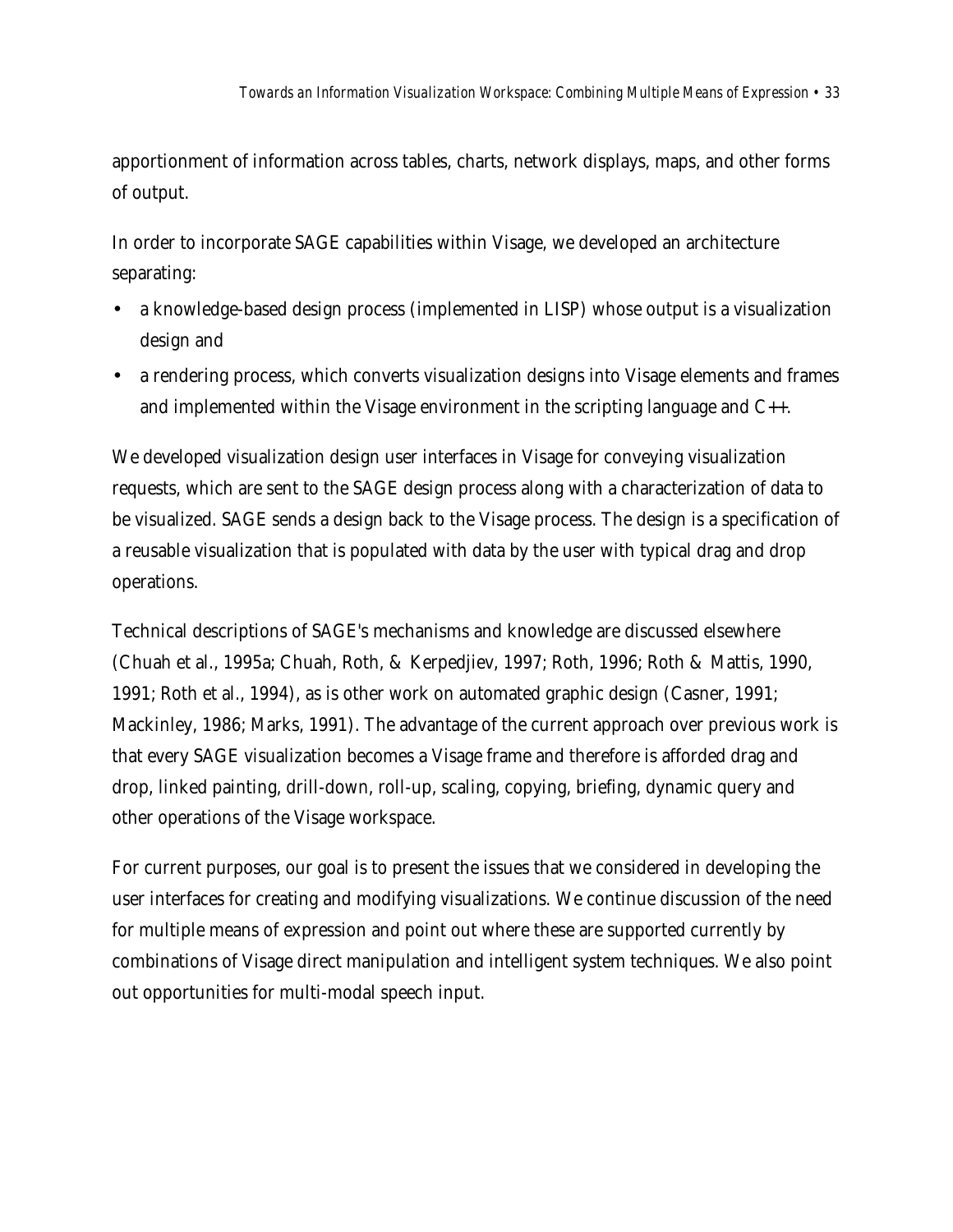#### **4.1. An Example of Integrative Visualization**

One of our most important goals in designing SAGE was the ability to produce integrative visualizations: those that combine multiple graphical properties, objects, and charts within a single frame to express numerous data attributes. Providing this capability also created the greatest user interface design challenge: the complexity of specifying these complex graphical combinations. First, we illustrate the power of integrative visualizations, particularly when coupled with Visage interactive techniques. Then we describe user interfaces for creating visualizations like these and our approach to providing multiple means of expression within them.

Consider an example generated using SAGE in Figure 6 (see color plate 3). It uses a variety of techniques to integrate multiple attributes in three coordinated visualizations. The displays show data based on a graphic originally designed by Minard (Tufte, 1983). The map-like coordinate space shown in Figure 6a contains lines that trace the path of Napoleon's eastward advance and westward retreat, including the small contingent of troops that branched North and circled back to the west. Line thickness conveys the number of troops traveling each segment, line color portrays temperature, and the names and locations of battles are shown with labeled points. While the eastward advance began in extreme heat, the temperatures dropped as the army approached Moscow (bright red at the left fading to pink towards the right) and dropped below freezing as they retraced their route toward the west during the retreat. The army veered south upon reaching Krasnyj and ended the march in sub-zero weather with less than 3% of the original troops (indicated by the thin blue line on the left).

Although striking, this graphic does not convey the temporal characteristics of the march. Figure 6c shows the relation between date, troop and battle location (longitude only), as well as temperature and troop size. It accomplishes this by eliminating the Latitude attribute (there is little North- South movement anyway) and showing date along the horizontal axis. Therefore, it shows East-West movement as a function of time). Notice the clear gaps, which indicate the absence of march segments during a time period. For example, the gap at the top of the chart indicates the time period during which the troops remained in Moscow.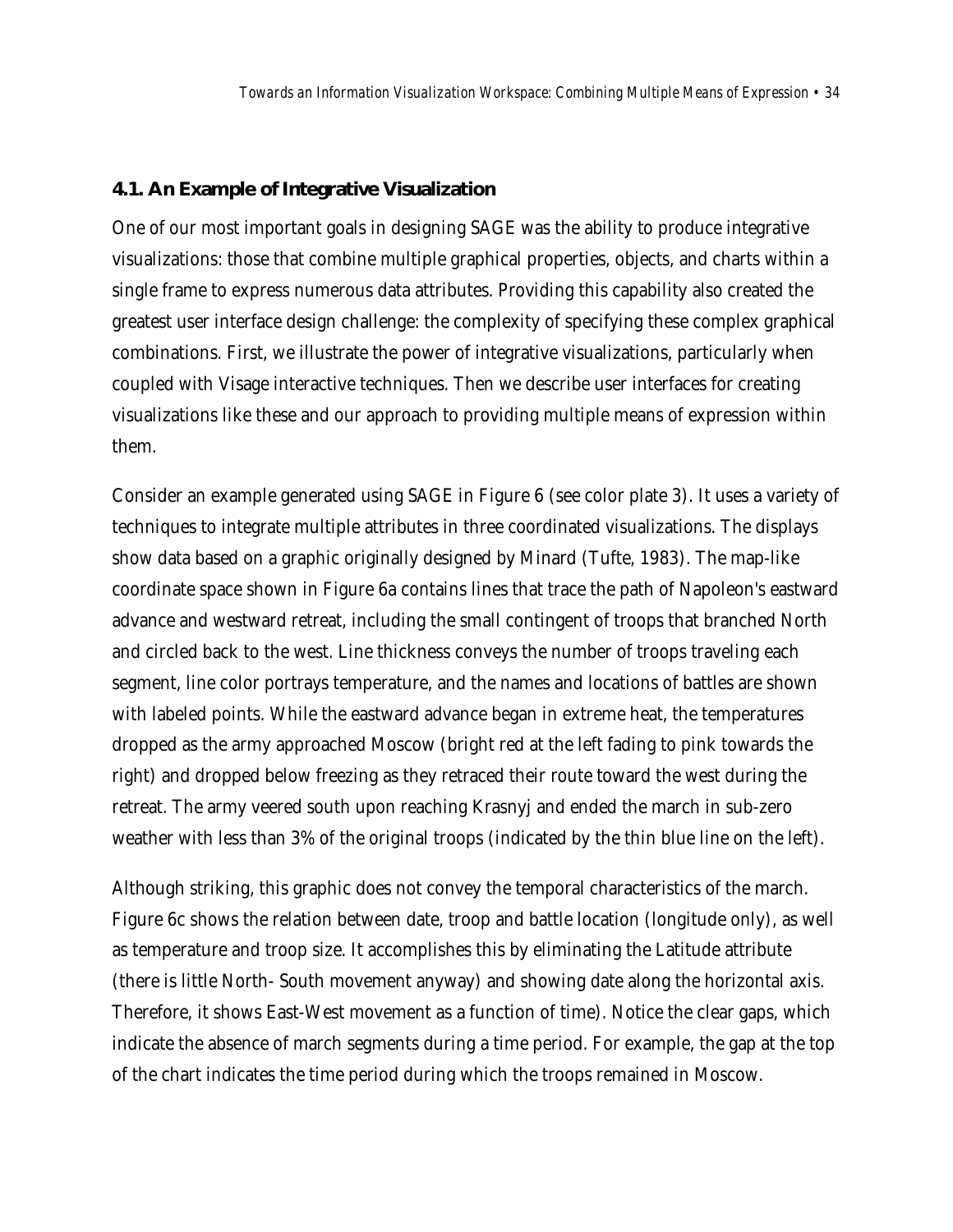In Figure 6a and in Minard's original graphic, the time course of the small contingent taking the short circular route was unclear. Did they return to France early or wait for the main army to return from Moscow? In Figure 6c, it is clear that it branched off from the main force, captured Polock in August and remained there until after a second battle in October. Later in November, they rejoined the main retreat.

The ability to remove the Latitude attribute in this chart is possible only because the display is coordinated with the map above it. Similarly, more detailed analyses can be achieved through the use of painting techniques to explore the effects of battles on troop size using yet a third coordinated graphic. Figure 6b shows troop strength as a function of date more clearly using bar length (compared to line thickness in the other displays). By painting green the two march segments that occur before and after each of three battles in Figure 6c, a user can see the corresponding effects in Figure 6b and their location in Figure 6a. Thus, it is easier to see that the battles at Smolensk and Borodino did reduce troop size as shown by the drop in height between the two bars in each pair), but the one at Trautino had no effect (battles 1, 2, and 3 respectively). Of course, it is also clear that battles had relatively little responsibility for the loss of troops throughout the campaign.

Graphical integration is achieved in this example and as a general approach in SAGE by using combinations of several techniques: (1) displaying data using multiple parameters of graphical objects (e.g., using the color, thickness and endpoint locations of the lines, (2) displaying data using multiple graphical objects (e.g., clustering text labels and points for the battles and superimposing them on the lines; see also the clustering of circles and bars in Figure 10, color plate 4), and (3) aligning multiple charts along common axes (e.g., the alignment of Figures 6b and 6c with respect to the common horizontal axis enables one to see the correspondence between painted line segments and the bars above them; see also the aligned charts in Figure 10). Finally, the entire set of graphics is coordinated with a date slider, which enables one to animate the displays with respect to time or filter data outside a user-selected range. Unlike previous approaches, where sliders were limited to a single graphic, incorporating SAGE graphics in Visage enables users to control multiple graphics as a coordinated group. Users accomplish this by dropping multiple frames into a common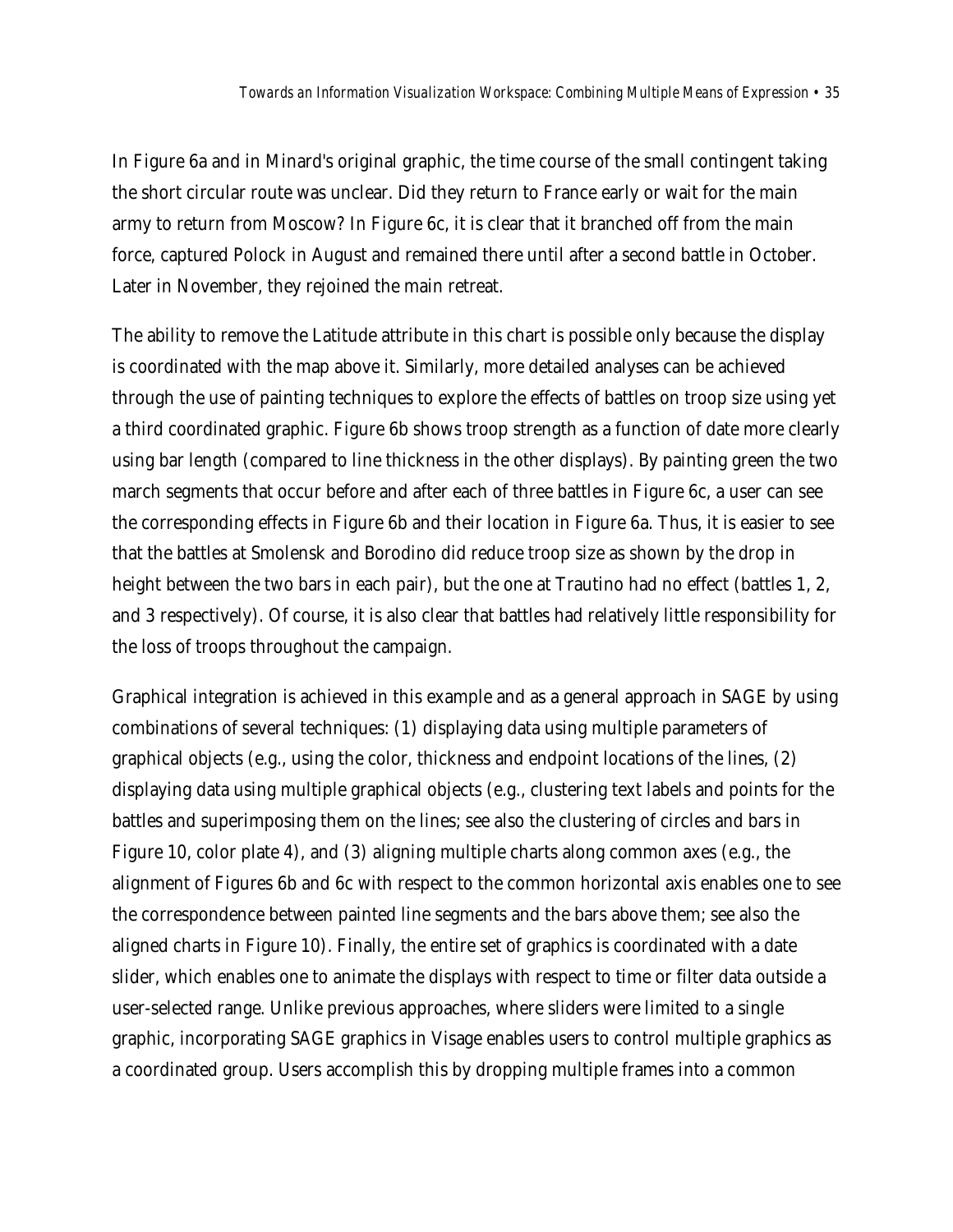"parent" frame. Dropping a slider into the parent defines defines its scope to be all embedded frames.

# **4.2. Supporting Visualization Design**

Our goal is to support the creation of integrative visualizations like these examples. Our approach to supporting design has been to integrate SAGE with two interactive design tools called SageBrush and SageBook. Both tools enable users to manipulate familiar objects in order to perform design operations, shielding users from the more complex representations and operations that SAGE uses to create graphics.

SageBrush (also called Brush) is representative of design tool interfaces in which users construct sketches from a palette of primitives and/or partial designs (analogous to architectural CAD systems). The goal was a flexible, generative, direct manipulation design interface, in which users can create a large number of possible compositions of graphical elements, customize their spatial and structural relationships, and map them to the data they wish to visualize (i.e. tell how data attributes are to be expressed by graphical properties).

SageBook (also called Book) is an interface for browsing and retrieving previously created visualizations (i.e. complete, rendered designs) and utilizing them to visualize new data. Book supports an approach to design in which people remember or examine previous successful visualizations and use them as a starting point for designing displays of new data, extending and customizing them as needed. Our experiences in graphic design, as well as related research on engineering and software design, suggest that search and reuse of prior cases with customization is a common process. Therefore, our goal is to provide methods for searching through previously created visualizations based on their graphical properties and/or the properties of the data they express. A visualization found in this way can optionally be modified in Brush prior to sending it to SAGE, which creates a visualization for the new data.

The following is a summary of the SageBrush and SageBook interfaces. For more detailed discussion of the interfaces and underlying mechanisms, see (Chuah et al., 1995a; Chuah, Roth, & Kerpedjiev, 1997; Roth et al., 1994).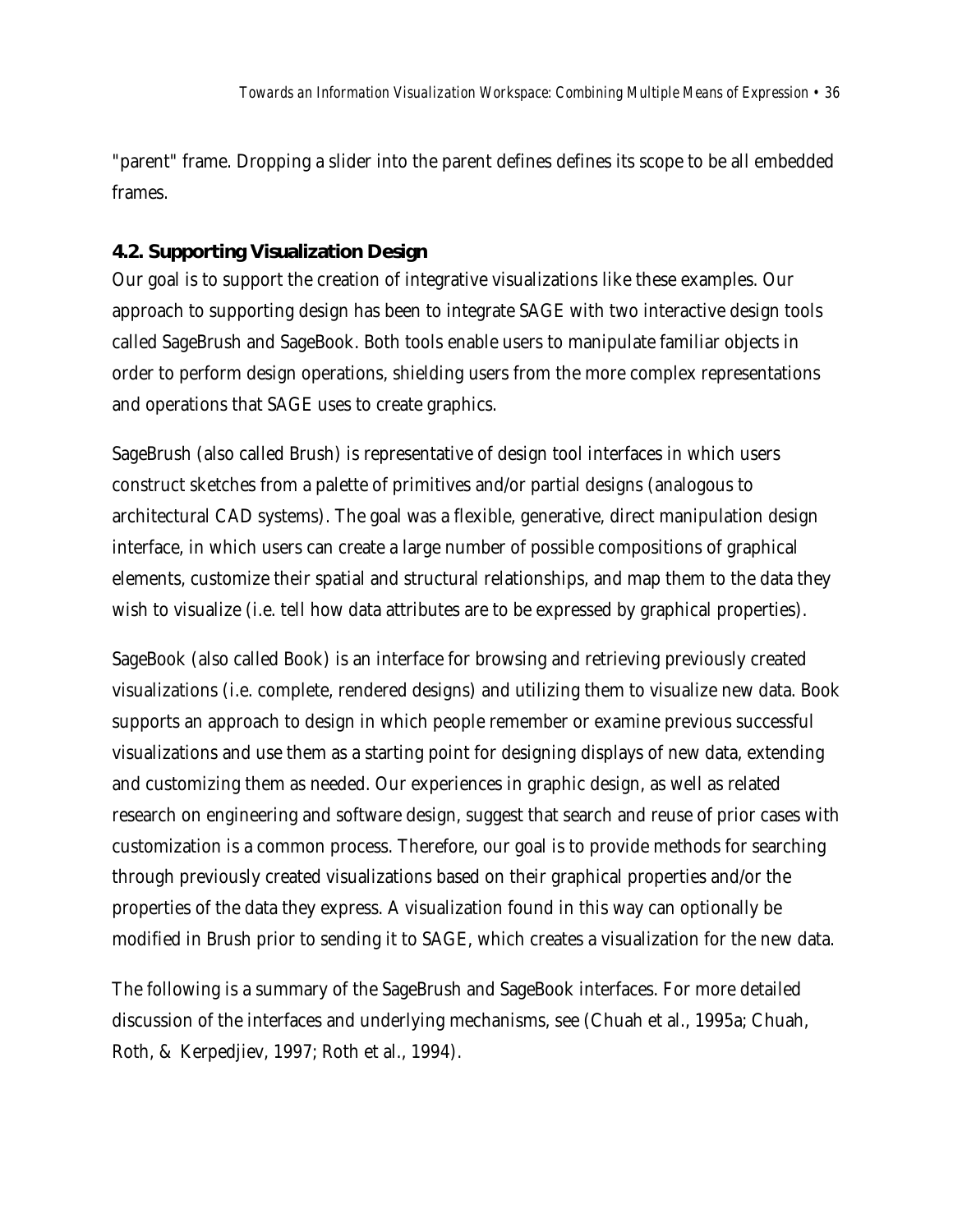### **SageBrush**

The process of designing a graphic using Brush is illustrated in Figures 7, 8, and 9. Brush contains two palettes of composable graphical elements located above and to the left of a work area where the sketch is being constructed. The left, vertical palette lists six elements called *spaces*: chart (2 axes), text-list, network, indented-outline, map-overlay, and table. The horizontal palette at the top lists seven elements called graphemes: mark, text, horizontal bar, vertical bar, line, gauge, and arrow. In Figure 7, a user has already dragged a chart space (the topmost element in the palette of spaces) and a horizontal bar (the third element in the palette of graphemes) into the work area. This sketch represents a design directive to SAGE that the visualization should use horizontal bars in a chart. It does not yet specify which data attributes should be encoded by which graphical properties (e.g., what attributes are to be shown against the axes or the color of the bar).



*Figure 7: A SageBrush sketch for specifying graphical elements and their mapping to data attributes.*

Figure 8 illustrates how the user further specifies the sketch by mapping data attributes to graphical properties. Each grapheme has several graphical properties that can be used for encoding information. Double clicking on a grapheme reveals icons representing its graphical properties. The horizontal bar graphemeπs encoding properties are vertical-position (indicated by the small arrow pointing to the Y-axis), left edge and right edge horizontal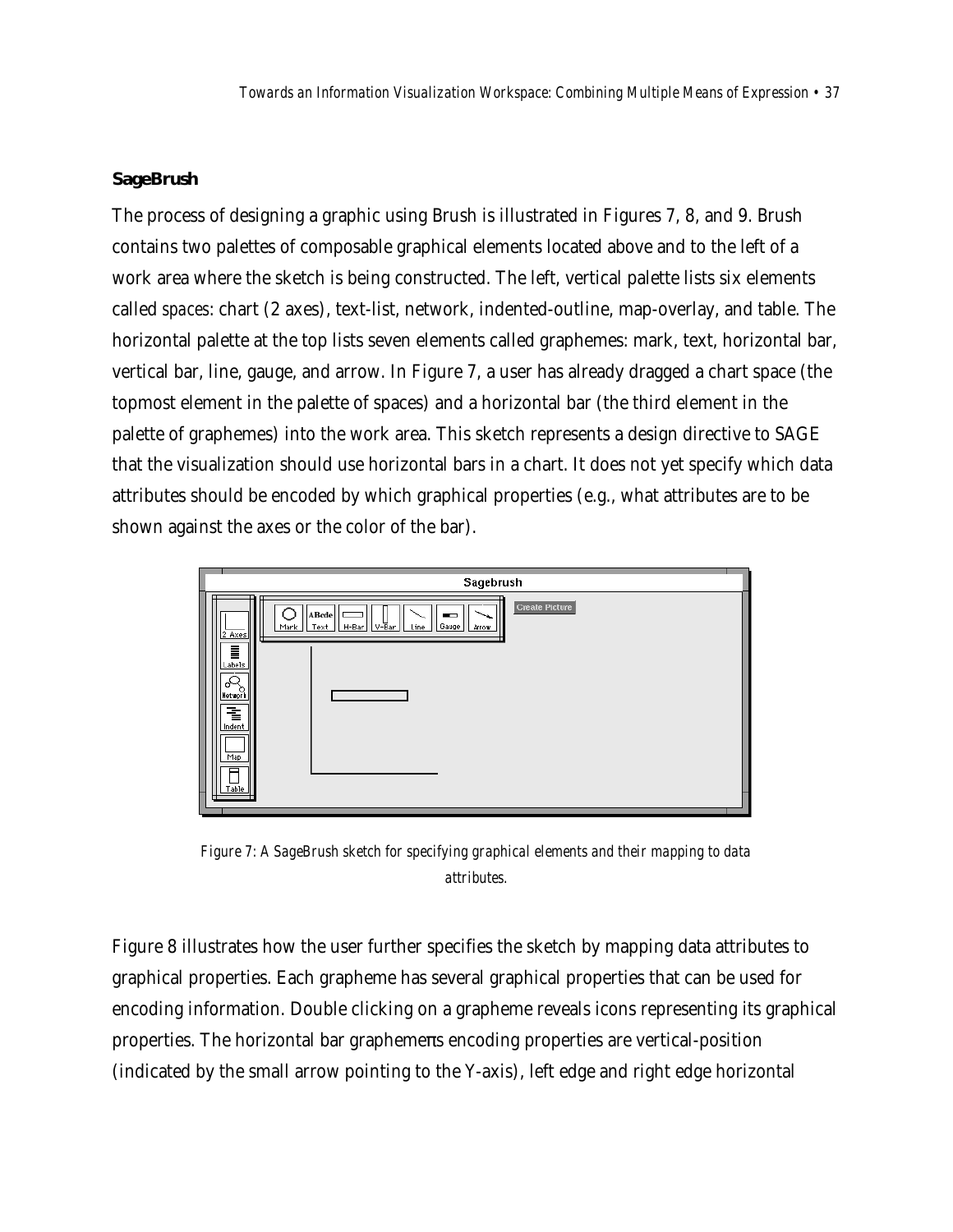positions (indicated by the small arrows pointing to the X-axis), and color (indicated by the striped icon to the left of the bar).



*Figure 8: Assigning data attributes to graphical properties in the SageBrush sketch shown in Figure 7.*

Some of the data attributes that a user has selected to be visualized are shown at the right of Figure 8. This table is constructed dynamically by dropping a data object onto the SageBrush frame. The type of object (in this case a transportation "shipment") is indicated in the header and users can incrementally add or remove attributes with a pull-down menu from each row.

This data set is related to the Visage logistics example described earlier and contains transportation schedule information for a set of supply shipments (e.g., shipment attributes are: the truck-driver team that will transport it, the type of vehicle required, the dates the trip will start and end, its weight). The goal is to view the demands placed on particular teams, potentially competing requirements for each vehicle type, the daily expected rates of moving supplies according to this schedule, and other relationships.

In Figure 8, a user has already assigned three attributes to the three positional graphical properties: *Team* to vertical-position, and *Start Time* and *End Time* to the horizontal positions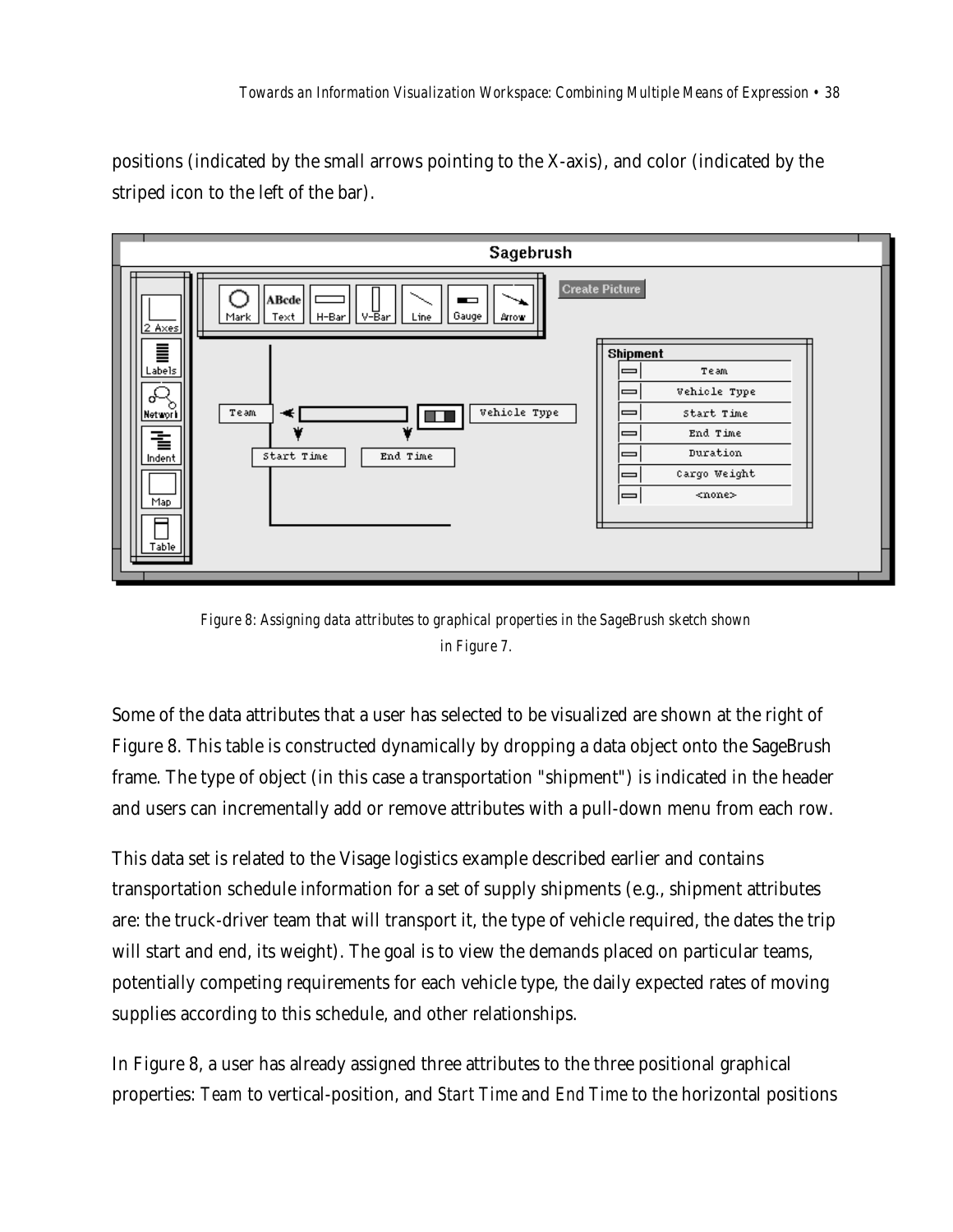of the left and right bar edges. The *Vehicle Type* attribute is assigned to the color property. Again the process consists of drag- and-drop operations from the data table to the property icons (the latter can be hidden to avoid clutter when the mapping is complete). The data-tographics mappings make the sketch more specific. Thus, the sketch now directs SAGE not only to use a horizontal bar in a chart but also how to use it.

The third snapshot of this process, Figure 9, shows the sketch with additional data and graphics. First, a *mark* (indicated as a circle) has been superimposed and centered on the bar. The *Cargo Weight* attribute has been assigned to its size property. Notice that the mark grapheme has five property icons for: vertical and horizontal position, color, size and shape. Second, the user has aggregated the set of shipments by date in Visage and dropped the aggregate on the SageBrush frame. This resulted in a second data table containing summary statistics organized by date: *Daily Cargo Weight* and *Cumulative Cargo Weight*. To visualize these, a second chart space has been added and aligned vertically with the previous chart. Two vertical bar graphemes have been added as well. The vertical position of the top of one bar has been mapped to *Daily Cargo Weight* (i.e. it will be represented against the vertical axis).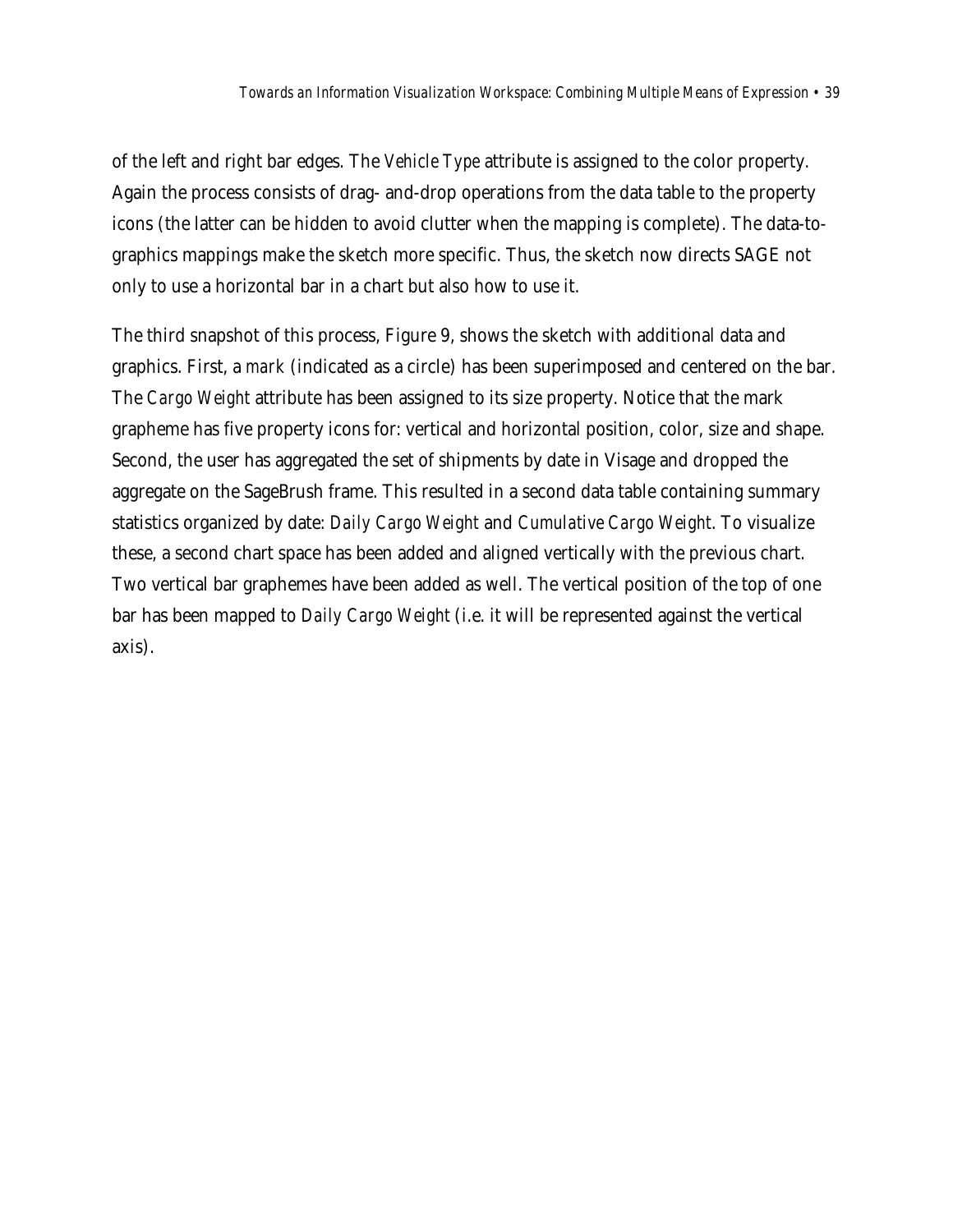

*Figure 9: Composing multiple charts, graphemes and adding aggregated data to the Sagebrush sketch in Figure 8.*

The three sketches shown in Figures 7, 8, and 9 are legitimate design specifications even though they are at different stages of completion. SAGE will complete any of these by attempting to map data attributes to grapheme properties and by adding additional graphemes or spaces if needed. This mechanism enables users to specify designs precisely but also permits them to partially specify designs when they are unsure of how to complete them or when they want SAGE to generate multiple alternatives. Of course, the extreme case is one in which no graphics have been specified and SAGE makes all decisions to generate one or more alternative visualizations for the selected data. In either case, we have encoded knowledge in SAGE for generating a variety of graphics from an incomplete sketch, ordered by effectiveness heuristics.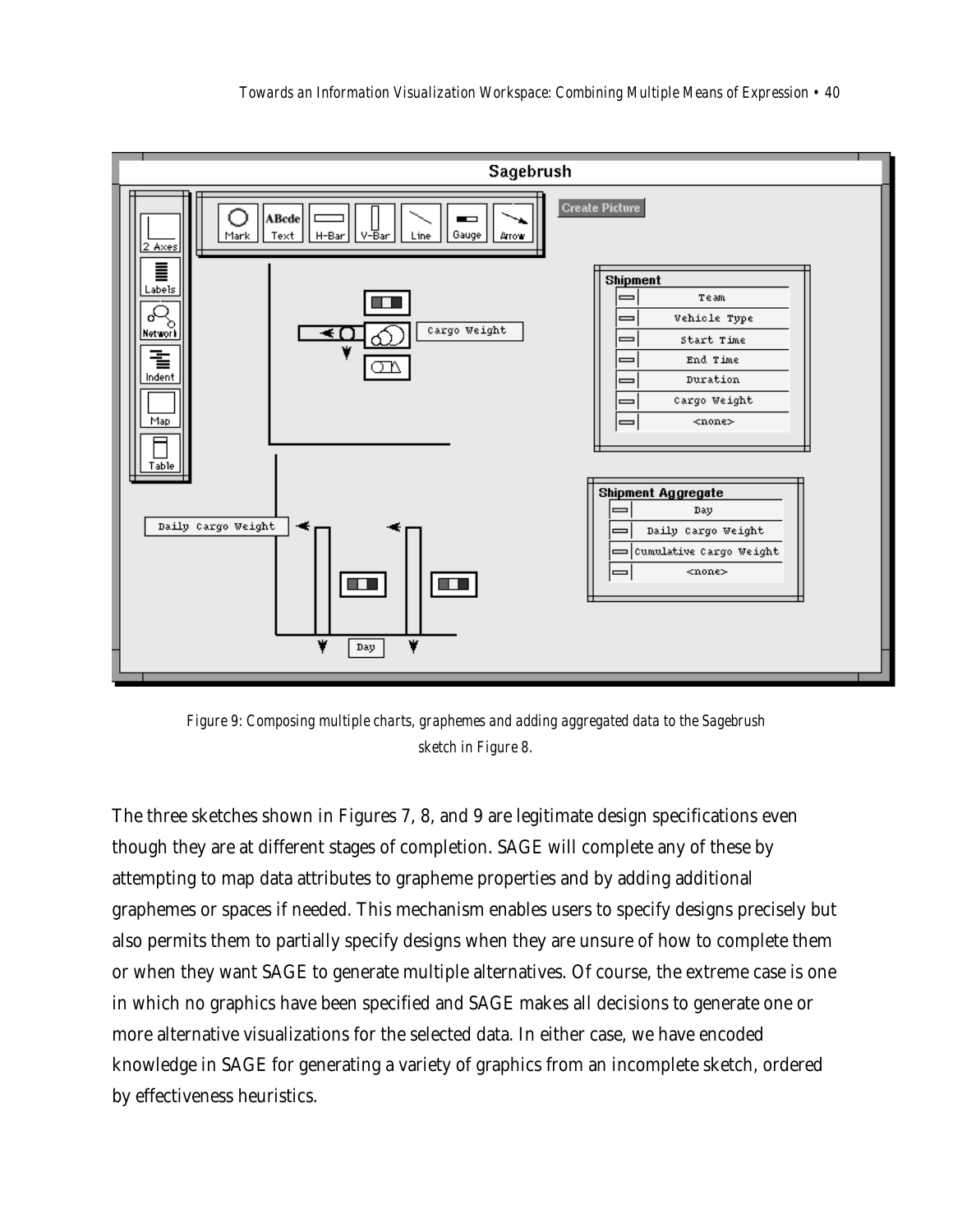Figure 10 (see color plate 4) shows an integrative visualization based primarily on the sketch in Figure 9. It consists of three spaces (two of which were sketched in the figure). The chart with color-coded horizontal bars represents shipment attributes as specified in the sketches.

This graphic permits one to search rapidly for time periods during which two or more trucks of the same type are scheduled. For example, three red bars occur in overlapping time periods early in the schedule (indicating at least two *Water Trucks* are needed then). Relatedly, it is possible to detect teams that are idle during long periods or who must switch between different truck types repeatedly. The circle sizes enable one to spot the largest shipments. Notice that one truck type seems to have the heaviest shipments (the yellow ones).

The bottom chart presents the aggregated data. The short black bars show aggregates of shipment weights on a daily basis. The taller, increasing gray bars indicate *Cumulative Cargo Weights* and give a rough estimate of how quickly material is moved in this plan. Each bar includes the weights of shipments whose start times occur before it. Notice that it is possible to glance up from each bar and detect the relative contributions to the total made by the shipments in the chart (i.e. the relative circle sizes). *Cumulative Cargo Weight* was not actually placed on the bar in the sketch but SAGE was able to infer the need to place it there.

Finally, we have added a third aligned chart, showing yet another aggregation of the same shipment data. Shipments are aggregated by *Team* and the *Total Duration* of each team's shipments is displayed by a bar along the x-axis. Note how this aligned chart enables one to find crews spending the most time driving and then glance to the left to check whether this is due to many small trips or a few long ones and whether there is sufficient idle time between the trips.

This example was intended to illustrate several points. First, it shows another example of integrating many attributes in a collection of coordinated graphics. It also shows the need for interfaces that support composing graphics in flexible ways to meet the demands for visualizing novel combinations of attributes and novel aggregations of data sets. Third, it illustrates the use of SageBrush as one solution to this interface need.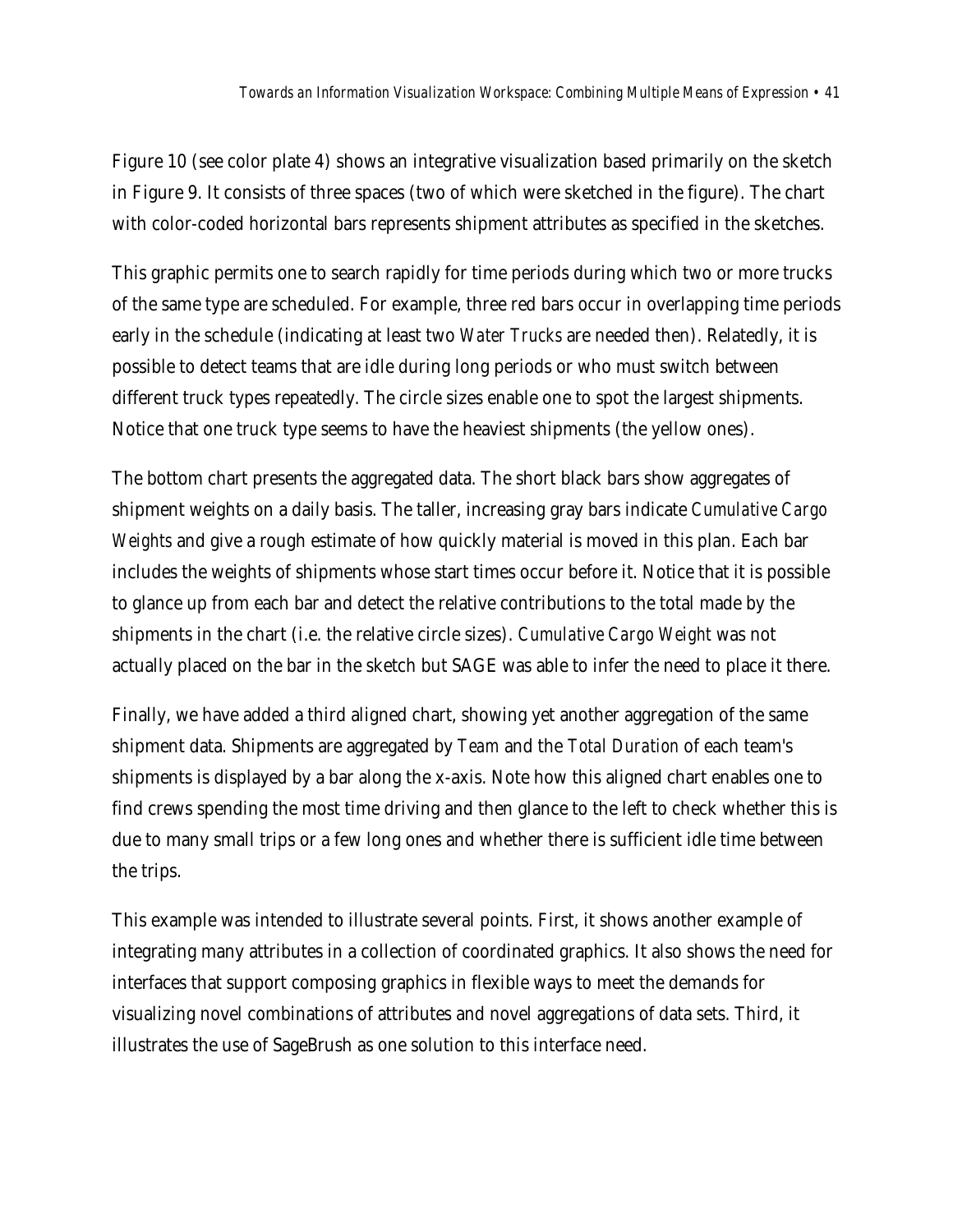#### **SageBook**

The SageBrush interface approach supports a generative process of selecting and composing elements to specify visualizations. In contrast, SageBook supports a complementary process in which users browse a portfolio of previously created visualizations for ones that might be used in analogous ways for their new data. The design goal was to enable users to request sets of visualizations that: (1) contained data with characteristics similar to their data or (2) contained graphical elements of interest to them (e.g., visualizations with "color-coded bars on maps"). Additionally, we wanted to enable users to browse the results of these requests or the entire portfolio. To support browsing, we developed an interface using a hierarchical grouping of retrieved graphics by type (e.g., charts, tables, maps, networks; charts with bars, charts with lines, charts with points; etc.). When a visualization contained combinations of different types of elements (e.g., a visualization composed of an aligned chart and table) it is automatically classified and stored in multiple groups for browsing. This classification system was similar to one developed and verified empirically by Lohse et al. (1994) and reflects features that are salient to users.

*Graphical queries* are constructed with SageBrush using the same sketch techniques illustrated previously. For example, the sketch in Figure 7 is used to find all charts that have "interval" bars. Book searches its library and retrieves a set of nine graphics that match the query, as shown in Figure 11.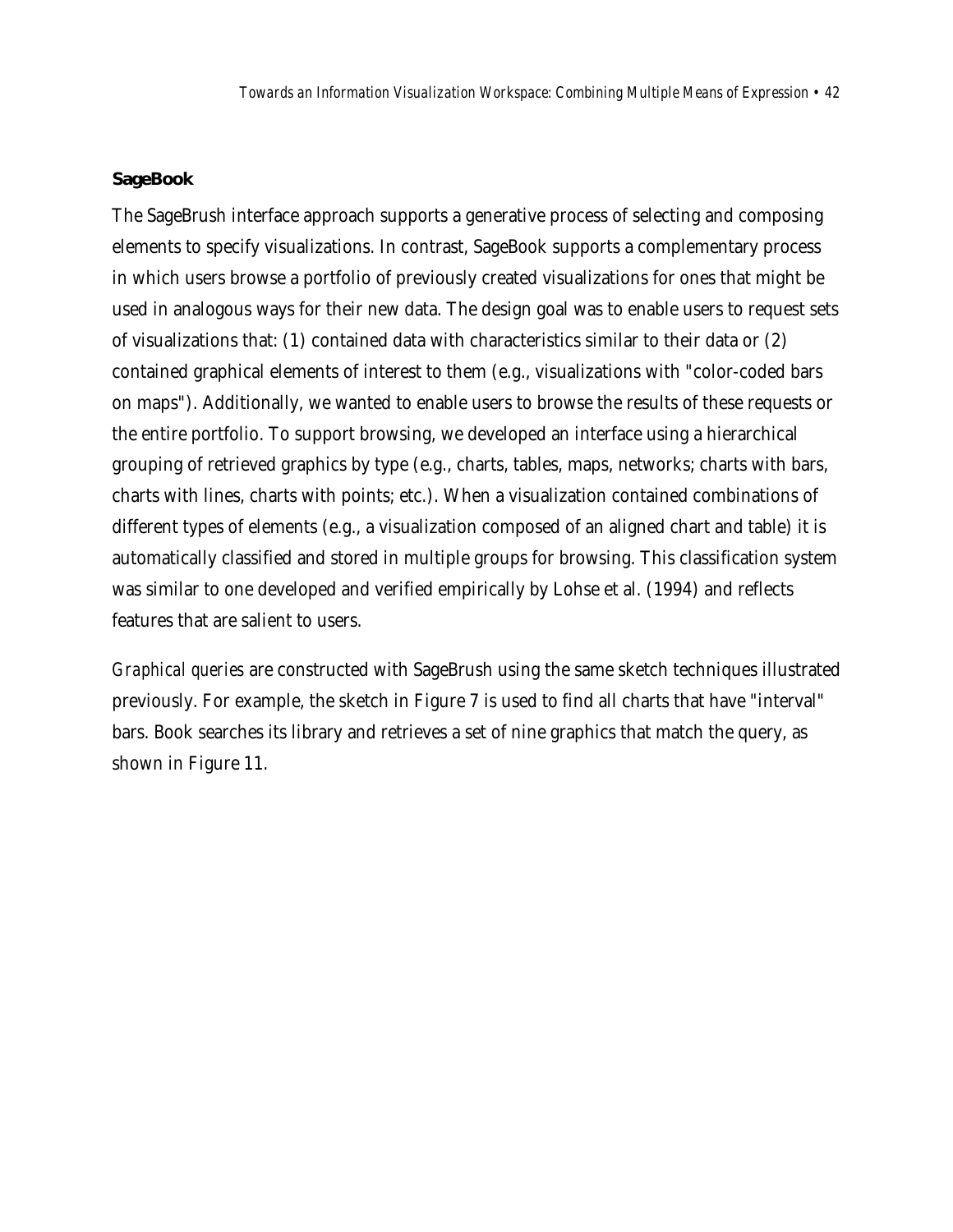

*Figure 11: A set of nine visualizations retrieved from the SageBook portfolio in response to the query expressed in Figure 7.*

Book supports several search strategies (similar, overlap and subset), which determine the degree of similarity between the query sketch and the retrieved graphics. Figure 11 was generated using the subset criterion: all graphics were retrieved that included at least the elements in the query sketch (one chart space and one interval bar).

*Data queries* of SageBook's visualization portfolio are posed simply by selecting a set of data attributes from the SageBrush work area (e.g., *Team*, *Start Time*, *Cargo Type*). Book then searches for visualizations that contain similar types of data (e.g., visualizations containing nominals, dates, and quantities). These data characteristics are the same ones used by SAGE for making visualization design decisions (Roth & Mattis, 1990). As with graphical queries, there are several types of data query that affect the size of the retrieval set based on the similarity between the data associated with stored graphics and the data query.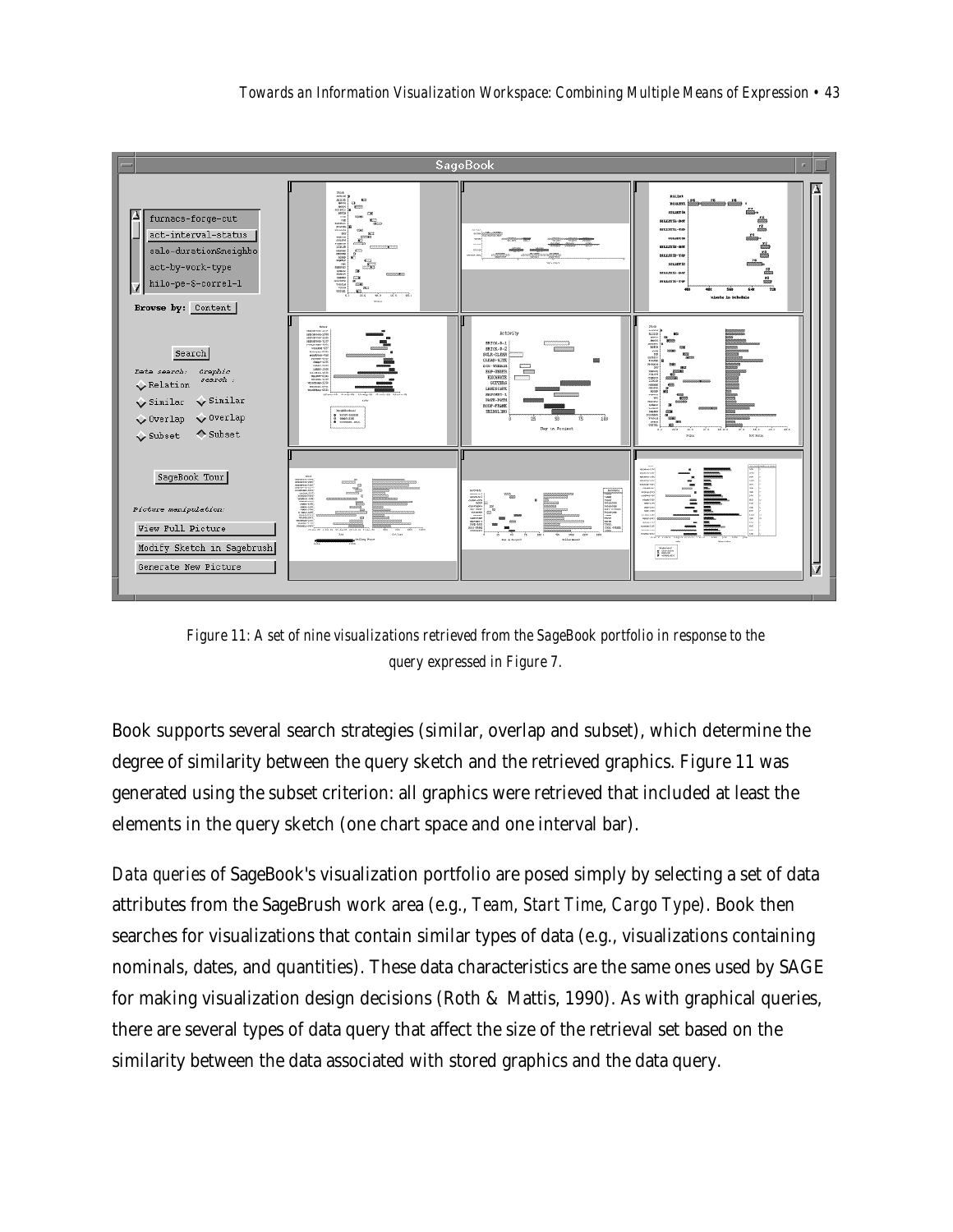SageBook provides a mechanism for facilitating browsing by grouping the retrieval set into piles of similar visualizations. Users can select one of these visualizations and perform another search for other graphics similar to it. In fact, it is possible to perform all searches without sketching a query in SageBrush, simply by browsing the portfolio and choosing examples there as the basis for searches.

While browsing visualizations, users can select one and request that SAGE create an analogous one for their data set. Sometimes, this "example" visualization does not map directly to a users' data. For example, it may have more or fewer graphical elements than are needed to express all the data attributes in the users' request. In these situations, SAGE attempts to *repair* the graphic by discarding and/or adding elements. Users can also transfer the example visualization to SageBrush and make changes to it themselves prior to generating a new one. Transferring a visualization to SageBrush has also turned out to be a good way for people to see how it can be specified by composing SageBrush elements.

**Summary.** The SAGE design engine and its accompanying interfaces, SageBrush and SageBook, are tools for designing graphics. They are most useful in domains like those we attempt to support with Visage, where users frequently explore relations among novel combinations of data. Visage aggregation operations also create new opportunities to combine information at different levels of granularity, another reason for dynamic creation of displays (as illustrated in Figure 10).

## **4.3. Creating Visualizations: the Case for Multiple Means of Expression**

Our approach to user interfaces for creating visualizations attempts to provide users with multiple means of communication. SageBrush and SageBook permit very different styles of interaction that are useful for different tasks and levels of expertise. They are most interesting in the ways they complement each other in supporting different facets of visualization design. The following sections discuss these interfaces in terms of the dimensions used previously to discuss Visage. Again, we consider the role of multimodal enhancements in the same context.

Set Description. This dimension refers to the manner in which a set is expressed - as an enumeration of its elements or an explicit definition of its intension. There are two related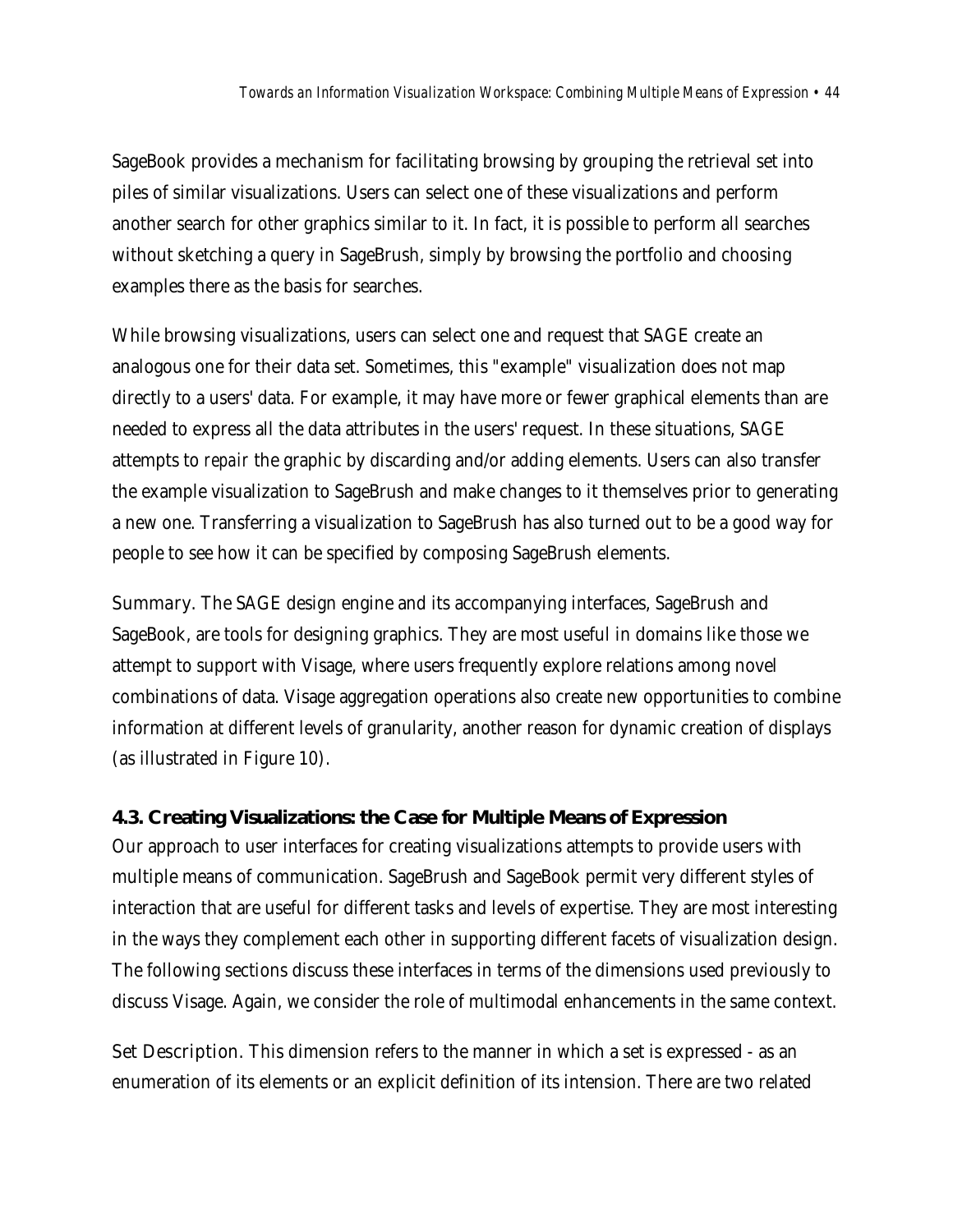contexts where the set description dimension is relevant: when people are conveying the visualization they would like SAGE to create and within the more focused task of requesting SageBook to retrieve a set of visualizations from its portfolio. In these two cases, one specifies a set of design elements (objects, spatial relationships, mappings to data) to constrain the creation or retrieval of visualizations.

When users construct a SageBrush sketch, they define the characteristics of a set. At one extreme, SageBrush provides a means for expressing a single, completely specified visualization and its mapping to data attributes. At another level, it provides a means to express a request for a larger space of visualizations that share a common set of partially specified preferences. This is equivalent to saying "Create all the alternative visualizations for viewing the data that have these features". The most extreme version of this is when no graphical choices have been made. The knowledge-based design component enables the highlevel request, "create some visualizations of this data". Likewise, SageBrush provides a means of expressing SageBook portfolio queries explicitly (i.e. it enables expression of set intension).

In contrast to explicit specification, users may select an existing visualization as an example of their design preferences either for retrieving a new set from the portfolio or for creating a visualization of their data. Sometimes, this implicit specification can be very precise when the example does indeed represent exactly the design elements desired for their data. More often, users are less aware of the precise design elements implicit in the visualization they have selected. This is similar to the high level request, create a visualization for viewing my data *like* this one. The knowledge-based *repair* mechanism makes the interpretation of this request possible.

*The potential for multimodal interfaces.* There are several aspects of set creation in design specification where the addition of speech inputs together with these direct manipulation interfaces would be advantageous. As discussed earlier, speech is useful for retrieving objects by name or referring expression, especially when objects are not currently visible to the user. SageBook visualizations can be assigned names that must be typed in a dialogue box and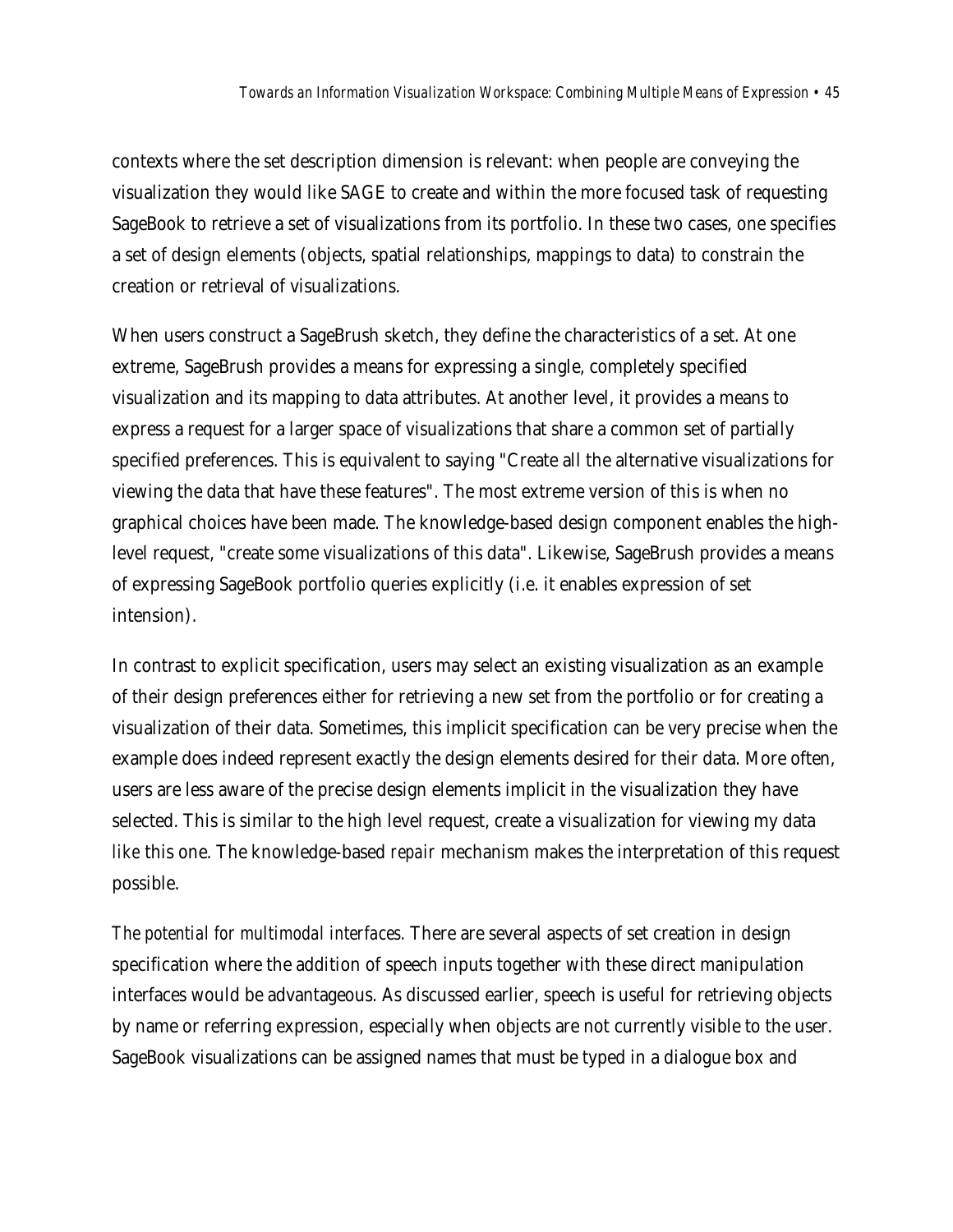perused using a folder-style metaphor. Although an interface like the Macintosh Finder would be helpful for requesting visualizations by name, speech would be more efficient.

Speech also enables referring to graphical properties without having to refer to particular objects. For example, to request graphics that use color or size in SageBrush, one must select a grapheme first (e.g., a line), then select its color or thickness property. However, this limits the retrieval set to visualizations where *line* thickness is used. In contrast, spoken referring expressions can be made without restricting them to object types (e.g., "find visualizations that use color or size"). Likewise, it is easier to refer to specific graphical or data *values* using speech (e.g., "find visualizations that use red and blue", "find visualizations with circles and diamonds", "find the visualization showing data for 1990 to 1995"). Finally, speech would support composing queries or requests that combine properties of both data and graphics (e.g., "find the red and blue charts showing interest rates by year", "find charts with vertical bars and dates along the x-axis").

Composability of actions. It is the combination of SageBrush and SageBook styles of expression that provide the most power, providing for precise specification, approximation through selection of examples, and high level design requests. Brush was designed with composability as the most important element. Book was designed to provide a source of design possibilities, but by itself provides little support for customization. Likewise, SAGE was meant to be a mechanism to provide the most appliance-like ("bread-maker") functionality (e.g., by supporting the basic command, "create a visualization of this data"). The visualizations it generates can still be modified in SageBrush. This property of combining appliance-like means of expression with fine-grained composability is similar to the Visage interface ideas we described earlier, where special-purpose scripted, appliance-like interfaces still contain visual elements that are subject to all basic direct manipulation operations.

*The potential for multimodal interfaces.* Many of the operations currently performed using direct manipulation might also be performed using speech. Our comments earlier about the kinds of incomplete specifications involving graphical properties that can be expressed in speech apply here as well.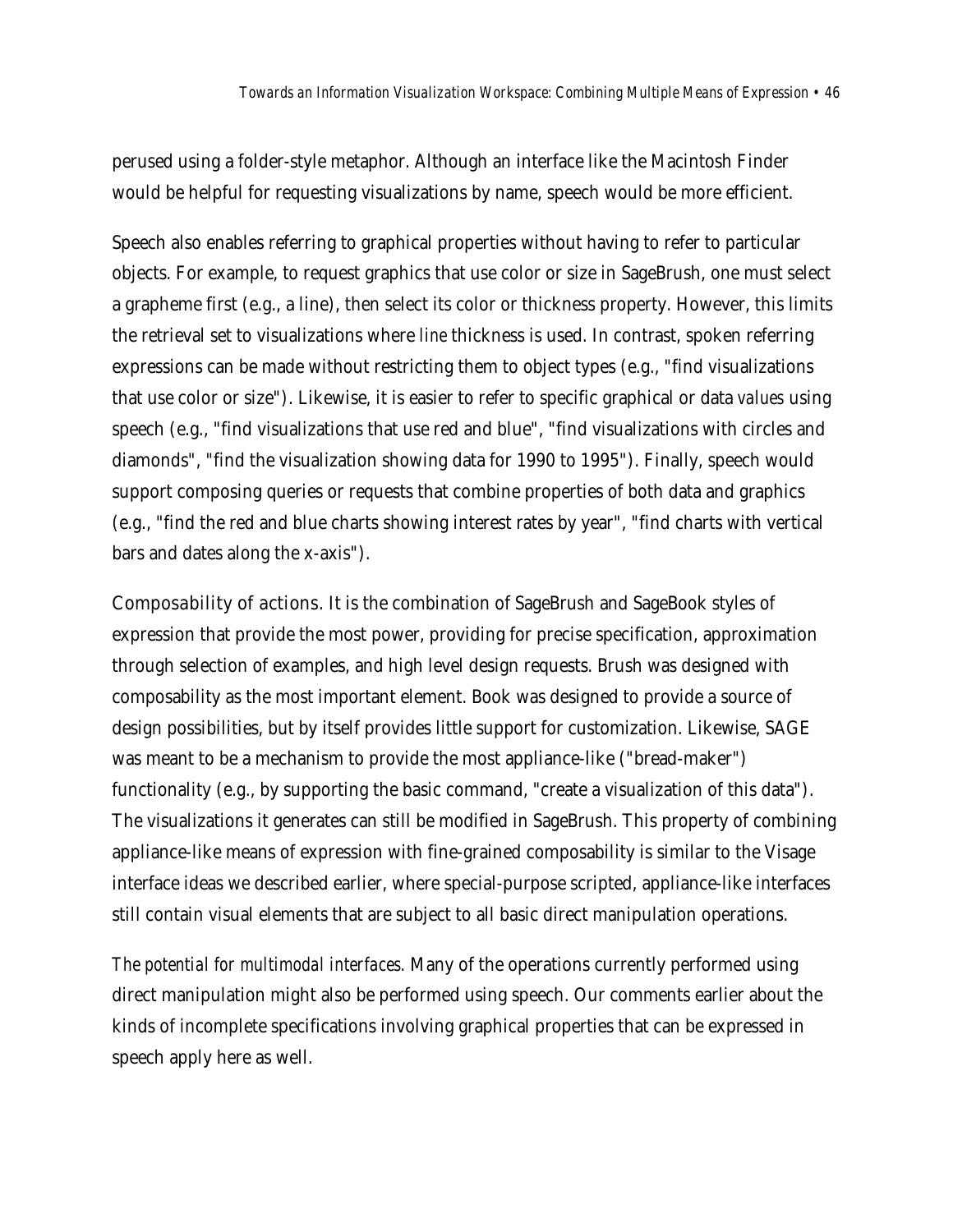One area where multimodal interfaces are likely to be of greatest value is in the iterative process of modifying existing visualizations. Currently, visualizations are modified by converting them back into SageBrush sketches, altering the sketch, and generating a new visualization (with changes in data and/or graphical properties). We are exploring direct manipulation interfaces for modifying visualizations directly. For example, just as doubleclicking on a grapheme in SageBrush reveals its properties and the data attributes assigned to them (as in Figures 8 and 9), similar interfaces might be added to objects in visualizations. For example, this would make it easier to change the assignment of *Cargo Weight* in Figure 10 from circle size to circle saturation (i.e. gray- scale, where darker means heavier).

Speech inputs, coupled with direct manipulation pointing would provide a broader set of operations than simple graphical property changes. For example, one could change the bar chart on the right to a table by circling it and saying "Change this to a table". One could remove and add data attributes in a similar way (e.g., "remove the circles", "remove *Vehicle Type* from the bars", "change bar color to show Cargo Weight"). More complex changes are also worth exploring, such as "reorganize the shipment chart so *Vehicle Type* is along the yaxis and *Team* is shown in color". However, spoken requests like these depend on users learning more graphic design vocabularies, a problem discussed later. Nonetheless, multimodal interfaces have great potential for supporting both ends of the continuum, providing fine-grain, composable design operations and higher level abstract expressions.

Continuity of actions. Virtually all of the design operations involve discrete expressions and can therefore be performed using either direct manipulation or spoken inputs. The main exception to this is the spatial arrangement of graphemes in clusters. As Figure 9 illustrates, one can specify the relative positions of circles, bars, and other graphemes. Chart spaces can be aligned spatially as well. The specification of spatial arrangements like these requires continuous controls in the same sense that the scale and pan of frames in Visage, discussed previously.

Consistency with domain vocabulary. There are four different vocabularies involved in using SAGE visualization tools in the context of data exploration in Visage. First is a user's domain vocabulary: the terminology used to refer to analyses and concepts in users' tasks.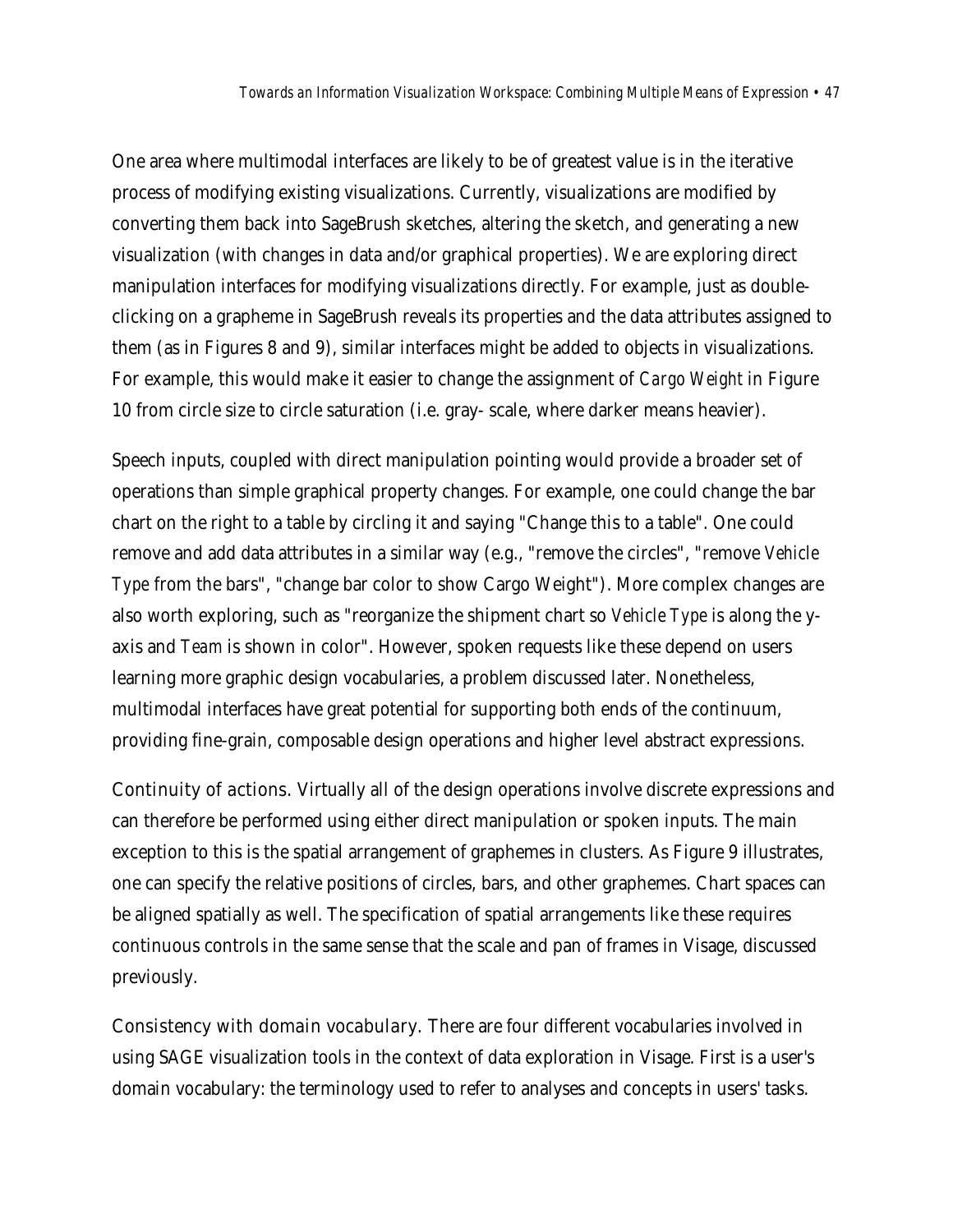The second vocabulary is that required by the database representations of domain concepts and the related navigation and manipulation operations. SAGE visualizations are a third vocabulary. Their function is to provide visual representations that are tools for performing information exploration. Nonetheless, the fact that they strive to integrate diverse information with novel graphical compositions means users need to spend time to understand how they work. A fourth vocabulary is required by the SAGE visualization creation interfaces: SageBrush and SageBook.

Our goal was to keep the difference between the vocabulary of the Brush and Book interfaces minimally different from that of the visualizations they are used to create. Our approach to minimizing this difference is to: (1) eliminate the need for users to use a design vocabulary in the first place by generating visualizations automatically whenever possible, (2) enable users to convey visualization requests by browsing and using other visualizations as examples, and (3) by creating a visual specification language (i.e. the SageBrush objects) that closely resembles the visualizations they represent.

Our experience has been that use of SageBrush alone takes practice. Users that have little visualization design exposure do not invent new visualizations nor do they anticipate easily the effects of SageBrush design operations. What makes it possible for them to become sufficiently familiar with SageBrush to use it effectively is its use with the SageBook portfolio and SAGE-generated alternatives. Whereas users do not immediately see the relation between SageBrush symbols and the resulting visualizations, they do quickly learn to use them to modify visualizations when these are converted into sketches. As a result, beginning users rely heavily on SageBook and SAGE to create visualizations and experienced users are much more likely to use SageBrush to create new visualizations.

The point here again is the utility of combining multiple means of expression to support acquisition of new vocabularies that are not integral to usersπ domain experience. The addition of speech to this environment raises the possibility of further reducing the burden of working with a new vocabulary. One impediment to the use of speech is the lack of familiar terminology for referring to all the design elements of visualizations. While users can easily refer to colors, bars, and lines, our experience is that they lack terms for referring to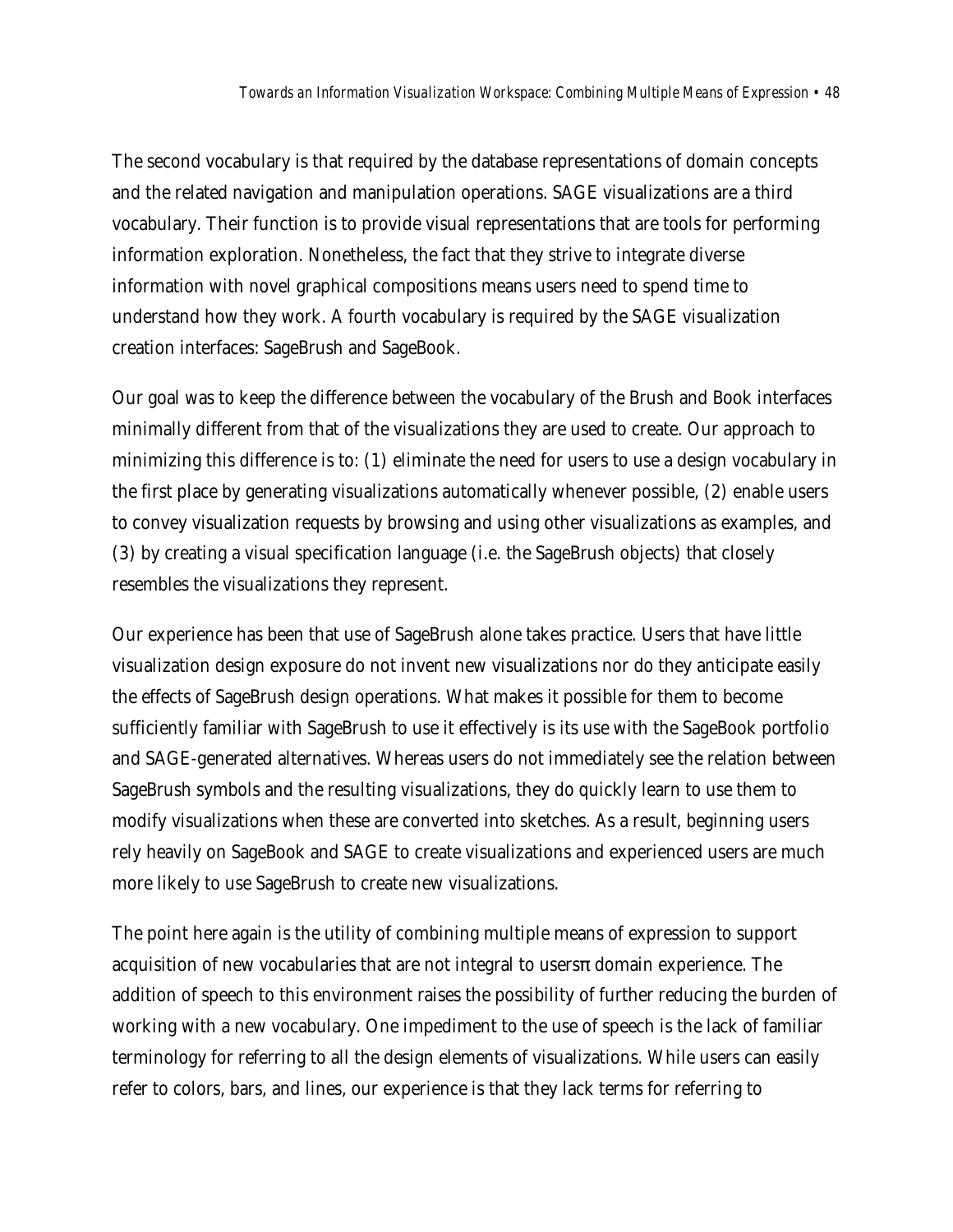horizontal and vertical axes, the difference between simple and intervals bars (e.g., the difference between the color-coded interval bars in Figure 10 and the simple bars in the chart to the right), gauges, nodes and links in networks, and other objects.

Nonetheless, the lack of a common spoken vocabulary is likely to be mitigated by multimodal interfaces. Users can point to elements of visualizations and request components to be removed and copied in new ones. Furthermore, just as SageBook visualizations can be converted into sketches so users can modify and learn how to create them, terminology for referring to visualizations may be provided through balloon-style help or in answer to spoken questions about visualizations.

### **5. SDM:**

# **CUSTOMIZING THE APPEARANCE OF VISUALIZATIONS DYNAMICALLY**

In previous sections, we focused on the creation of visualizations and interacting with them to manipulate the underlying data they represent. We described an information-centric approach to interaction that emphasizes representing information as first-class graphical objects and providing composable operations for data manipulation. We discussed the use of painting and related direct manipulation techniques for modifying the appearance of objects to support analysis. The purpose of this section is to generalize this approach to the manipulation of all graphical properties of objects that represent information.

The approach is called *selective dynamic manipulation* (SDM) (Chuah et al., 1995) . By selective, we stress the goal of providing a high degree of user control over the graphical object set to be manipulated, the properties of objects to modify, the operations people can apply, and the degree to which an operation affects a visualization. By dynamic, we stress the goal of supporting rapid interaction and animation to provide feedback to users' actions. By manipulation, we are stressing the new ways to interact with objects to transform their appearance (especially in 3D).

In order to explore this approach fully, we have developed a 3D prototyping environment for performing design experiments. Our goal is to incorporate the techniques that emerge here into the Visage environment. Our purpose in this paper is to convey another means of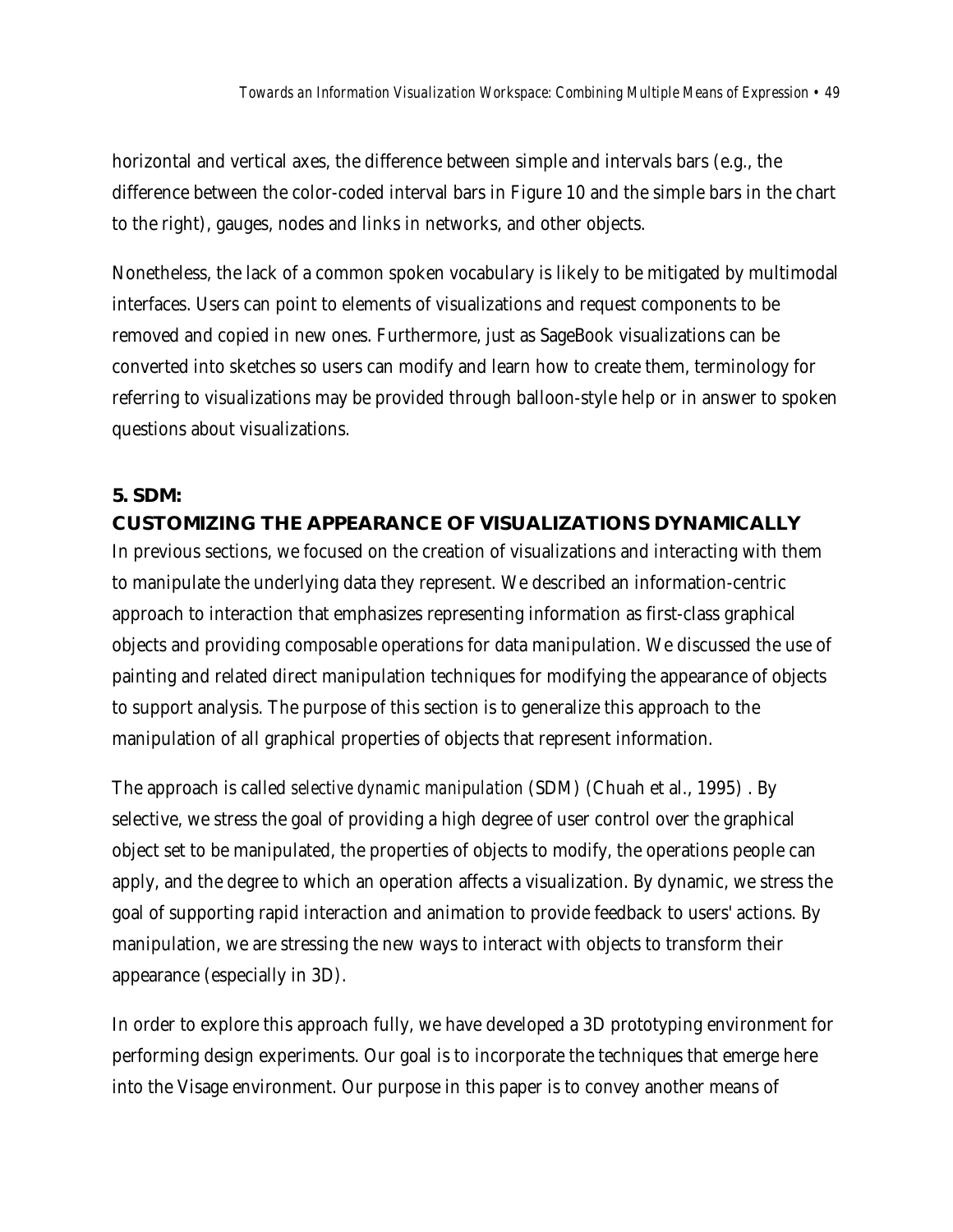expression that involves interacting with objects in an environment with a pervasive, consistent, and intuitive physics.

There are several problems that occur in information visualization that we are addressing:

- 1. Users are not able to focus on different object sets in detail while still keeping them in the context of the full data set. This is especially important in large data sets that have too much information to be displayed in detail at once.
- 2. When the information space is dense, occlusion may prevent some information from being visible or make patterns difficult to perceive.
- 3. A data set may contain elements that have vastly different values. Thus, some objects may be dwarfed when shown in the scale used for the entire data set. In Figure 12, many of the objects (e.g., white rectangular bars) are dwarfed by the tall cylinder on the right. These same objects are scaled to be visible in Figure 13.

It is difficult to compare quantities represented by graphical objects that are not spatially contiguous. For example, in Figure 12 it is difficult to determine which of the selected rectangular objects (the white bars) are tallest because they are at different distances from our viewpoint.



*Figure 12: Data visualization of a supply distribution data set. Whitest bars are the currently selected objects.*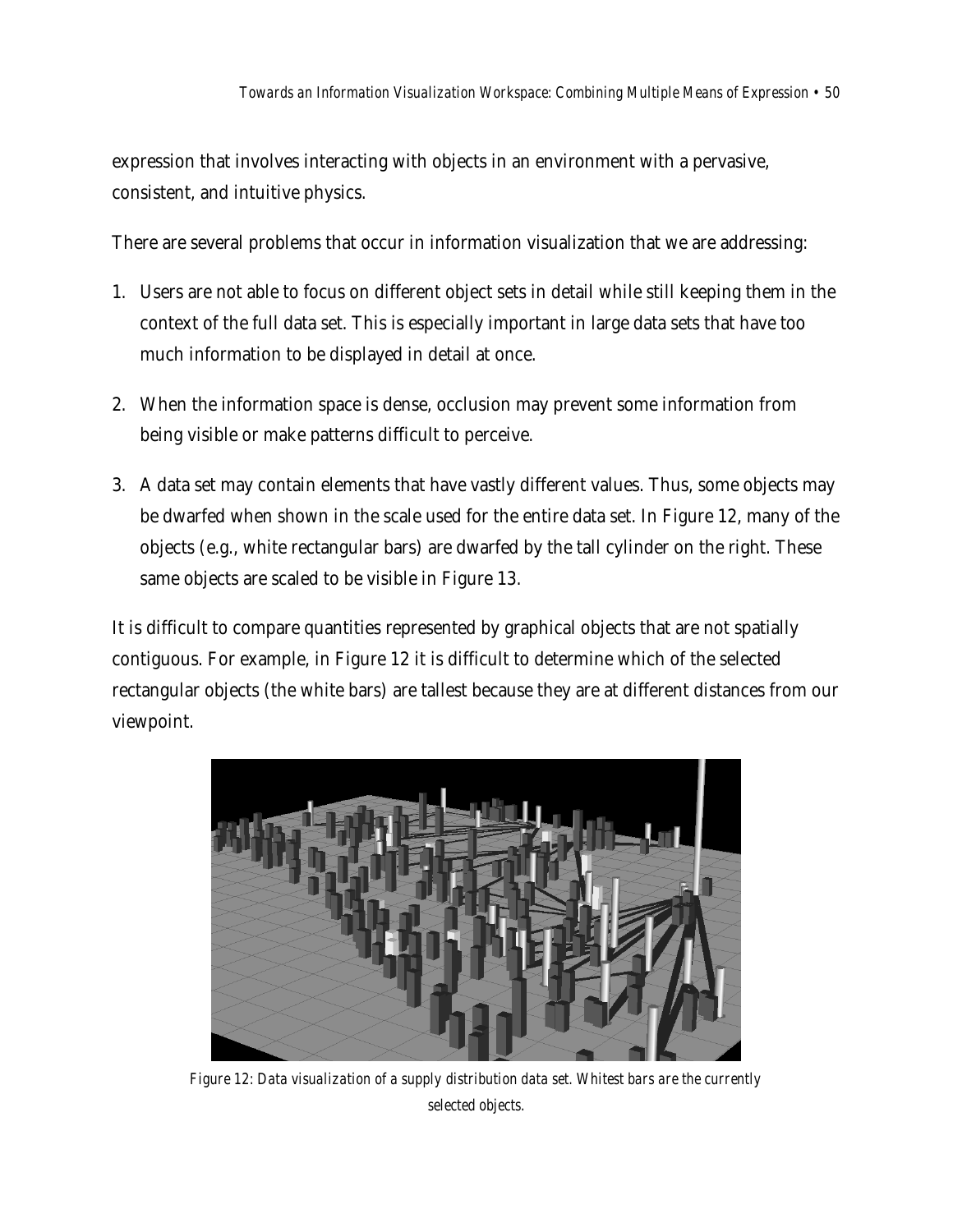

*Figure 13: Visualization showing the same data set as Figure 12, except the heights of the white bars are scaled differently from the rest of the environment by selectively stretching them.*

The data domain for our examples is the same as that described in the section on Visage: a large-scale supply distribution network. In Figure 12, supply centers are represented by cylinders, main routes between them by dark lines on the floor plane, and units that need supplies by rectangular bars. The heights of cylinders and bars indicate the quantities of material available at supply centers and needed by units.

The SDM approach allows users to control an object set by directly controlling any element within that set through *handles* illustrated in Figure 14 instead of menus of parameters. It is in contrast to the Magic Lens approach (Stone, Fishkin, & Bier, 1994), which allows users to control their views of objects by composing and manipulating lenses. Our use of handles was motivated by related work on 3D widgets (Herndon & Meyer, 1994; Herndon, van Dam, & Gleicher, 1994; Steven, Zeleznik, & Hughs, 1994) and by 2D scaling handles in draw programs.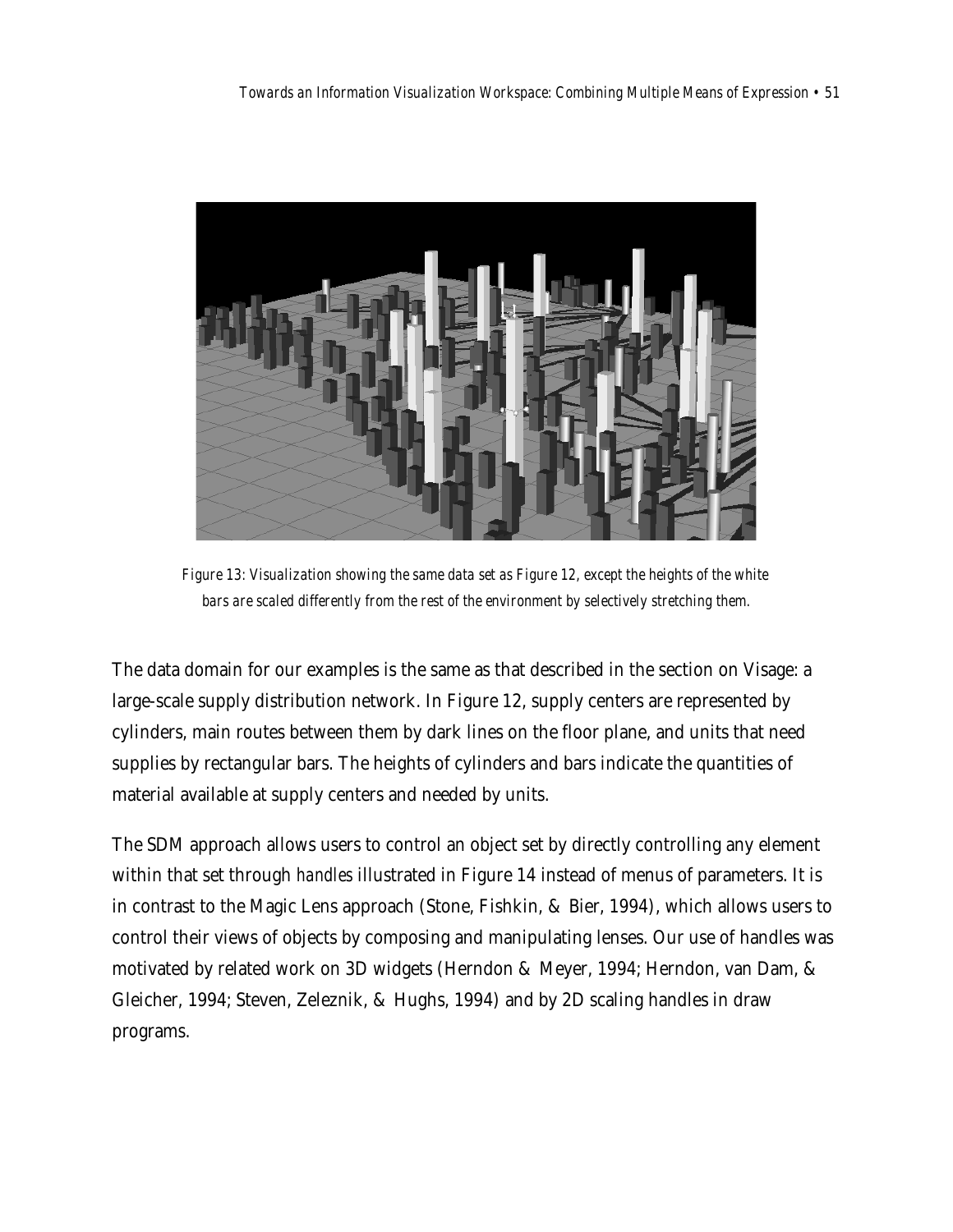

*Figure 14: SDM handles for controlling object properties.*

Attaching a handle to an object in a selected set and pulling or pushing its parts causes all objects in the selected set to change in the same way. This is a generalization of the approach used in Visage, in which dragging an object also drags all other objects that are currently painted the same color. The handles were designed to look similar for different object types so that users need not remember the functions of many visually distinct handles. For example, moving the vertical rods labeled (b) in Figure 14 causes the cylinder and rectangular bar to stretch vertically (which is how the white bars are stretched in Figure 13). Grabbing the lines with arrowheads provides movement in one dimension. Grabbing the small sphere at the top of each object produces three-dimensional movement. Moving the ring around the cylinder expands and contracts its diameter. Similarly, the lines and spheres on the sides of the rectangular bar modify its dimensions. When handles are pulled or pushed, the objects contract, expand or move continuously. Using animation in this way helps users perceive and make changes to objects more easily.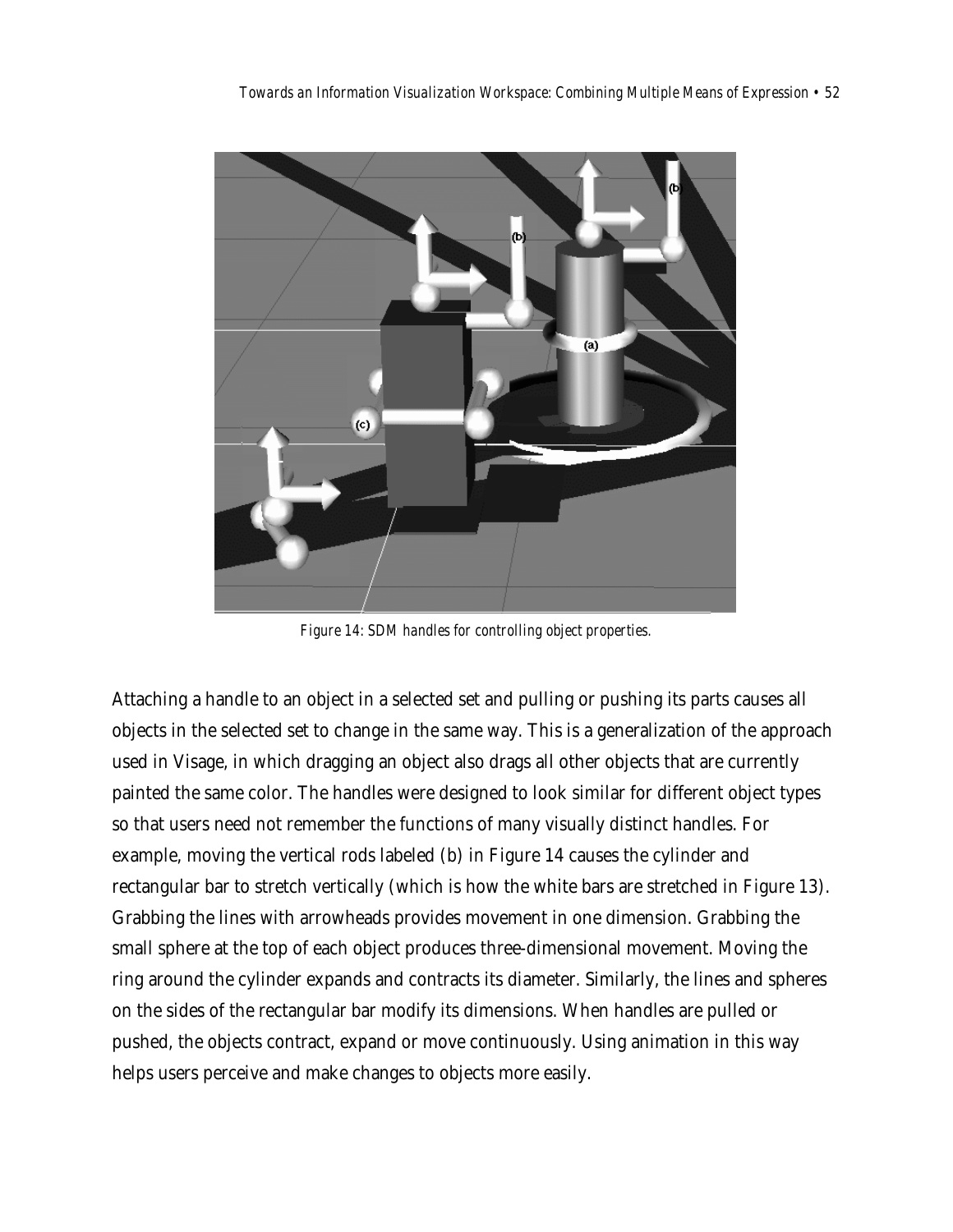**Differentiating focus sets in context.** While navigating through an information space, it is often necessary for users to focus on parts yet still know where they are in the full space. Focus can be achieved with several strategies. Some objects can be painted so that they appear visually distinct from other elements of the environment. Objects can also be made more salient by increasing their size. Spatial context is maintained in these cases because the objects are not moved from their original positions. However, some context may be lost because enlarging the selected objects may cause other objects in the scene to be occluded.



*Figure 15: This visualization represents an environment supporting the selective, dynamic manipulation of the appearance of every graphical object along multiple dimensions to support analysis. The selected object set is elevated to solve the occlusion problem.*

Alternatively, users can move all focus objects to the front or elevate them above the scene as in Figure 15 (see color plate 4). Context is still maintained because object shells (shown in black) are left behind. In addition, a user can move the focus set back and forth between its home position and its position at the front of the scene to achieve better scene context.

Viewing and Analyzing Occluded Objects. Occlusion is closely related to the task of focusing while maintaining context. As was previously mentioned, expanding the selected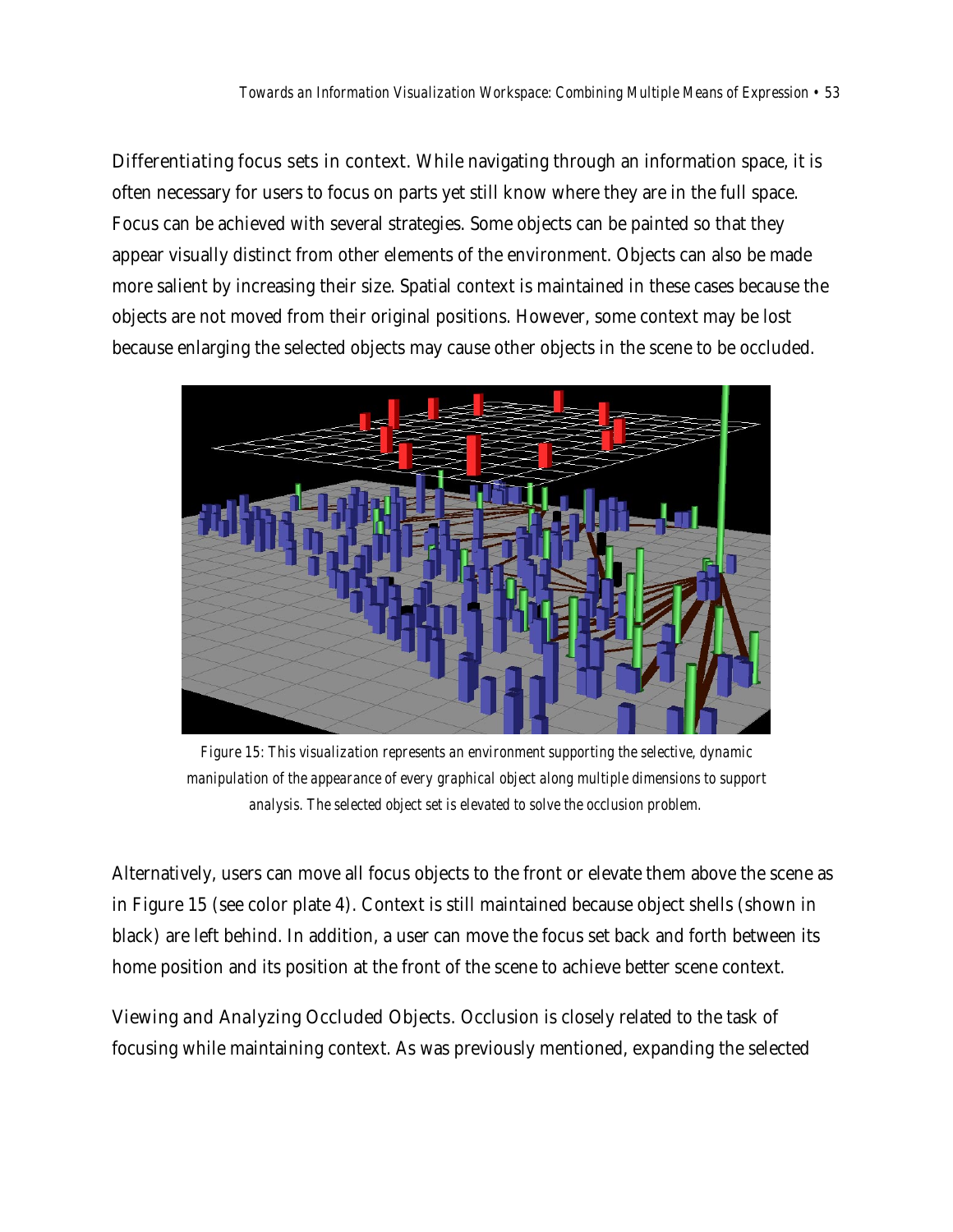objects may introduce occlusion, but this can be prevented by elevating the objects before expanding them.

Figure 12 shows a dense information space with the interest bars shown in white and barely visible. Many of the interest objects are partially if not fully occluded. After elevating the interest objects we can clearly see the pattern that they form (Figure 15). Another way to deal with occlusion is to make all objects, other than the interest set, invisible. This method, however, sacrifices scene context.

The occlusion problem can also be solved by reducing to zero the heights of objects that are not of interest, as in Figure 16. In this way, the spatial position of the other objects with respect to the interest objects is maintained. However, their height patterns are lost. Alternatively, users may make all objects other than the interest objects very thin, as in Figure 17. This allows us to view the interest set clearly as well as use object heights to maintain information about the amount of supplies a center has or that units need. We are also exploring the use of transparency to deal with object occlusion.



*Figure 16: Objects other than the selected set are scaled to have zero height.*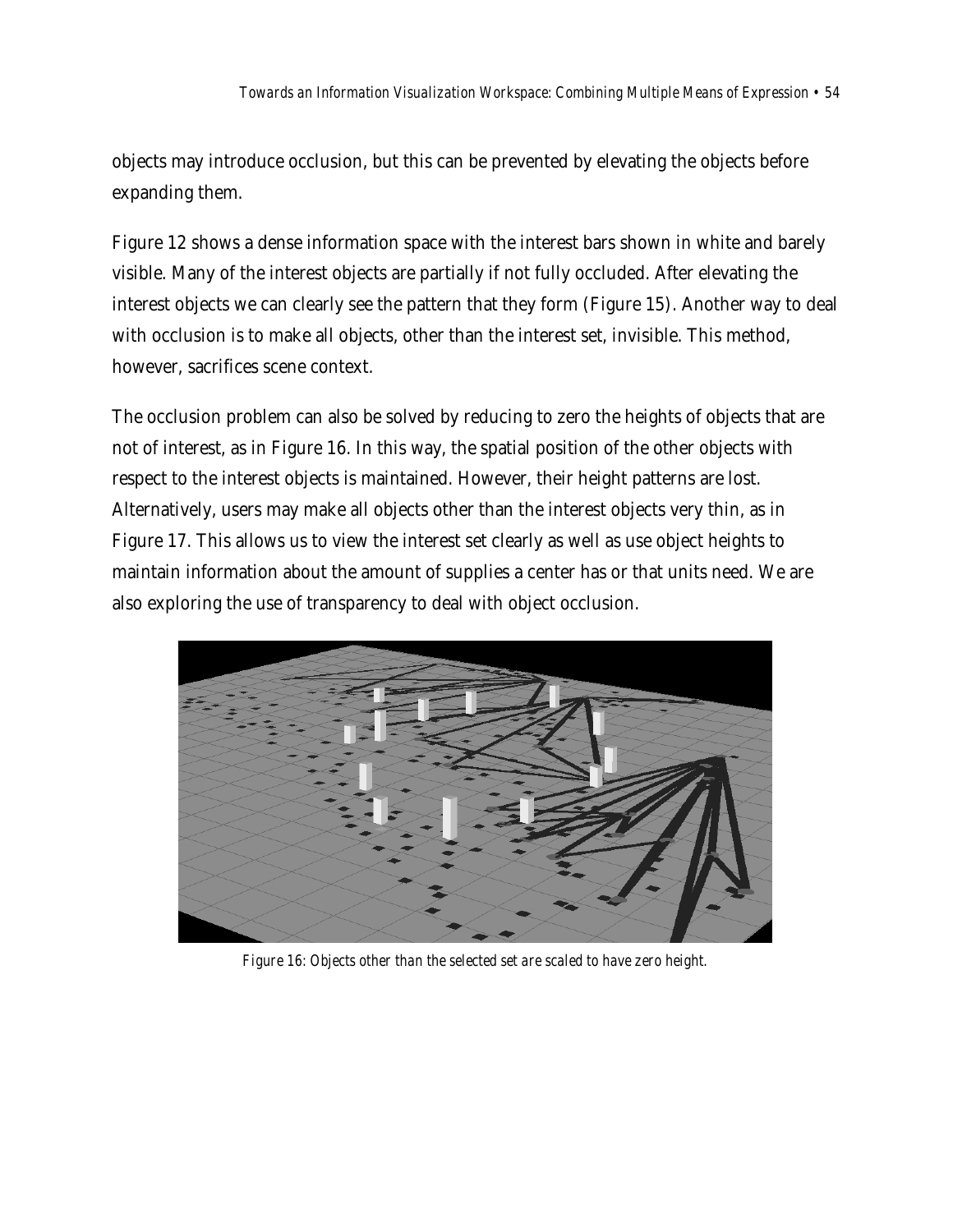

*Figure 17: Objects in the selected set are expanded and all others are scaled to be very thin.*

Viewing Different Sets of Elements Based on Different Scales. In large information spaces, the widths and heights of objects are often quite diverse. As a result, the scale used may dwarf some objects and make it difficult to observe width and height relationships among them. This problem is worsened by the aggregation operation, which can create aggregate objects that show the total value of all its members. These objects will have much greater values associated with them compared to the other objects in the environment.

For these reasons it is important to provide ways to view different data sets with different scales (Herndon, van Dam, & Gleicher, 1994). SDM allows users to do this. Suppose a user wants to compare a set of units (white bars in Figure 12) with small supply needs and see whether the distribution of those units is in any way related to the neighboring units, routes, and supply centers. To perform this task, the user can scale up the heights of the selected objects, so they can be compared more easily (Figure 13). A ratio axis is typically added to the interface to indicate degree of distortion of the selected items relative to the scale of the environment.

Comparing the Patterns, Widths, and Heights of Objects. In the data analysis process, users frequently compare the various attributes of data objects. In a visualization, this task is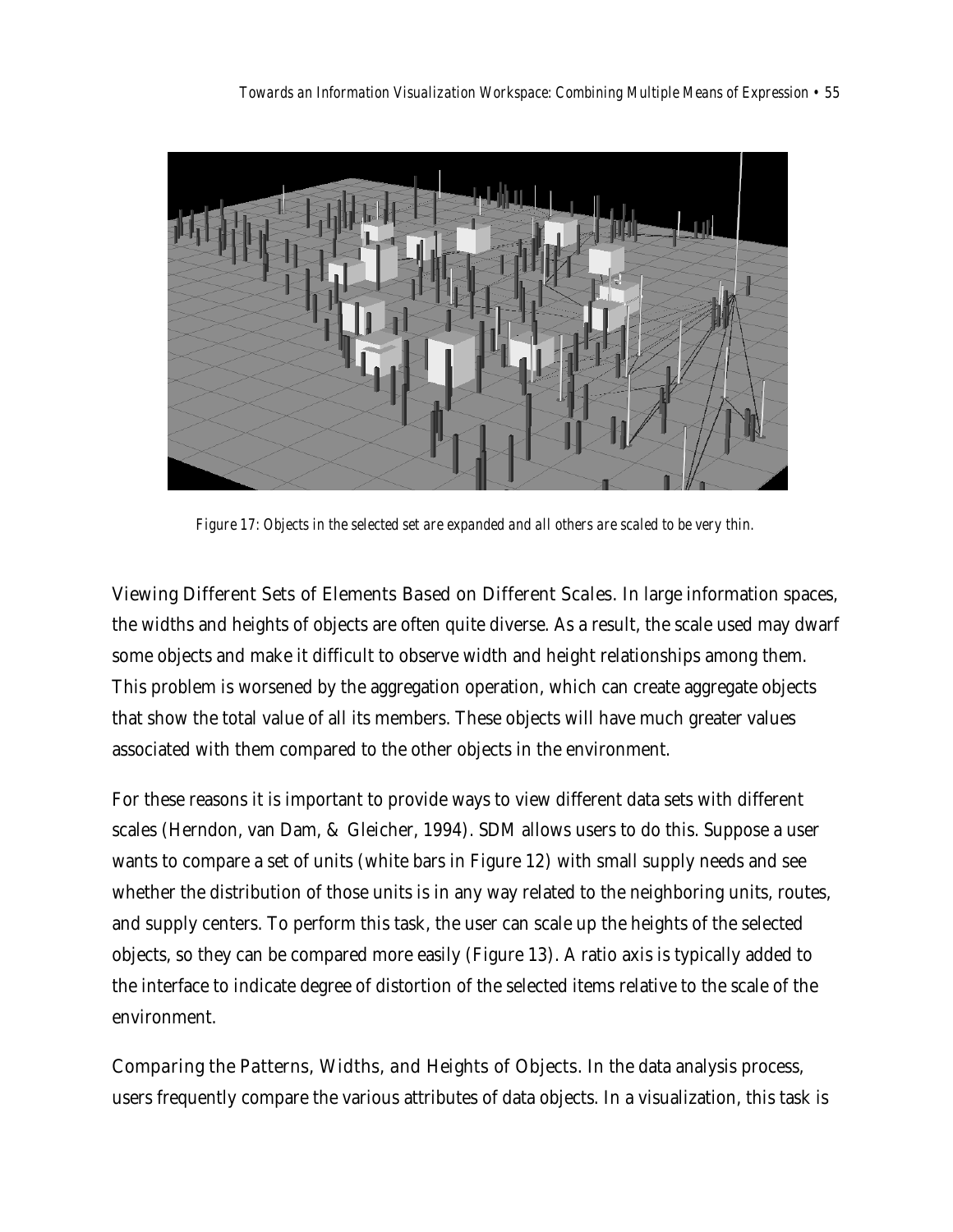simplified to that of comparing properties of graphical objects. However, comparing object widths and heights is difficult in 3D visualizations when objects are at different distances from the user viewing point. The same problems are encountered in 2D visualizations when trying to compare the lengths of interval bars (as in Figure 10) that are distributed throughout a chart.

SDM allows users to easily perform comparisons among objects of different depths by giving users the ability to draw a line of reference in the scene plane. Users can then move any set of objects to the reference line. By lining up objects in this way, their heights can be easily compared. Figure 18 shows a visualization after selected objects have been pulled to the reference line. To maintain the relationship between objects and their shells, users may paint the objects which will cause their shells to also be painted. Users may also slide the objects back and forth between the reference line and their home points.



*Figure 18: Two sets of objects pulled to a common line for height comparisons.*

In addition to making comparisons within sets, users may also compare height trends among multiple sets. Figure 18 shows that the user has lined-up two different sets of objects. From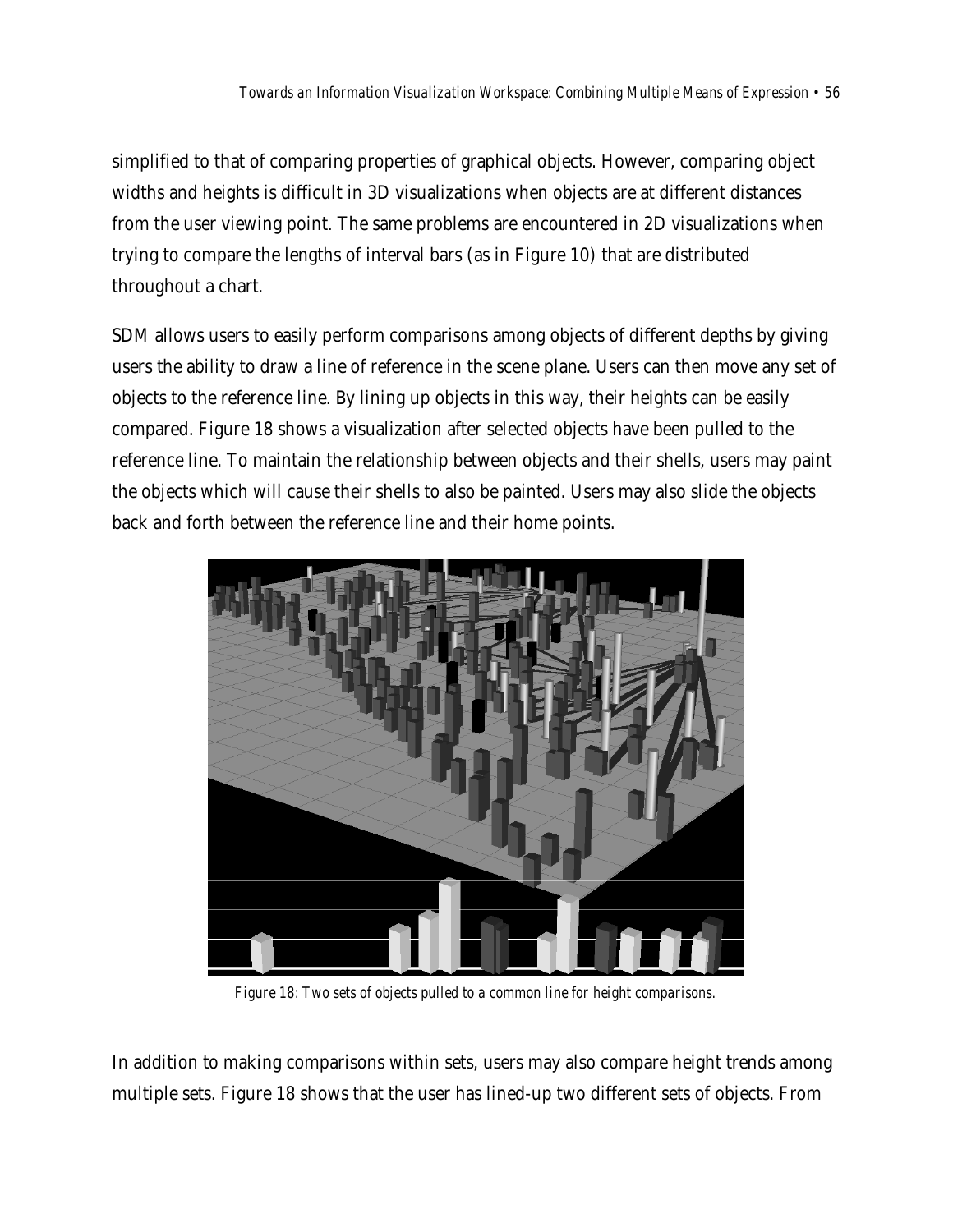the two lined up sets it is clear that one set (in white) has larger height variations than the other.

In summary, the goal of this section was to illustrate a natural extension of the informationcentric approach in which objects are manipulated to alter their appearance. The important elements of this approach are:

- the use of graphical handles to move, scale, and change many parameters of an object's appearance,
- the ability to compose operations flexibly to perform basic analysis tasks in multiple ways (e.g., focusing in context, viewing occluded objects, scaling differences, comparison), and
- continuous and rapid movement to enable people to apply precisely the level of change they desire as well as to enable them to perceive changes.

All of the comments made about the manipulation of graphical objects and the need for multiple means of expression in Visage are relevant here as well. In particular, it becomes even more difficult to select objects in a three dimensional space compared to the 2D Visage workspace. Multimodal input would be even more beneficial for referring to objects because of the difficulty of pointing to objects in 3D spaces.

Direct manipulation techniques like the ones described here are critical for supporting dynamic continuous changes to object appearance. However, there is also great potential for composite actions to be created from the primitive SDM operations, but initiated by spoken commands. Spoken commands would express the intent of multiple composed primtive actions (e.g., "make the red objects more visible", "shrink everything but the red objects", "compare the red and black objects").

## **6. CONCLUSION**

This paper presented our work on electronic workspaces for visualizing and manipulating information, including:

1. Visage design features that coordinate user interfaces for multiple visualization, analysis, and communication applications;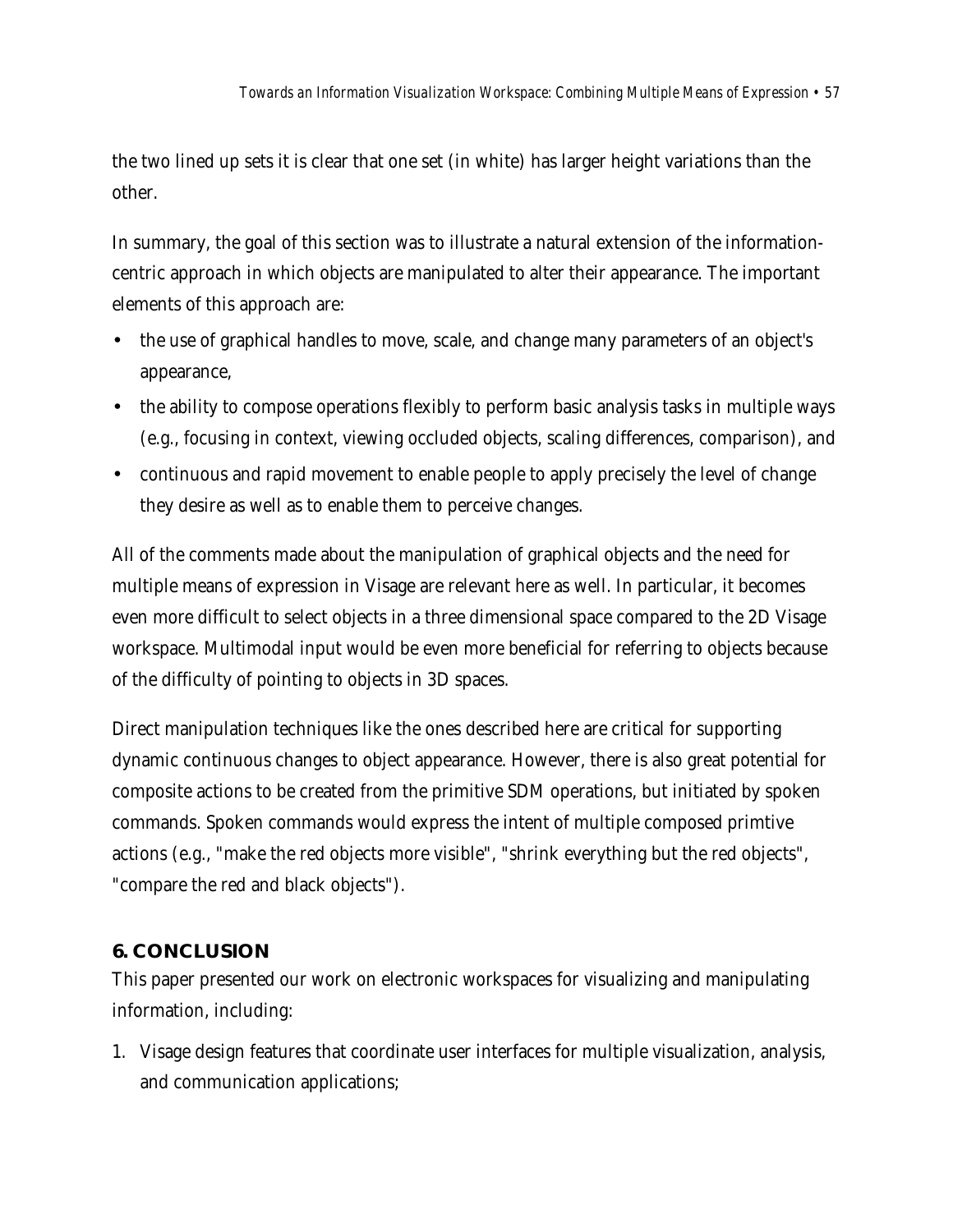- 2. SAGE, a tool for users to automatically and interactively create visualizations for use in the Visage workspace;
- 3. SDM (selective dynamic manipulation), a system for prototyping techniques for interacting with visualizations to modify their appearance to bring out important properties of the information they represent.

We presented our work on Visage, an environment for integrating multiple tools and representations of information. Visage's main components include:

- An information-centric user interface approach, which is the next step following the transition from application-centric to document-centric interface design. It focuses on the data element as the basic currency in the user-system dialogue and extends the manipulation of data to any level of granularity. One of the important outcomes of this approach is a basic user interface operation of directly moving information across user interfaces.
- Interactive information manipulation operations for (1) finding and interactively partitioning, filtering, copying, and selectively combining subsets of data on which to focus, (2) navigating and controlling the level of detail with which this information is viewed using *drill-down* and *roll- up* techniques, and (3) assembling, laying out, and interactively presenting information to others. Thus, Visage consists of a set of basic operations (drag and drop, copy, scale, paint, etc) performed on a set of basic objects (frames and elements).
- Dynamic visualization generation provided by SAGE, a knowledge-based visualization design system. This approach provides rapid generation of visualizations customized to users' immediate data exploration tasks. The advantage of the current approach over previous work is that every SAGE visualization becomes a Visage frame and therefore is afforded drag and drop, linked painting, drill-down, roll-up, scaling, copying, briefing, dynamic query and other operations of the Visage workspace.

Our goal in designing SAGE was the ability to produce integrative visualizations: those that combine multiple graphical properties, objects, and spaces (i.e. charts, maps, tables, and networks) within a single frame to express numerous data attributes. Our approach to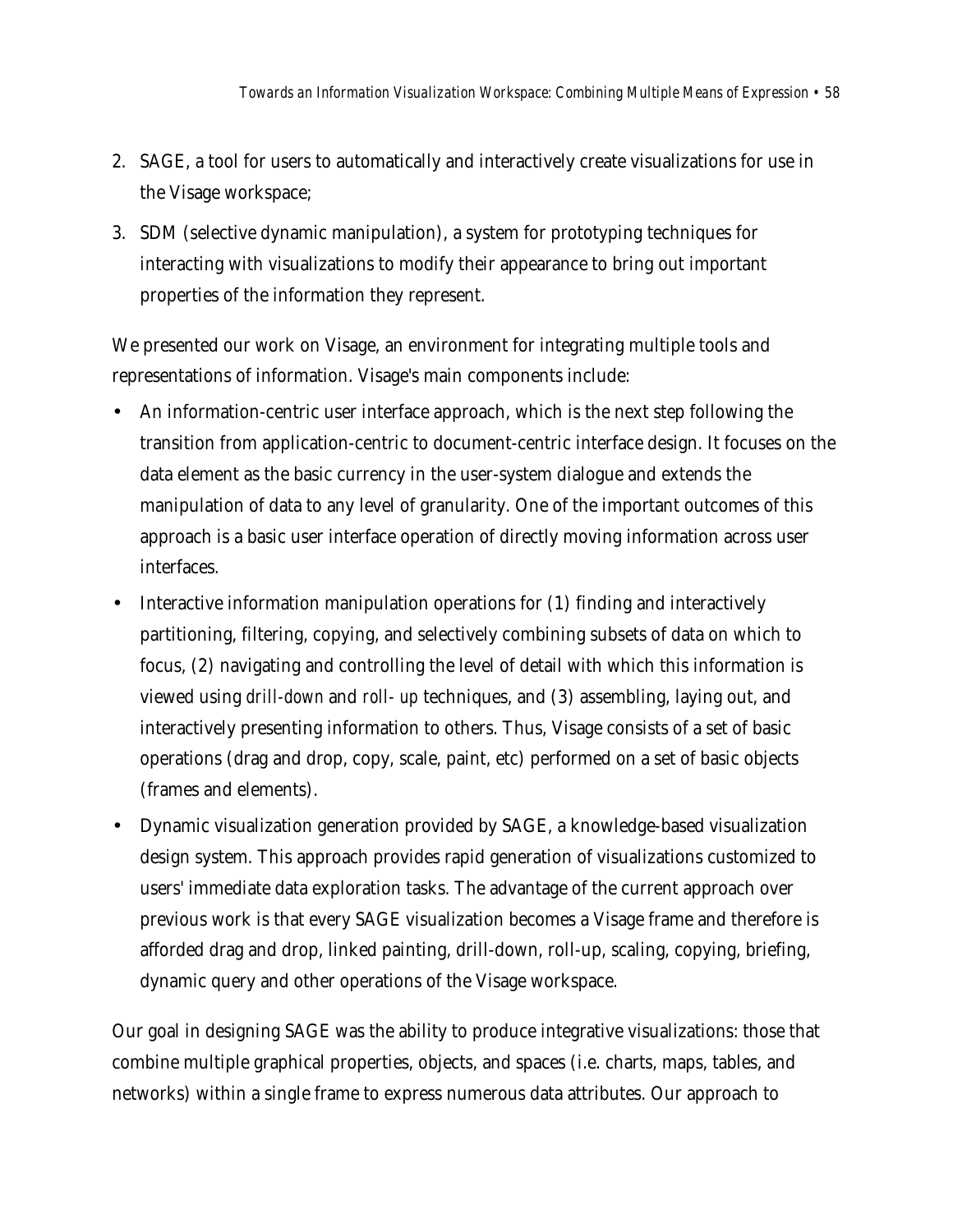supporting design has been to integrate SAGE with two interactive design tools called SageBrush and SageBook. SageBrush is representative of design tool interfaces in which users construct sketches from a palette of primitives and/or partial designs. SageBook is an interface for browsing and retrieving previously created visualizations (i.e. complete, rendered designs) and utilizing them to visualize new data. SageBook supports an approach to design in which people remember or examine previous successful visualizations and use them as a starting point for designing displays of new data. Together, these interfaces permit very different means of communication that are useful for different tasks and levels of expertise.

We presented our design explorations using selective dynamic manipulation (SDM) to provide users with the ability to control the appearance of all the visual properties of objects. By selective, we stress the goal of providing a high degree of user control over the graphical object set to be manipulated, the properties of objects to modify, the operations people can apply, and the degree to which an operation affects a visualization. By dynamic, we stress the goal of supporting rapid interaction and animation to provide feedback to users' actions. By manipulation, we are stressing the new ways to interact with objects to transform their appearance. We studied these processes in both 3D and 2D environments and are incorporating them within Visage. Visage's brushing and painting operations are a first step towards this approach.

In addition to describing our approach to visualization, we presented dimensions by which user interfaces can be characterized to better understand the means of expression they must support. Four dimensions emerged repeatedly in our design of information visualization and exploration workspaces:

- how people describe data sets of interest,
- whether people communicate via composing primitives or with higher, level, abstract expressions,
- whether the communication is about a continuous process or discrete action, and
- whether communication can reflect familiar domain vocabulary.

We also discussed the need to create user interfaces that integrate multiple ways for people to express their intentions while performing tasks. Thus far we have attempted to address these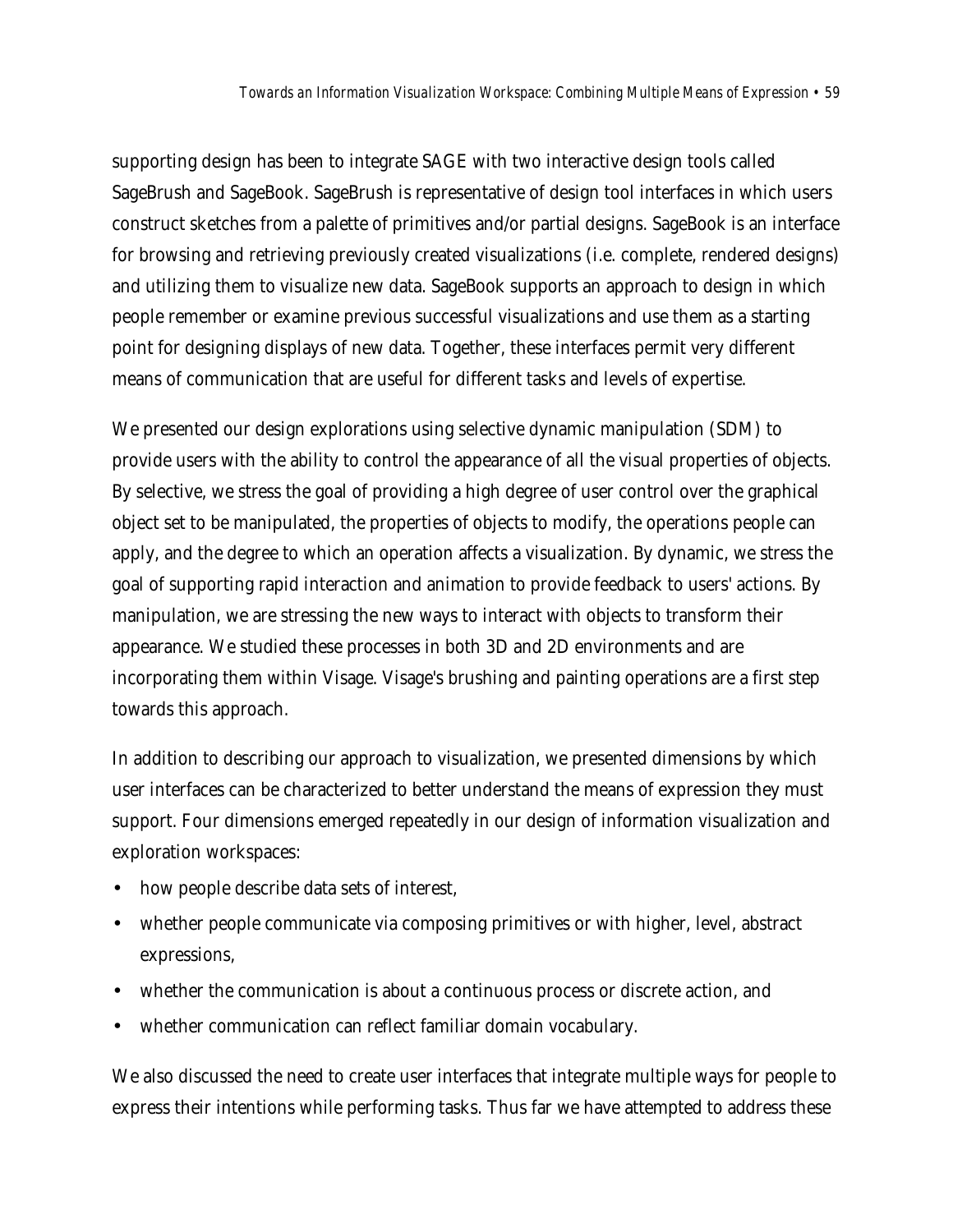needs with multiple direct manipulation techniques. We proposed several functions that would be better served by multimodal interfaces providing speech inputs that complement direct manipulation interfaces. In particular, we proposed the use of speech to augment interaction with visualizations to:

- express queries that refer to object sets intensionally or by name, especially when they are not visible or would otherwise require numerous navigation operations,
- controlling viewpoints and appropriate levels of zoom for maps and large 3D spaces (e.g., "show 59th Street and Broadway", "show Chile"),
- perform basic navigation operations that refer to relations among objects,
- express higher level goals of visualizations that a user wants to create (e.g., "show me fuel shortages"), thereby eliminating the need for users to learn database structure and attribute names or require users to select data and construct visualizations interactively,
- describing combinations of properties of graphics that are difficult to specify by direct manipulation (e.g., "find the red and blue charts that show interest rates by year"),
- conveying changes to visualization designs (e.g., "change this chart to a table", "change the red to blue", "show Cargo Weight with the color of this line"),
- conveying elements of different visualizations to be combined in a new one (e.g., "combine these bars and these circles in this chart").

We believe that an information-centric user interface approach is well suited to enabling users to interact with visualizations using multimodal interfaces that combine speech with direct manipulation. Knowledge-based visualization mechanisms that provide graphically articulate presentation systems like SAGE may also enable systems to better *interpret* users' spoken requests about visualizations. These mechanisms provide a vocabulary for describing the syntax and semantics of visual representations of data, the characteristics of data that are relevant to designing visualizations, and the characteristics of tasks people must perform with visualizations of their data. Just as this vocabulary has been useful for automating the mapping of graphics to data to support tasks, it may also prove to be useful for understanding users' spoken requests that refer to graphics, data and tasks.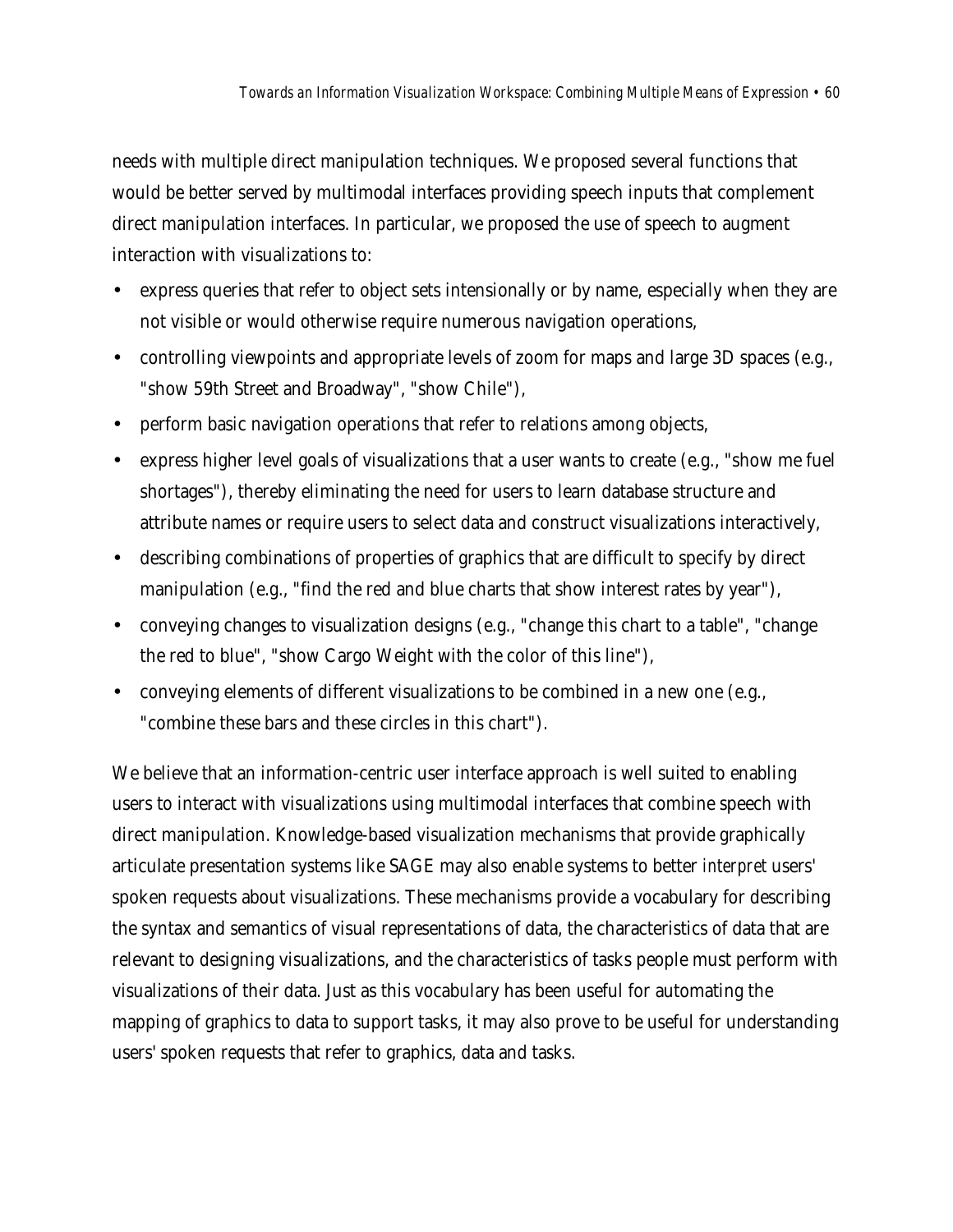# **NOTES**

Acknowledgments. The authors acknowledge the substantial contributions to the development of ideas and systems discussed in this paper made by the following people: Michael Burks, Mark Derthick, Carolyn Dunmire, Cristina Gomberg, Joseph Mattis, Jeffrey Senn, and Philip Stroffolino. We would acknowledge the helpful suggestions made by Nancy Green and the reviewers of this paper.

**Support.** This work was supported by research contracts from the Army Research Laboratory and Defense Advanced Research Projects Agency.

# Authors' Present Addresses

- Steven F. Roth, School of Computer Science, Robotics Institute, 5000 Forbes Avenue, Pittsburgh, PA 15213. E-mail: steven.roth@cs.cmu.edu; http://www.cs.cmu.edu/~sage
- Mei C. Chuah, School of Computer Science, 5000 Forbes Avenue, Pittsburgh, PA 15213. E-mail: chuah@cs.cmu.edu
- Stephan Kerpedjiev, School of Computer Science/RI, 5000 Forbes Avenue, Pittsburgh, PA 15213. E-mail: kerpedjiev@cs.cmu.edu
- John Kolojejchick, School of Computer Science/RI, 5000 Forbes Avenue, Pittsburgh, PA 15213. E-mail: jake@cs.cmu.edu
- Peter Lucas, MAYA Design Group, Inc., 2100 Wharton Street, Pittsburgh, PA 15203. Email: lucas@maya.com.

# **REFERENCES**

- 1. Ahlberg, C., & Shneiderman, B. (1994). Visual information seeking: tight coupling of dynamic query filters with starfield displays. *Proceedings of the CHI '94 Conference on Human Factors in Computing Systems*, 313-317. New York: ACM.
- 2. Ahlberg, C., & Wistrand, E. (1995). IVEE: An environment for automatic creation of dynamic queries applications. *Proceedings of the CHI '95 Conference Companion on Human Factors in Computing Systems*, 15-16. New York: ACM.
- 3. Ballay, J. M. (1994). Designing Workscape: An interdisciplinary experience, *Proceedings of the CHI'93 Conference on Human Factors in Computing Systems*, 10-15. New York: ACM.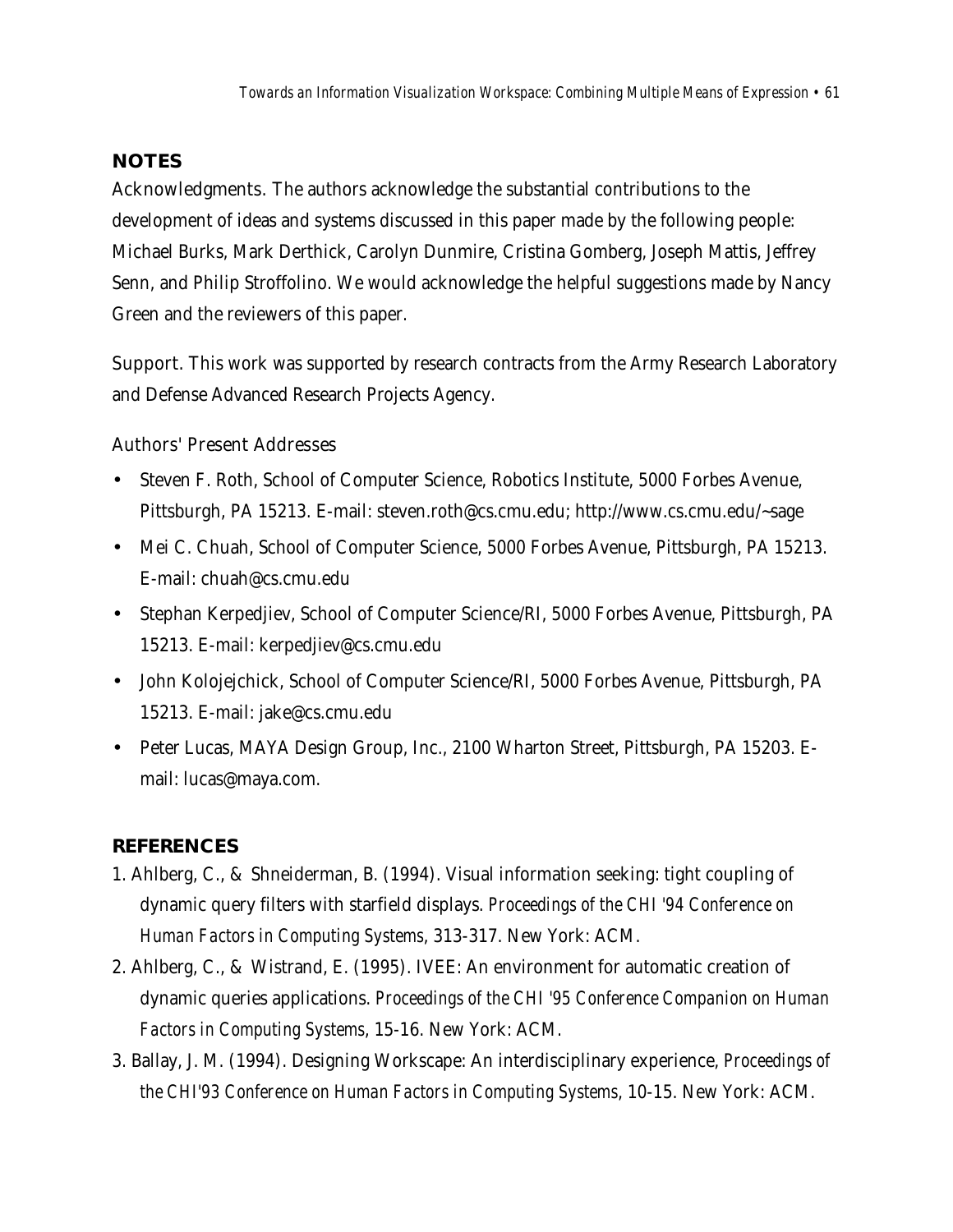Becker, A., & Cleveland, W. S. (1982). Brushing Scatterplots. Technometrics, 29(2), 127- 142.

- 4. Bederson, B.B., & Hollan, J.D. (1994). PAD++: A zooming graphical interface for exploring alternate interface physics. *Proceedings of the UIST å94 Symposium on User Interface Software and Technology*, 17-27. New York: ACM.
- 5. Brachman, R.J. et. al. (1993). Intelligent Support for Data Archaeology. *Proceedings of Workshop on Intelligent Visualization Systems*, 5-19.Los Alamitos, CA: IEEE.
- 6. Card, S.K., Robertson, G.C., & York, W. (1996). The WebBook and the Web Forager: An Information Workspace for the World-Wide Web, *Proceedings of the CHI'96 Conference on Human Factors in Computing Systems*, 111-117. New York: ACM.
- 7. Casner, S.M. (1991). A Task-Analytic Approach to the Automated Design of Graphic Presentations. *ACM Transactions on Graphics*, 10(2), 111-151.
- 8. Chuah, M.C., Roth, S.F., Mattis,J., Kolojejchick, J., & Juarez, O. (1995) SageBook: Searching data graphics by content. *Proceedings of the CHI'95 Conference on Human Factors in Computing Systems*, 338-345. New York: ACM.
- 9. Chuah, M.C., Roth, S.F., Mattis,J., & Kolojejchick, J. (1995). SDM: Selective Dynamic Manipulation of Visualizations, *Proceedings of the UIST'95 Symposium on User Interface Software and Technology*, 61-70. New York: ACM.
- 10. Chuah, M.C., Roth, S.F., & Kerpedjiev, S. (1997). Sketching, Searching, and Customizing Visualizations: A Content-based Approach to Design Retrieval. In M. Maybury (Ed.), *Intelligent Multimedia Information Retrieval*, Menlo Park, CA: AAAI/MIT.
- 11. Cohen, P. R., & Oviatt, S. L. (1995). The Role of Voice Input for Human-Machine Communication. *Proceedings of the National Academy Of Sciences*, 92(22), 9921-9927.
- 12. Eick, S. G., & Steffen, J. L. (1992) Visualizing code profiling line oriented statistics. In *Proceedings of Visualization '92*, 210-217. Los Alamitos, CA: IEEE.
- 13. Goldstein, J., Roth, S.F., Kolojejchick, J., & Mattis, J. (1994) A framework for knowledgebased interactive data exploration, *Journal of Visual Languages and Computing*, 5, 339-363.
- 14. Gray, P.D., Waite, K.W., & Draper, S.W. (1990). Do-It Yourself Iconic Displays, *Human-Computer Interaction - INTERACT '90: Proceedings of the IFIP TC 13 Third International Conference on Human-Computer Interaction*, 639-644. New York: Elsevier Science Pub. Co.
- 15. Herndon, K.P., & Meyer, T. (1994). 3D widgets for exploratory scientific visualization,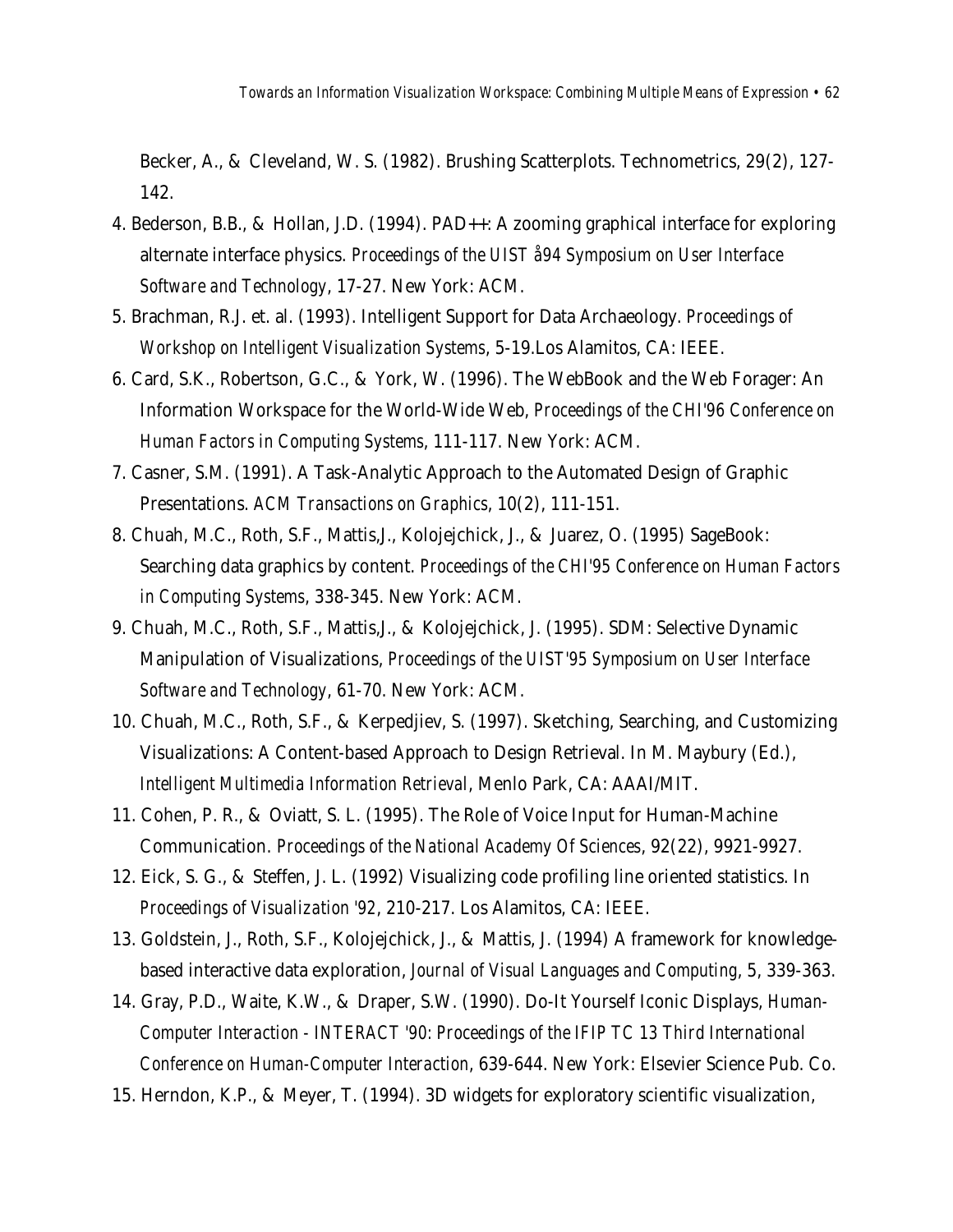*Proceedings of the UIST '94 Symposium on User Interface Software and Technology*, 69-70. New York: ACM.

- 16. Herndon, K.P., van Dam, A., & Gleicher, M. (1994). Workshop report: The challenges of 3D interaction. *Proceedings of the CHI '94 Conference on Human Factors in Computing Systems*, 469. New York: ACM.
- 17. Holsheimer, M., and Siebes, A. (1994). *Data mining: The search for knowledge in databases* (Report CS-R9406, Amersterdam, The Netherlands: Centrum voor Wiskunde en Informatica, Computer Science/Dept. of Algorithmics and Architecture.
- 18. Johnson, B., and Shneiderman, B. (1991). Tree-Maps: A space-filling approach to the visualization of hierarchical information structures. *Proceedings of the Symposium on Information Visualization*, 284-291. Los Alamitos, CA: IEEE.
- 19. Krasner, G. E., & Pope, S. T. (1988). A Cookbook for Using the Model-View- Control User Interface Paradigm in Smalltalk-80. *Journal of Object-Oriented Programming*, 1(3), 26- 49.
- 20. Lohse G. L., Biolsi, K., Walker, N., & Reuter, H. H. (1994). A Classification of Visual Representations. *Communications of the ACM*, 37(12), 36-49.
- 21. Lucas, P., & Roth, S. F., Exploring Information with Visage, *Video Proceedings of the CHI'96 Conference on Human Factors in Computing Systems*. New York: ACM.
- 22. Mackinlay, J. (1986). Automating the design of graphical presentations of relational information, *ACM Transactions on Graphics*, ACM, 5(2), 110-141.
- 23. Marks, J., A (1991). Formal Specification Scheme for Network Diagrams that Facilitates Automated Design, *Journal of Visual Languages and Computing*, 2, 395-414.
- 24. McDonald, J. A., (1990). Painting multiple views of complex objects. *Proceedings of the ECOOP/OOPSLA '90 Conference*, 245-257. New York: ACM.
- 25. Oviatt, S. L. (1996). Multimodal Interfaces for Dynamic Interactive Maps. *Proceedings of the CHI'96 Conference on Human Factors in Computing Systems*, 95-102. New York: ACM.
- 26. Plaisant, C., Milash, B., Rose, A., Widoff, S., & Shneiderman, B. (1996). LifeLines: Visualizing Personal Histories. *Proceedings of the CHI'96 Conference on Human Factors in Computing Systems*, 221-227. New York: ACM.
- 27. Rao, R. & Card, S. K. (1994). The Table Lens: Merging Graphical and Symbolic Representations in an Interactive Focus+context Visualization for Tabular Information.